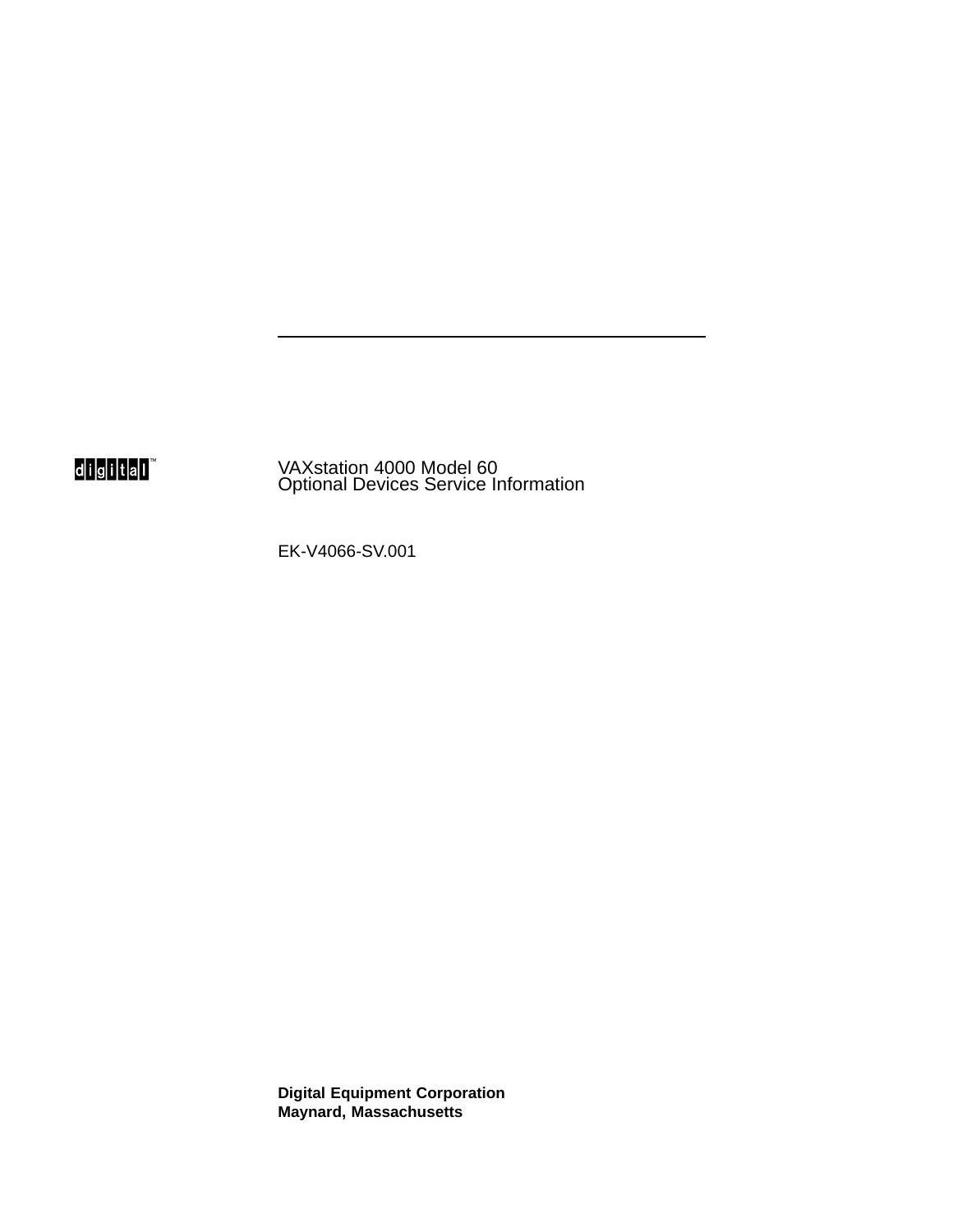First Edition, February 1992.

The information in this document is subject to change without notice and should not be construed as a commitment by Digital Equipment Corporation. Digital Equipment Corporation assumes no responsibility for any errors that may appear in this document.

The software described in this document is furnished under a license and may be used or copied only in accordance with the terms of such license.

No responsibility is assumed for the use or reliability of software on equipment that is not supplied by Digital Equipment Corporation or its affiliated companies.

Restricted Rights: Use, duplication, or disclosure by the U. S. Government is subject to restrictions as set forth in subparagraph (c) (1) (ii) of the Rights in Technical Data and Computer Software clause at DFARS 252.227–7013.

Copyright © by Digital Equipment Corporation 1992

All Rights Reserved. Printed in U.S.A.

The following are trademarks of Digital Equipment Corporation: DEC, DECstation, DEMPR, DIGITAL, MicroVAX, ULTRIX, VAX, VMS, and the DIGITAL logo.

This document was prepared using VAX DOCUMENT, Version 2.0.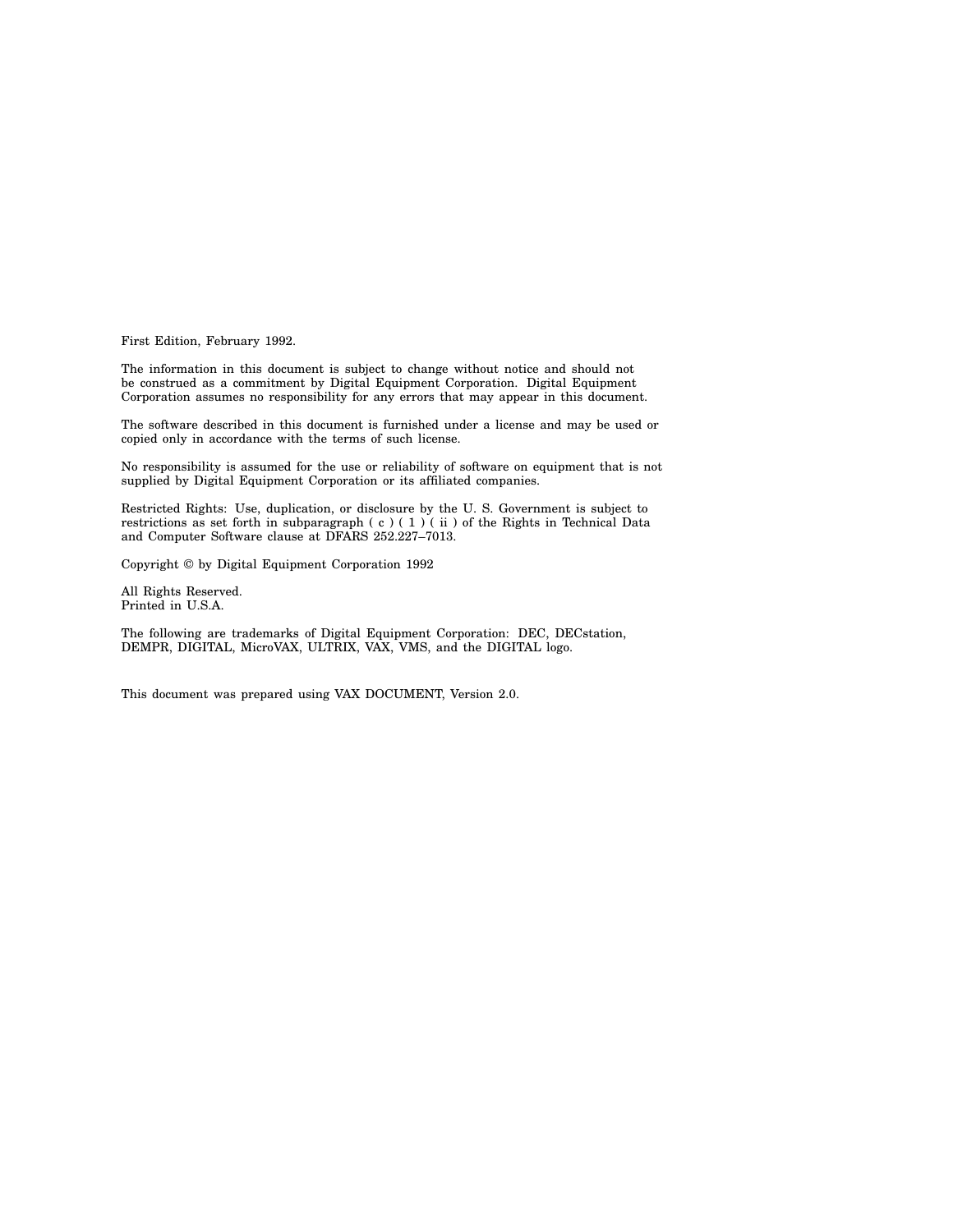## **Contents**

## **Preface** vii

| $\mathbf 1$ | <b>Mass Storage Devices</b>           |          |
|-------------|---------------------------------------|----------|
| 1.1         | RZ2x Hard Disk Drive                  | $1 - 2$  |
| 1.1.1       | RZ2x Hard Disk Drive SCSI ID          | $1 - 2$  |
| 1.1.2       | RZ2x Hard Disk Drive Specifications   | $1 - 5$  |
| 1.2         | RRD42 CDROM Disc Drive                | $1 - 6$  |
| 1.2.1       | RRD42 CDROM Disc Drive SCSI ID        | $1 - 6$  |
| 1.2.2       | RRD42 CDROM Disc Drive Specifications | $1 - 9$  |
| 1.3         | RX26 Diskette Drive                   | $1 - 10$ |
| 1.3.1       | RX26 Diskette Drive SCSI ID           | $1 - 10$ |
| 1.3.2       | RX26 Diskette Drive Specifications    | $1 - 12$ |
| 1.4         | TZK10 (QIC) Tape Drive                | $1 - 13$ |
| 1.4.1       | TZK10 Tape Drive SCSI ID              | $1 - 13$ |
| 1.4.2       | TZK10 Tape Drive Specifications       | $1 - 16$ |

## **2 Optional System Modules**

| 2.1              |                                                 | $2 - 2$ |
|------------------|-------------------------------------------------|---------|
| 2.1.1            | MS44 Memory Module Specifications 2–4           |         |
| $2.2\phantom{0}$ | DSW21 Synchronous Communications Adapter 2–5    |         |
| 2.2.1            | DSW21 Synchronous Communications Adapter Cables | $2 - 7$ |
| 2.2.2            |                                                 |         |
| 2.2.3            |                                                 |         |
| 2.2.4            |                                                 |         |
|                  |                                                 |         |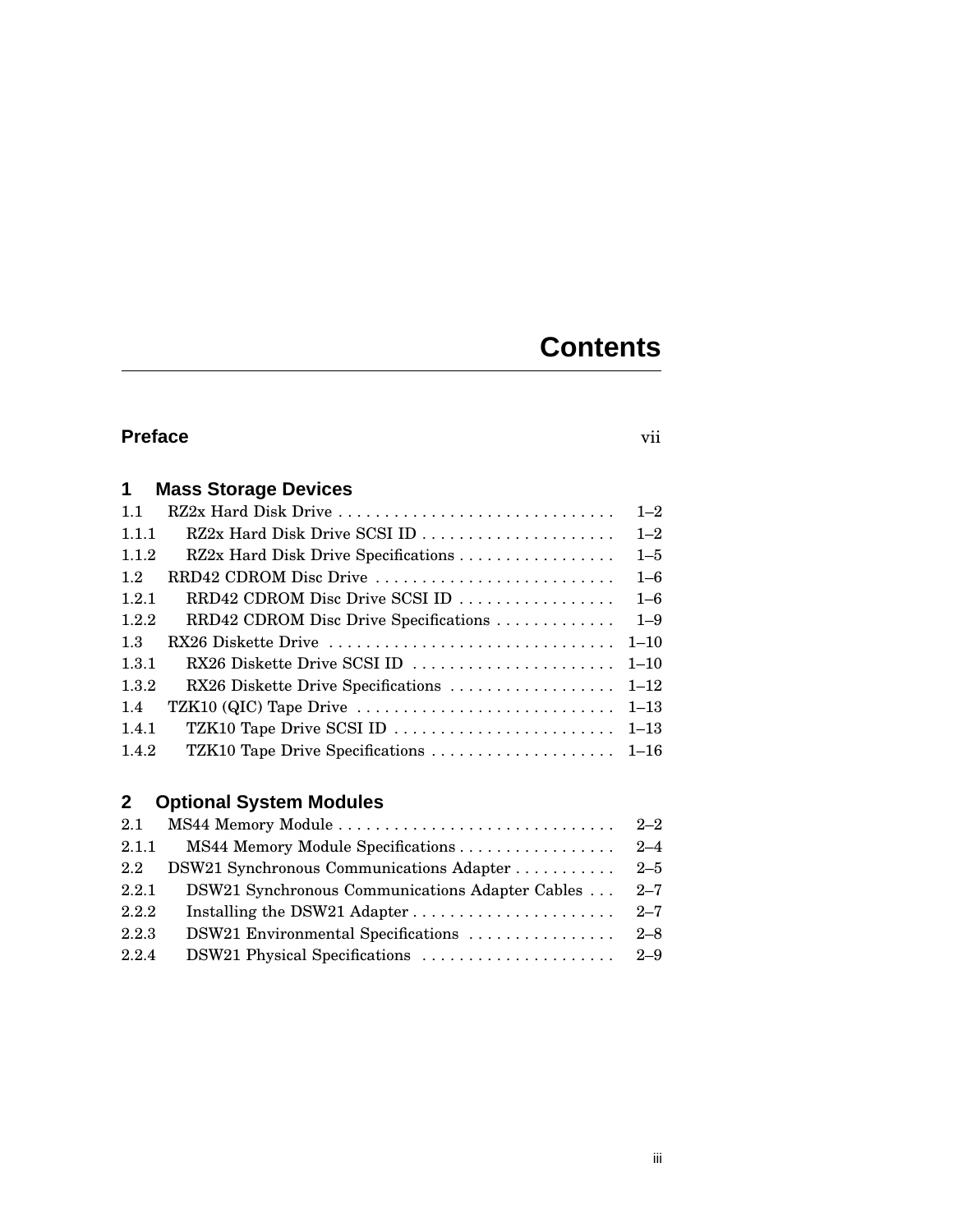iv Contents

## **3 Optional System Monitors**

| 3.1     | VR319 Monochrome Monitor                | $3 - 2$  |
|---------|-----------------------------------------|----------|
| 3.1.1   |                                         | $3 - 3$  |
| 3.1.2   | VR319 Monochrome Monitor Specifications | $3 - 5$  |
| 3.1.2.1 | VR319 Monochrome Monitor Video Timing   | $3 - 6$  |
| 3.2     |                                         | $3 - 7$  |
| 3.2.1   | Refresh Rate                            | $3 - 8$  |
| 3.2.2   | VR320 Color Monitor Specifications      | $3 - 10$ |
| 3.2.2.1 | VR320 Color Monitor Video Timing        | $3 - 11$ |
| 3.3     | VR262 Monochrome Monitor                | $3 - 12$ |
| 3.3.1   | VR262 Monochrome Monitor Specifications | $3 - 12$ |
| 3.4     | VR299 Color Monitor                     | $3 - 14$ |
| 3.4.1   | VR299 Color Monitor Specifications      | $3 - 14$ |
| 3.5     |                                         | $3 - 15$ |
| 3.5.1   | VRT16 Color Monitor Specifications      | $3 - 15$ |
| 3.6     |                                         | $3 - 16$ |
| 3.6.1   | VRT19 Color Monitor Specifications      | $3 - 16$ |

## **4 Optional System Printers**

| 4.1   |                                           |  |
|-------|-------------------------------------------|--|
| 4.1.1 |                                           |  |
| 4.1.2 | LA75 Companion Printer Specifications 4–5 |  |
| 4.2   |                                           |  |
| 4.2.1 |                                           |  |
| 4.2.2 |                                           |  |
| 4.3   |                                           |  |
| 4.3.1 | LN03 Laser Printer Configuration 4–13     |  |
| 4.3.2 | LN03 Laser Printer Specifications 4–15    |  |

## **Index**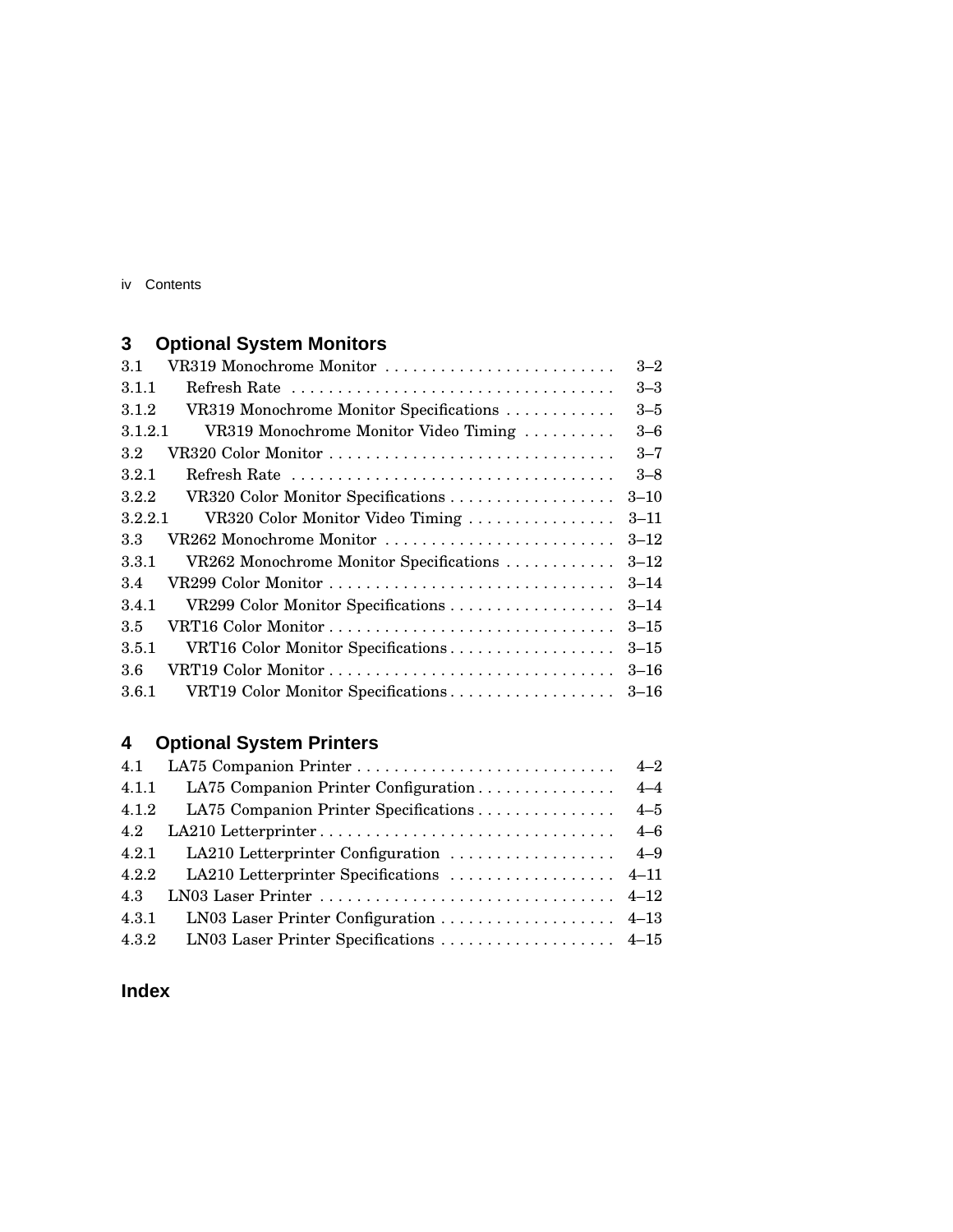#### Contents v

## **Figures**

| $1 - 1$ | RZ23L SCSI ID Jumper Location                   | $1 - 3$  |
|---------|-------------------------------------------------|----------|
| $1 - 2$ | RRD42 CDROM Disc Drive Jumper Location          | $1 - 7$  |
| $1 - 3$ | RX26 Diskette Drive SCSI ID Switch Location     | $1 - 11$ |
| $1 - 4$ | Verifying the TZK10 Tape Drive SCSI ID $\ldots$ | $1 - 14$ |
| $2 - 1$ |                                                 | $2 - 3$  |
| $2 - 2$ | DSW21 Synchronous Communications Adapter        | $2 - 5$  |
| $2 - 3$ | DSW21 Synchronous Communications Adapter        | $2 - 6$  |
| $3 - 1$ | VR319 Monochrome Monitor                        | $3 - 2$  |
| $3 - 2$ | Refresh Rate Jumper-Deflection Module           | $3 - 3$  |
| $3 - 3$ | Refresh Rate Jumper-Power Supply Module         | $3 - 4$  |
| $3 - 4$ | VR320 Color Monitor                             | $3 - 7$  |
| $3 - 5$ | Refresh Rate Switch-Deflection Module           | $3 - 8$  |
| $3 - 6$ | Refresh Rate Jumper-Power Supply Module         | $3 - 9$  |
| $4 - 1$ |                                                 | $4 - 3$  |
| $4 - 2$ | LA210 Letterprinter                             | $4 - 6$  |
| $4 - 3$ | RS232C Serial Interface Connector               | $4 - 7$  |
| $4 - 4$ | Parallel Interface Switches (Optional)          | $4 - 8$  |
| $4 - 5$ | LA210 Letterprinter Configuration Switches      | $4 - 10$ |
| $4 - 6$ | LN03 Laser Printer                              | $4 - 12$ |
| $4 - 7$ | LN03 Laser Printer Configuration Switches       | $4 - 14$ |

## **Tables**

| $1 - 1$  | Capacities of RZ23L, RZ24, and RZ25 Drives | $1 - 2$  |
|----------|--------------------------------------------|----------|
| $1 - 2$  |                                            | $1 - 4$  |
| $1 - 3$  | RZ25 SCSI Jumper Settings                  | $1 - 4$  |
| $1 - 4$  | RZ23L Disk Drive Operating Environment     | $1 - 5$  |
| $1 - 5$  | RZ23L Disk Drive Physical Dimensions       | $1 - 5$  |
| $1 - 6$  | RZ24 Disk Drive Operating Environment      | $1 - 5$  |
| $1 - 7$  | RZ24 Disk Drive Physical Dimensions        | $1 - 6$  |
| $1 - 8$  | RRD42 CDROM Disc Drive Jumper Settings     | $1 - 8$  |
| $1 - 9$  | RRD42 Disc Drive Operating Environment     | $1 - 9$  |
| $1 - 10$ | RX26 Diskette SCSI ID Switch Setting       | $1 - 11$ |
| $1 - 11$ | RX26 Environmental Specifications          | $1 - 12$ |
|          | 1–12 Diskette and Format Information       | $1 - 12$ |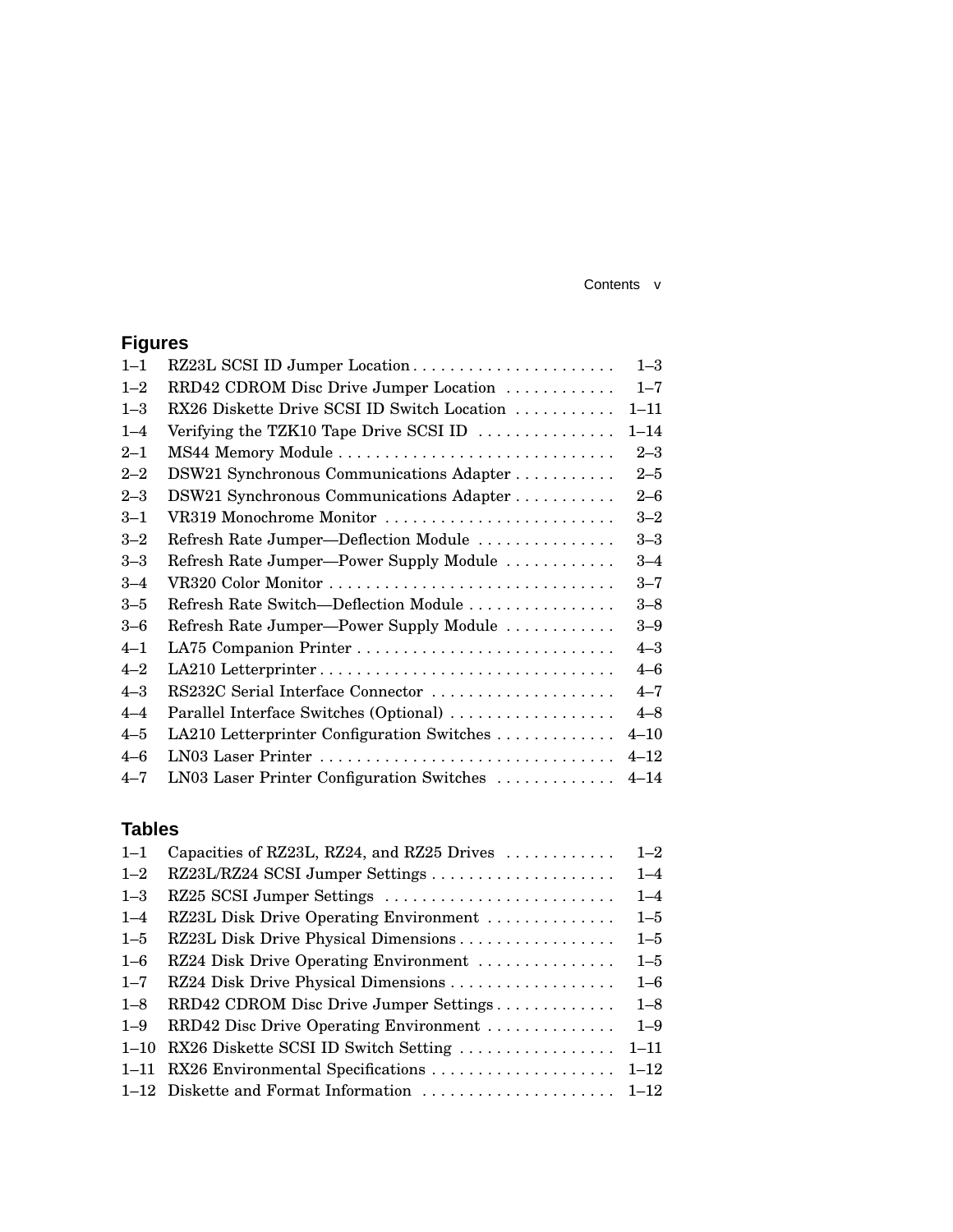|  | vi Contents |  |
|--|-------------|--|
|--|-------------|--|

| 1-15 TZK10 Cartridge Tape Drive Operating Environment  1-16 | 1-13 TZK10 Tape Drive SCSI Jumper Settings  1-15 |  |
|-------------------------------------------------------------|--------------------------------------------------|--|
|                                                             |                                                  |  |
|                                                             |                                                  |  |
|                                                             |                                                  |  |
|                                                             |                                                  |  |
|                                                             |                                                  |  |
|                                                             |                                                  |  |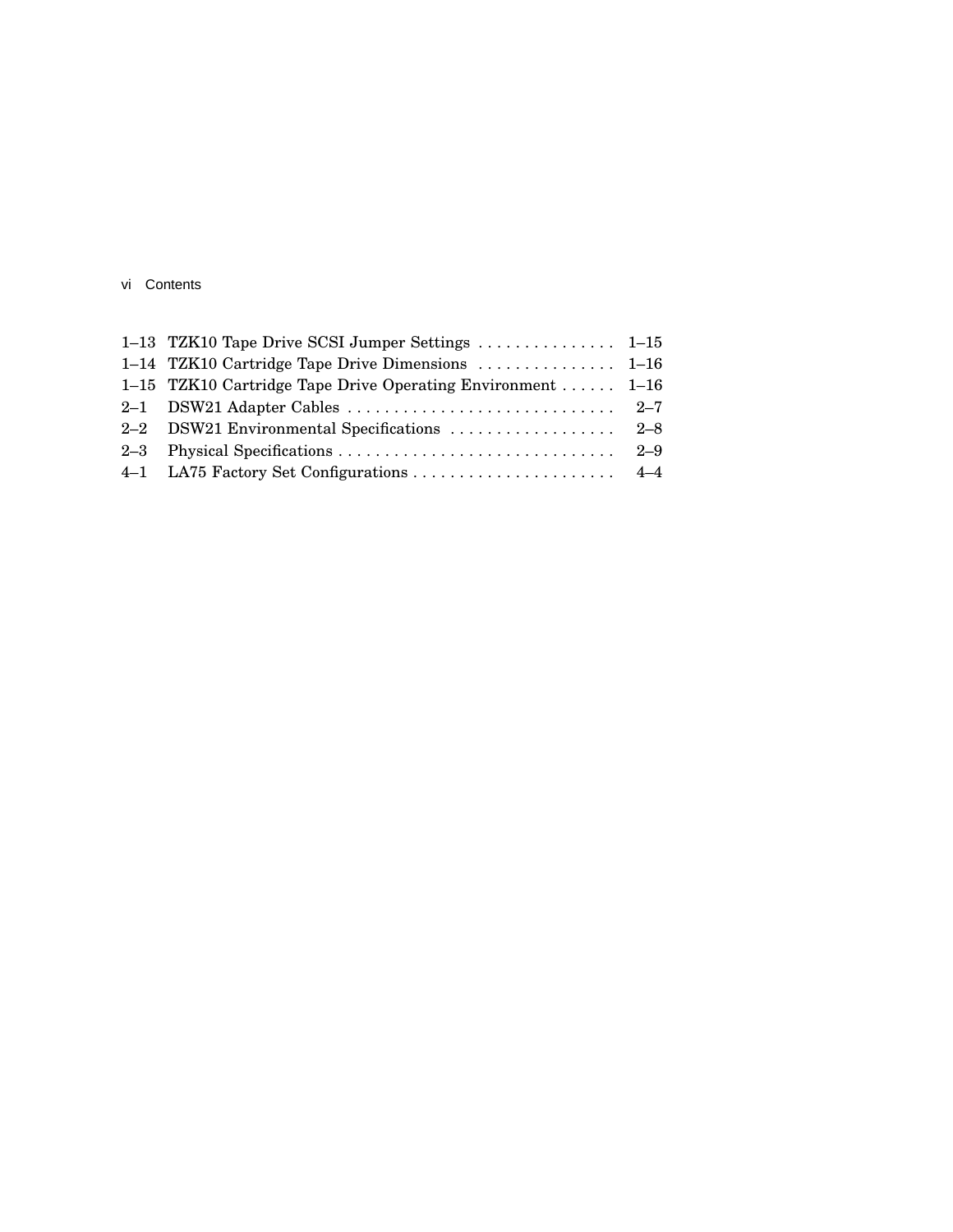## **Preface**

This manual is a support and reference document for Digital Services personnel who perform maintenance on the VAXstation 4000 Model 60 workstation. It is also intended for Digital customers who have a self-maintenance agreement with Digital.

## **Organization of This Manual**

This manual contains the following chapters:

- Chapter 1 describes the optional mass storage devices that can be configured with the system, and explains how to install the devices.
- Chapter 2 describes the optional system modules that can be configured with the system. Installation procedures for each module are also in this chapter.
- Chapter 3 describes the optional monitors that can be configured with the system.
- Chapter 4 describes the optional printers that can be configured with the system.

## **Associated Documentation**

The following documents provide additional information about the VAXstation 4000 Model 60 workstation:

| Document                                               | <b>Part Number</b> |
|--------------------------------------------------------|--------------------|
| VAXstation 4000 Model 60 Documentation<br>Kit          | EK-V4666-DK        |
| VAXstation 4000 Model 60 Service<br>Information        | <b>EK-V466B-SV</b> |
| VAXstation 4000 Model 60 Pocket Service<br>Information | <b>EK-V466H-PS</b> |
| VAXstation 4000 Model 60 Quick<br>Installation Card    | EK-PMARI-IN        |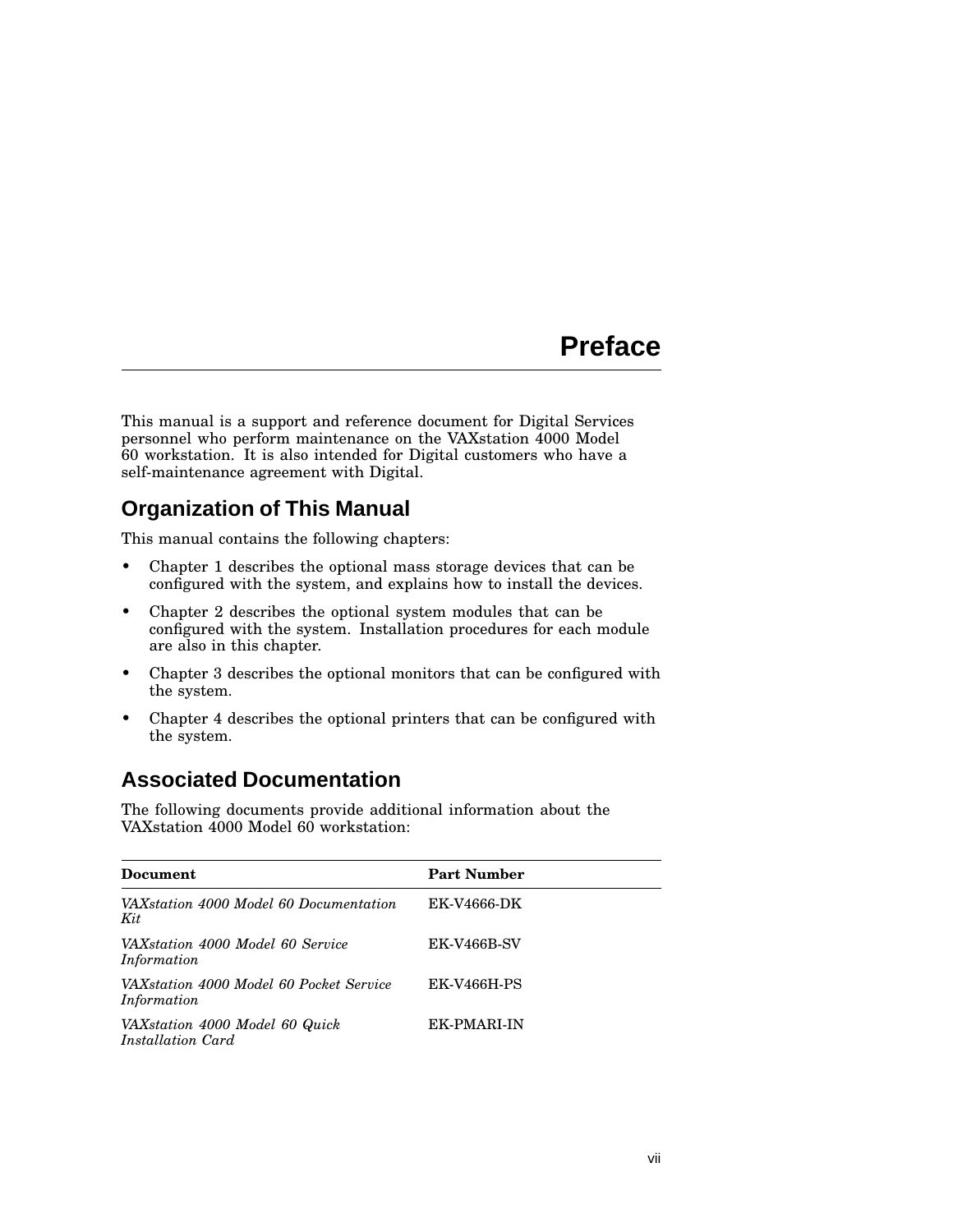viii Preface

| Document                                                                 | <b>Part Number</b> |
|--------------------------------------------------------------------------|--------------------|
| VAXstation 4000 Model 60 Owner's and<br><b>System Installation Guide</b> | EK-PMARI-OM        |
| VAXstation 4000 Model 60 Options<br>Installation Guide                   | EK-PVAX2-IG        |
| VAXstation 4000 Model VLC Service<br>Information                         | EK-V48VB-SV        |
| <b>BA46 Storage Expansion Box Owner's</b><br>Guide                       | EK-STEXP-IG        |
| <b>BA46 Storage Expansion Box Maintenance</b><br>Guide                   | EK-VBA46-SV        |
| <b>BA42 Storage Expansion Box Maintenance</b><br>Guide                   | EK-BA42A-MG        |

## **Conventions**

The following conventions are used in this guide.

| Convention     | Description                                                    |
|----------------|----------------------------------------------------------------|
| <b>WARNING</b> | Contains important information that relate to personal safety. |
| <b>CAUTION</b> | Contains information to prevent damage to the equipment.       |
| <b>NOTE</b>    | Contains general information.                                  |
| PN             | Part number                                                    |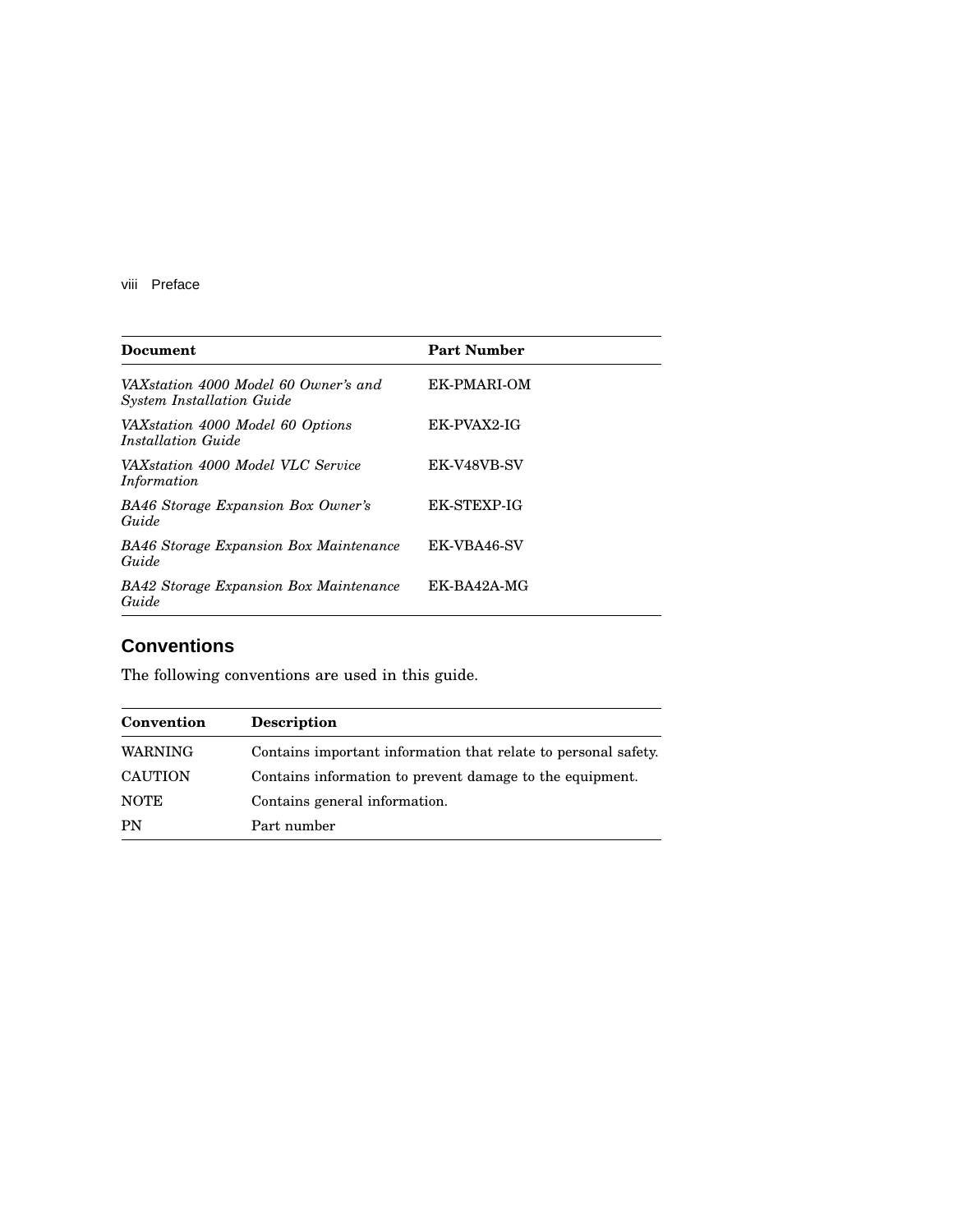## **1 Mass Storage Devices**

This chapter describes the optional mass storage devices that can be configured in the VAXstation 4000 Model 60 system unit. The devices are:

| Section 1.1 | RZ23L, RZ24, and RZ25 Hard Disk Drives |
|-------------|----------------------------------------|
| Section 1.2 | RRD42 Compact Disc Drive               |
| Section 1.3 | RX26 Diskette Drive                    |
| Section 1.4 | TZK10 Tape Drive                       |

**NOTE**

**The system unit can hold one device from which the storage medium is removable, such as the RRD42, RX26, or TZK10 drives. To add more than one removable media device, you need an expansion box.**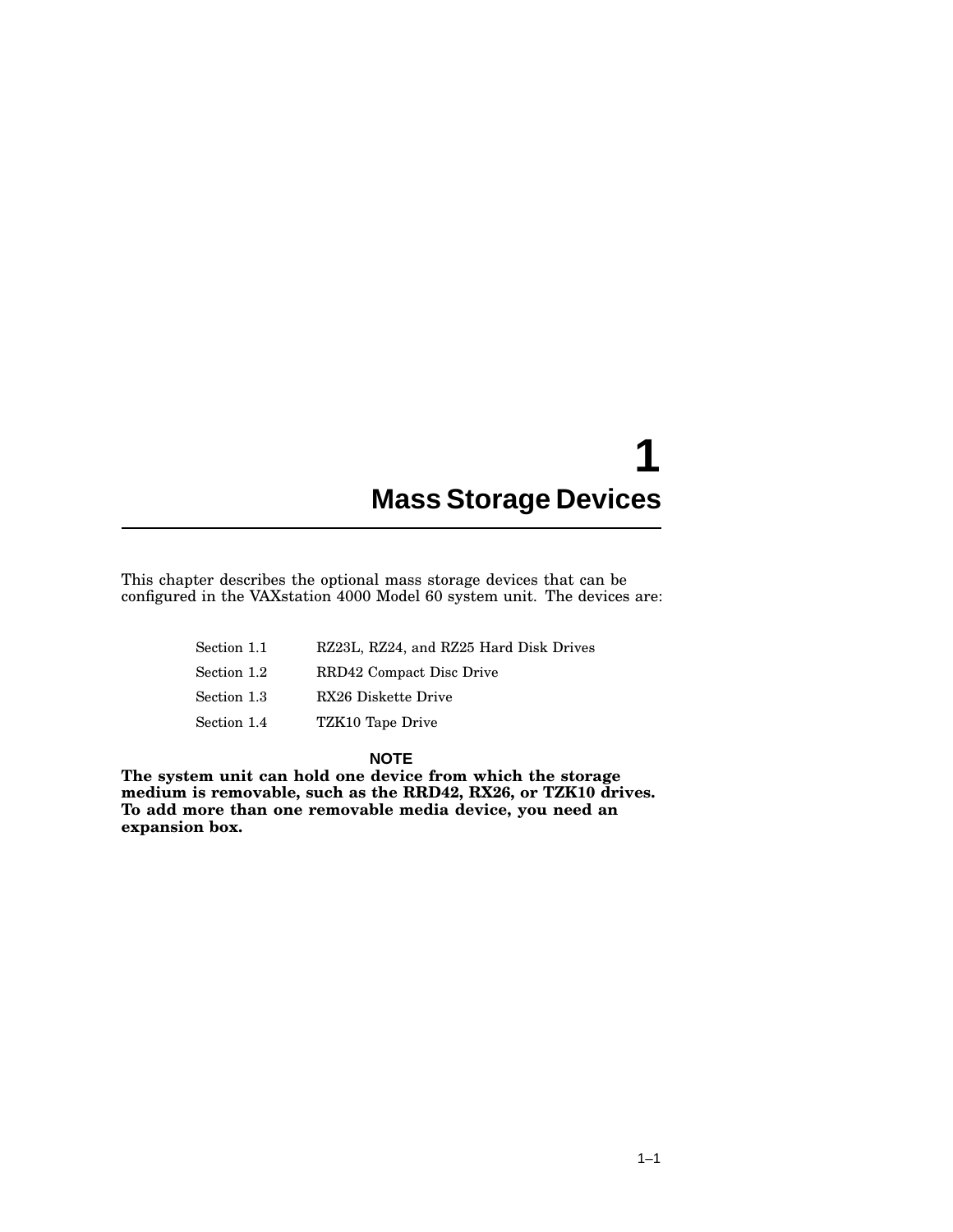1–2 Mass Storage Devices

## **1.1 RZ2x Hard Disk Drive**

The RZ23L, RZ24, and RZ25 hard disk drives provide memory storage for applications and user files. The RZ2x drives store information on a non-removable disk. Table 1–1 lists the storage capacities for the RZ2x drives.

**Table 1–1 Capacities of RZ23L, RZ24, and RZ25 Drives**

| Capacity |  |
|----------|--|
| 121 MB   |  |
| 209 MB   |  |
| 426 MB   |  |
|          |  |

#### **1.1.1 RZ2x Hard Disk Drive SCSI ID**

Before you install the RZ23L, RZ24, or RZ25 drive in the system, you need to verify the SCSI ID setting as follows:

- 1. Turn the RZ23L, RZ24, or RZ25 drive so that the bottom of the drive is facing you. Find the SCSI ID jumpers, which are removable electrical connectors, that allow you to select a unique ID number for each SCSI device:
	- If you have an RZ23L or RZ24 drive, find jumpers E1, E2, and E3.
	- If you have an RZ25 drive, find jumpers P1, P2, and P3.

#### **NOTE**

**If your hard disk drive was not factory installed, it could have been shipped with all the jumpers attached (to prevent loss of jumpers when shipping and unpacking). In this case, the SCSI ID is set to 7, and you may need to change it.**

2. Verify that the jumpers are set to the appropriate positions for SCSI ID 0, 1, or 2. These are the positions that the RZ2x drive normally uses. If you have one RZ23L, RZ24, or RZ25 drive that was factory installed, verify that the jumpers are set for SCSI ID 3. If you have two RZ23L, RZ24, or RZ25 drives that were factory installed, verify that the jumpers on one of them are set for SCSI ID 3, and that the jumpers on the other are set to either SCSI ID 0, 1, or 2. Any RZ2x drive can be set to SCSI ID 0, 1, 2, or 3, if no other drive uses that ID. See Table 1–2 (for RZ23L and RZ24 drives) or Table 1–3 (for RZ25 drives) for the correct jumper positions for each of these SCSI IDs.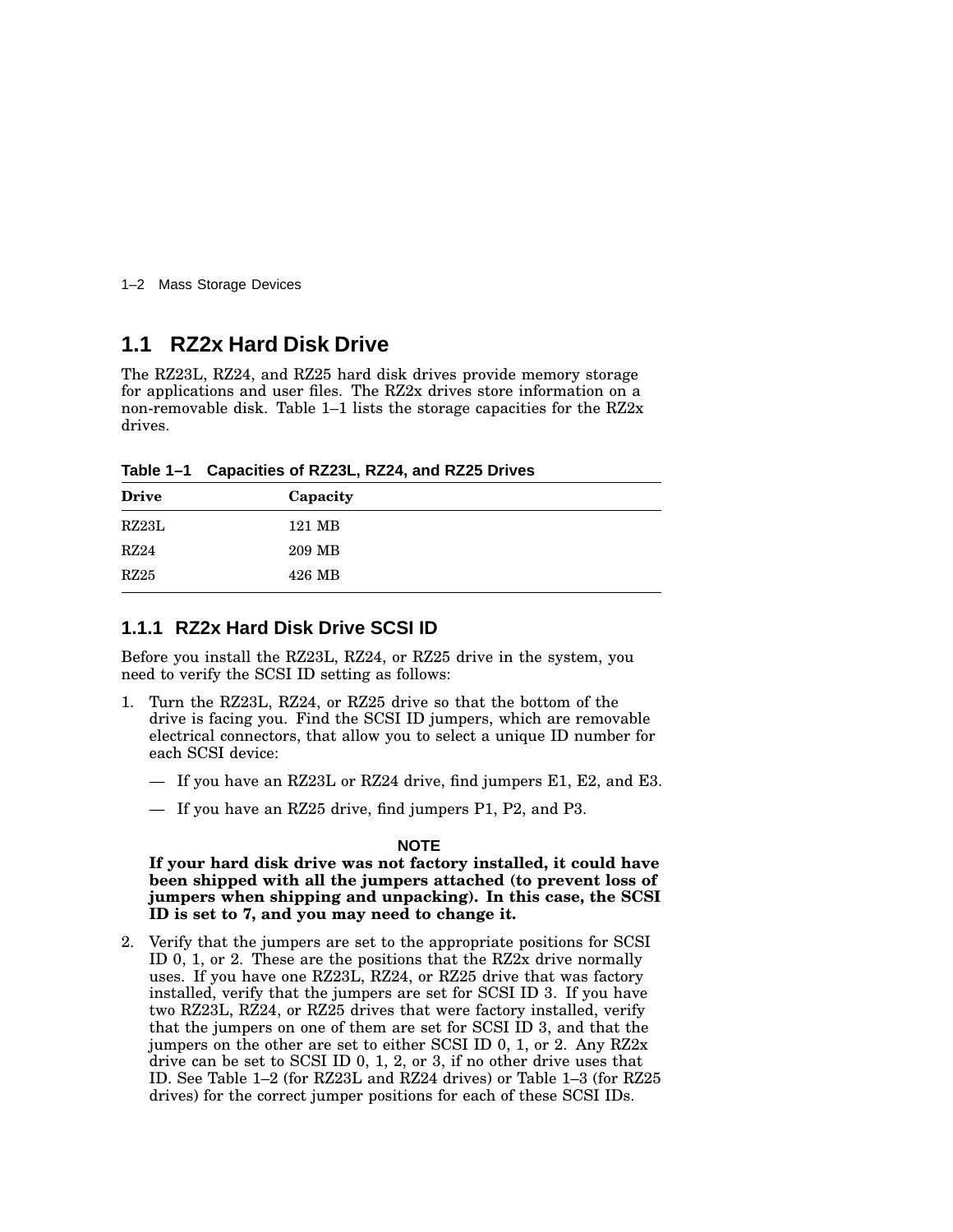Mass Storage Devices 1–3

**NOTE**

**Settings should be changed only when a system is configured with more than one of a particular device. You are responsible for the SCSI ID settings on your equipment.**

**If you are adding an RZ23L, RZ24, or RZ25 drive, the SCSI ID could need changing. Drives not factory installed could have all jumpers in place (set for position 7) to prevent misplacing the jumpers during shipping and unpacking.**

Figure 1–1 shows the location of the RZ2x drive SCSI ID jumpers.



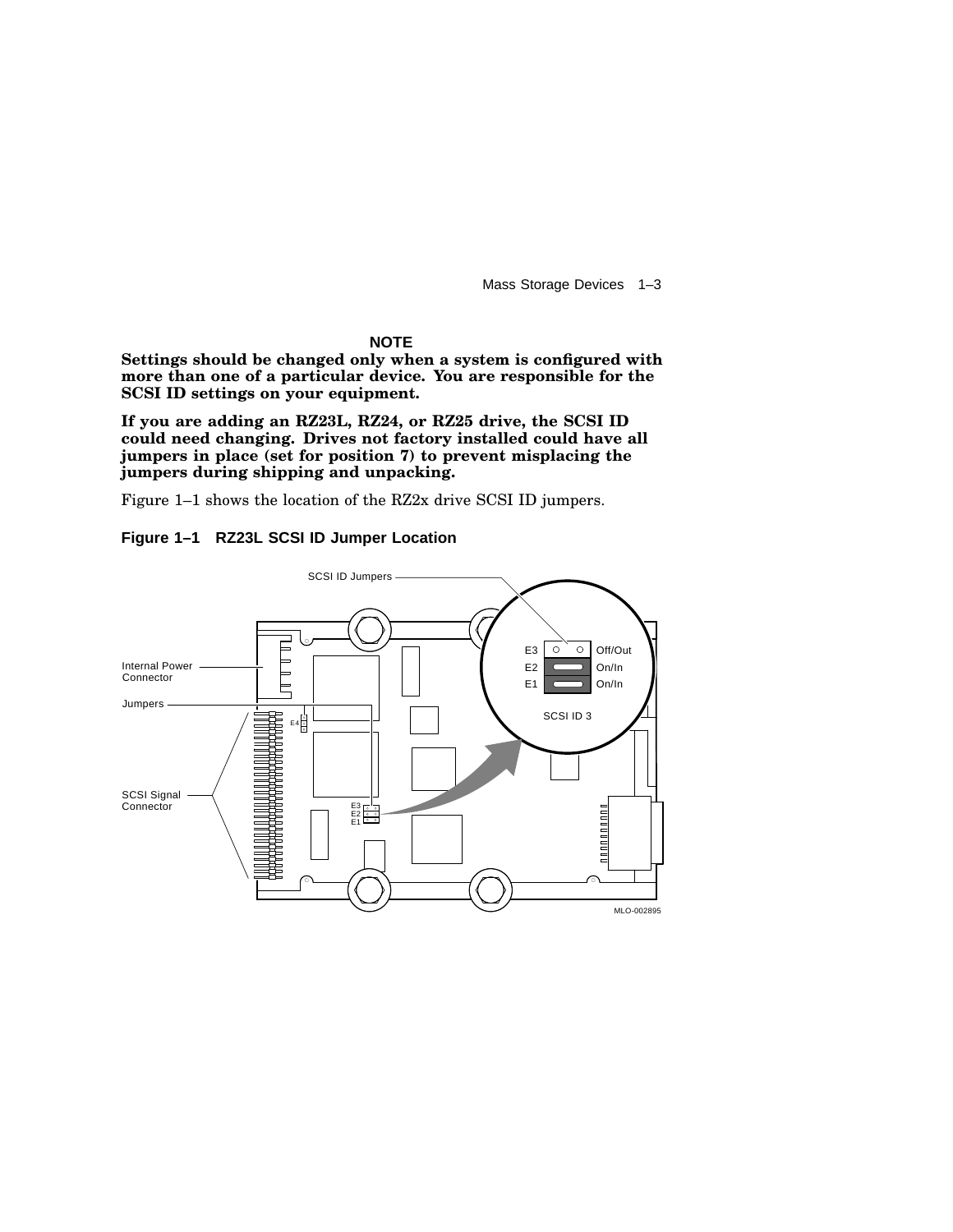#### 1–4 Mass Storage Devices

|                                        | Recommended    | <b>Jumper Positions</b> |     |     |
|----------------------------------------|----------------|-------------------------|-----|-----|
| <b>Device</b>                          | <b>SCSI ID</b> | E1                      | E2  | E3  |
| RZ23L/RZ24/RZ25                        | $\theta$       | Out <sup>1</sup>        | Out | Out |
| RZ23L/RZ24/RZ25                        | 1              | In <sup>1</sup>         | Out | Out |
| RZ23L/RZ24/RZ25                        | $\overline{2}$ | Out                     | In  | Out |
| RZ23L/RZ24/RZ25<br>(factory-installed) | 3              | In                      | In  | Out |
| RRD42                                  | 4              | Out                     | Out | In  |
| <b>RX26/TZK10</b>                      | 5              | In                      | Out | In  |
| SCSI controller                        | 6              | Out                     | In  | In  |
| High-priority device                   | 7              | In                      | In  | In  |

**Table 1–2 RZ23L/RZ24 SCSI Jumper Settings**

## **Table 1–3 RZ25 SCSI Jumper Settings**

|                                        | Recommended    |                  | <b>Jumper Positions</b> |                 |
|----------------------------------------|----------------|------------------|-------------------------|-----------------|
| <b>Device</b>                          | <b>SCSI ID</b> | P1               | P <sub>2</sub>          | P3              |
| RZ23L/RZ24/RZ25                        | $\Omega$       | Out <sup>1</sup> | Out                     | Out             |
| RZ23L/RZ24/RZ25                        | $\mathbf{1}$   | Out              | Out                     | In <sup>1</sup> |
| RZ23L/RZ24/RZ25                        | $\mathbf{2}$   | Out              | In                      | Out             |
| RZ23L/RZ24/RZ25<br>(factory-installed) | 3              | Out              | In                      | In              |
| RRD42                                  | 4              | In.              | Out                     | Out             |
| <b>RX26/TZK10</b>                      | 5              | In.              | Out                     | In              |
| SCSI controller                        | 6              | In               | In                      | Out             |
| High-priority device                   | 7              | In               | In                      | In              |

For information on installing the RZ2x disk drives, refer to the *VAXstation 4000 Model 60 Options Installation Guide* (PN EK-PVAX2-IG).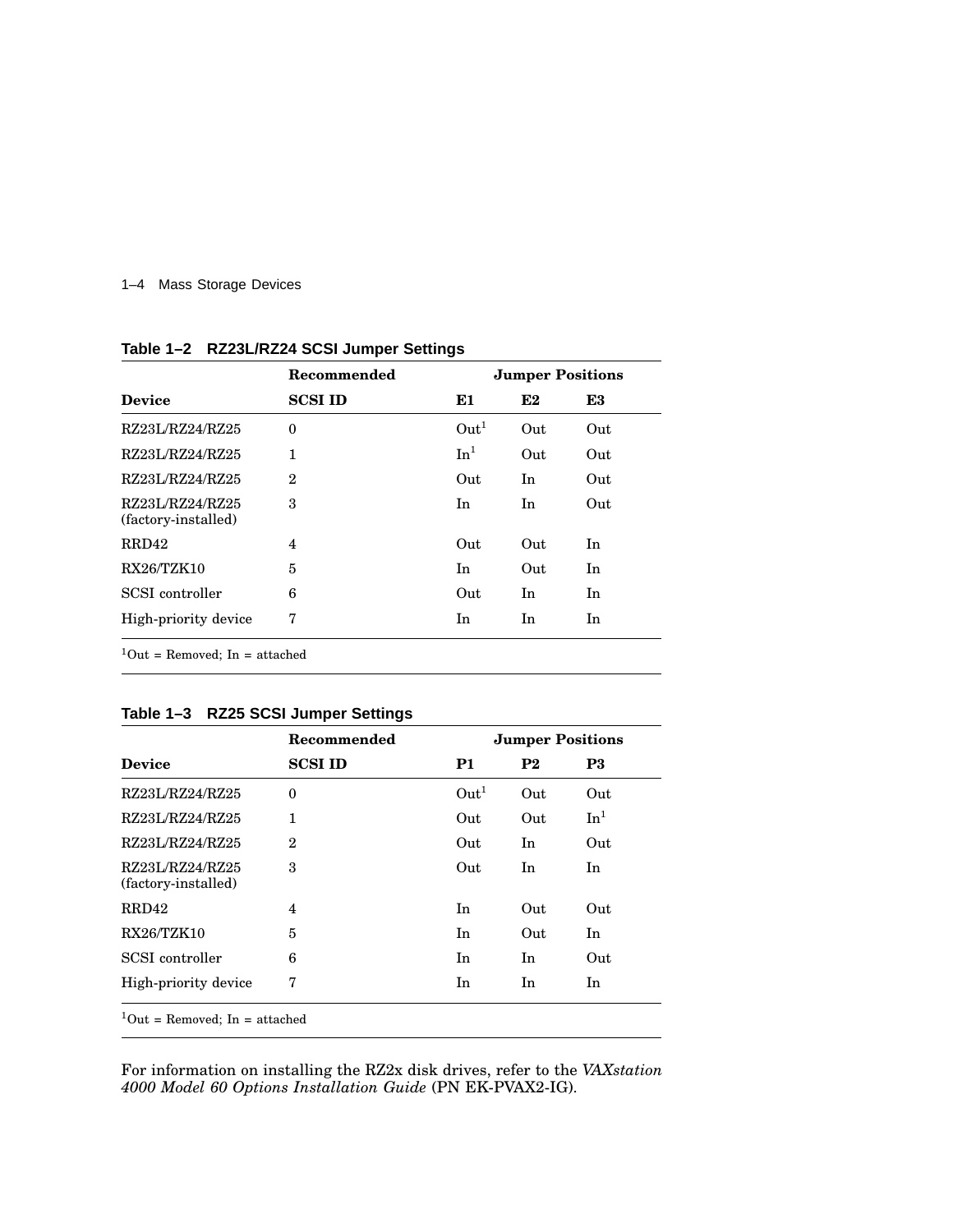Mass Storage Devices 1–5

## **1.1.2 RZ2x Hard Disk Drive Specifications**

Table 1–4 and Table 1–5 list the specifications for the RZ23L hard disk drive. Table 1–6 and Table 1–7 list the specifications for the RZ24 hard disk drive.

**Table 1–4 RZ23L Disk Drive Operating Environment**

| Temperature range               | 10° C to 60° C (50° F to 110° F)                       |
|---------------------------------|--------------------------------------------------------|
| Relative humidity               | $8\%$ to $80\%$                                        |
| Altitude                        | $-304$ m to $3048$ m $(-1000$ ft to $10,000$ ft)       |
| Maximum wet<br>bulb temperature | $25.6^{\circ}$ C (78 $^{\circ}$ F)                     |
| Heat dissipation                | 8 W (typical) (27.36 Btu/hr)<br>9 W max. (30.8 Btu/hr) |
| Temperature gradient            | $11^{\circ}$ C/hr $(20^{\circ}$ F/hr)                  |

|  |  |  |  | Table 1-5 RZ23L Disk Drive Physical Dimensions |
|--|--|--|--|------------------------------------------------|
|--|--|--|--|------------------------------------------------|

| Height               | Width               | Depth                   | Weight            |
|----------------------|---------------------|-------------------------|-------------------|
| $41.28$ mm           | $101.6 \text{ mm}$  | $146.05 \; \mathrm{mm}$ | $.826 \text{ kg}$ |
| $(1.625 \text{ in})$ | $(4.00 \text{ in})$ | $(5.75 \text{ in})$     | $(1.82$ lbs)      |

#### **Table 1–6 RZ24 Disk Drive Operating Environment**

| Temperature range               | $10^{\circ}$ C to $55^{\circ}$ C $(50^{\circ}$ F to $99^{\circ}$ F)                |
|---------------------------------|------------------------------------------------------------------------------------|
| Relative humidity               | $8\%$ to $80\%$                                                                    |
| Altitude                        | $-304$ m to $4573$ m $(-1000$ ft to $15,000$ ft)                                   |
| Maximum wet<br>bulb temperature | $25.6^{\circ}$ C (78 $^{\circ}$ F)                                                 |
| Heat dissipation                | 6.6 W (seeking) $(22.57 \text{ Btu/hr})$<br>6.8 W (read/write mode) (23.26 Btu/hr) |
| Temperature gradient            | $11^{\circ}$ C/hr $(20^{\circ}$ F/hr)                                              |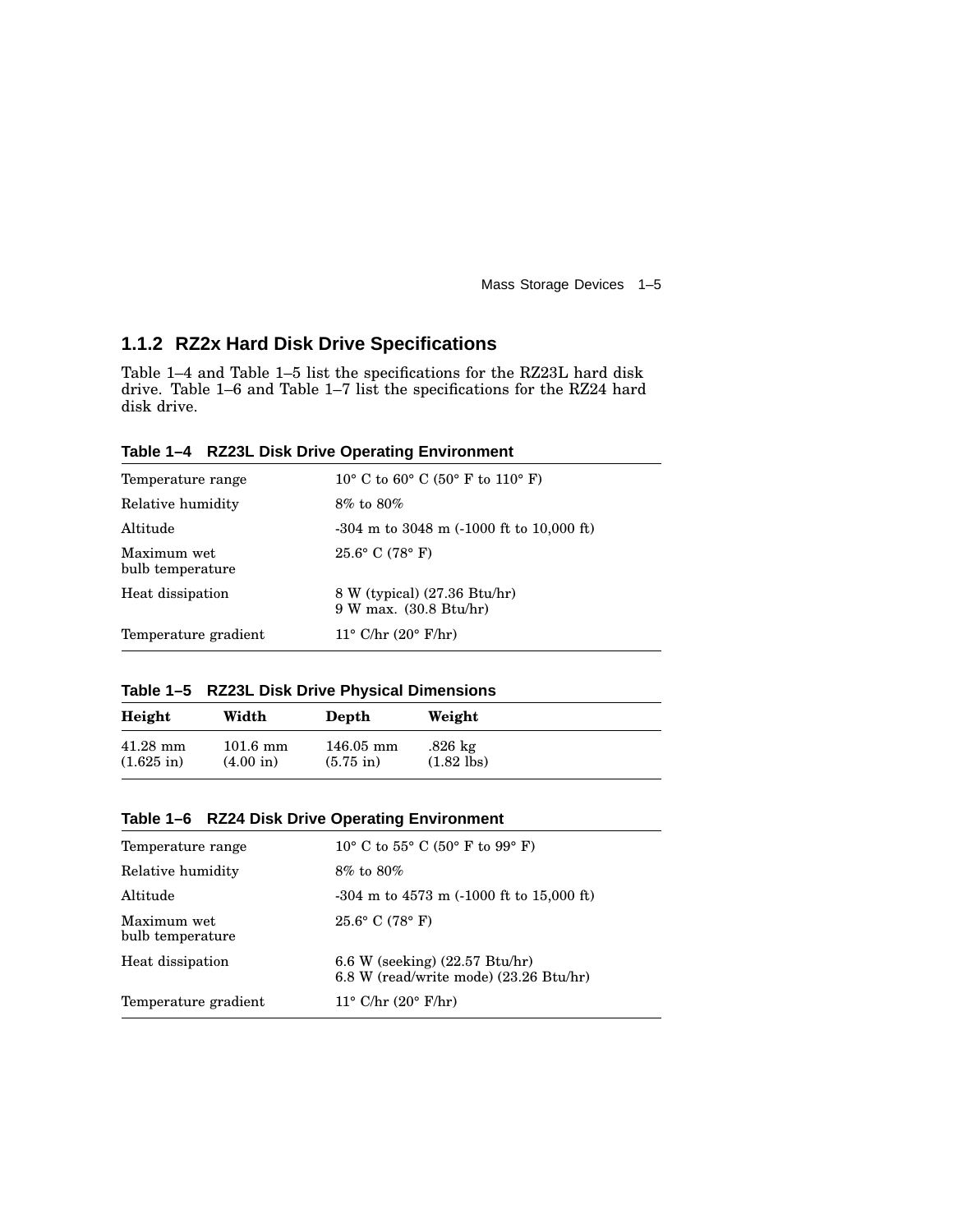1–6 Mass Storage Devices

**Table 1–7 RZ24 Disk Drive Physical Dimensions**

| Height               | Width               | Depth                   | Weight               |  |
|----------------------|---------------------|-------------------------|----------------------|--|
| $41.28$ mm           | $101.6 \text{ mm}$  | $146.05 \; \mathrm{mm}$ | .780 kg              |  |
| $(1.625 \text{ in})$ | $(4.00 \text{ in})$ | $(5.75 \text{ in})$     | $(1.72 \text{ lbs})$ |  |

## **1.2 RRD42 CDROM Disc Drive**

The RRD42 CDROM compact disc drive is a storage device that reads data from removable compact discs. The drive has a storage capacity of 600 Mbytes. The RRD42 drive can be used to install the VMS operating system and other software, and to access read-only databases, such as online documentation sets. The drive has audio output capabilities, allowing the use of headphones for listening to audio information recorded on the compact disc.

## **1.2.1 RRD42 CDROM Disc Drive SCSI ID**

Before installing the RRD42 drive, verify the SCSI ID on the drive as follows:

- 1. Turn the RRD42 drive so that the rear of the drive is facing you. Find SCSI ID jumpers 0, 1, and 2, on the rear of the drive, as shown in Figure 1–2. Jumpers are removable electrical connectors that allow you to select a unique ID number for each SCSI device.
- 2. Verify that the jumpers are set as follows:

 $Jumper 0 = Out (removed)$ Jumper 1 = Out (removed) Jumper  $2 = \text{In (attached)}$ 

These are the positions for SCSI ID 4, which is the default SCSI ID for the drive.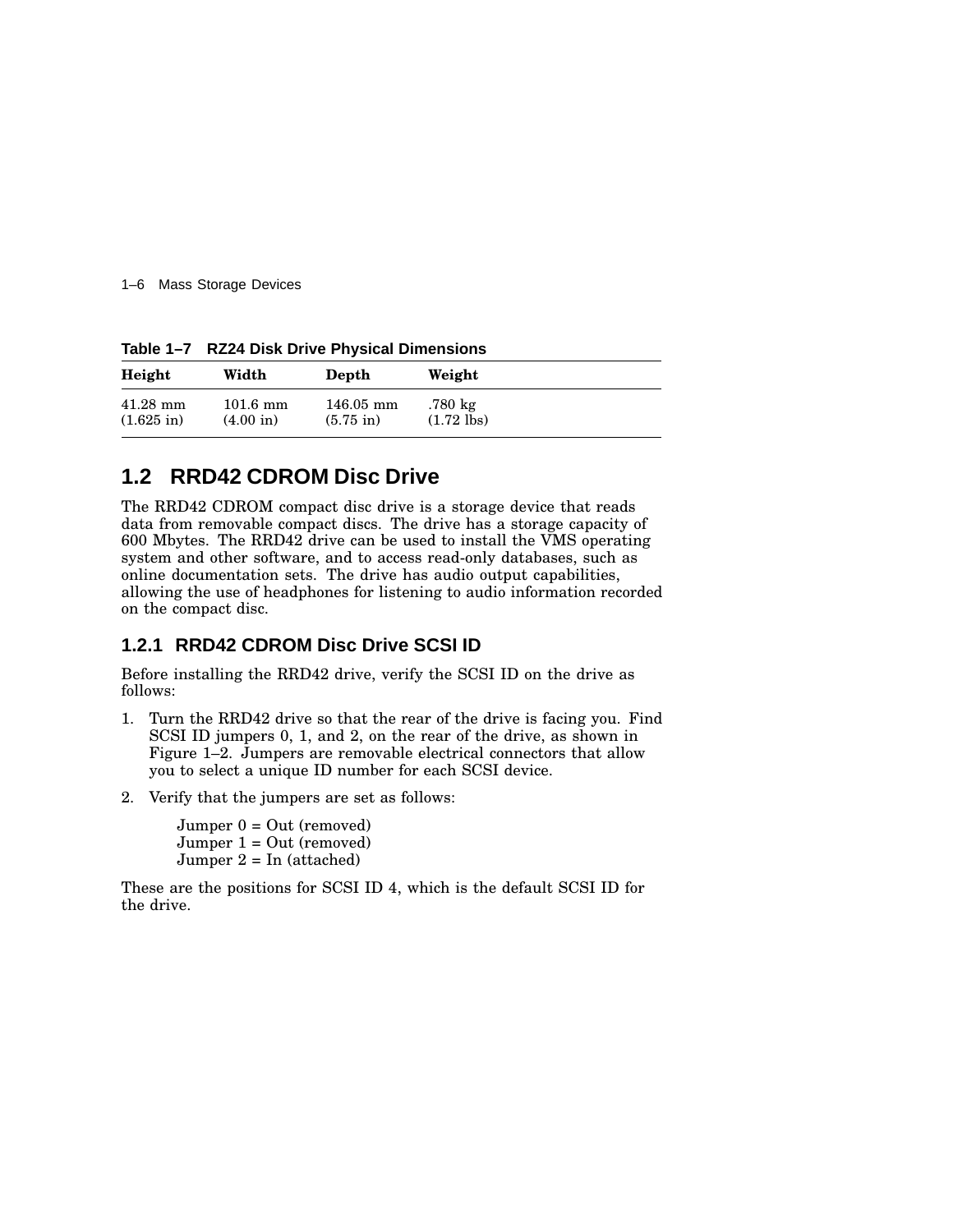Mass Storage Devices 1–7



**Figure 1–2 RRD42 CDROM Disc Drive Jumper Location**

#### **NOTE**

#### **Default settings should be changed only when a system is configured with more than one of a particular device. You are responsible for the SCSI ID settings on your equipment.**

If you want to use a different ID, choose a new ID from Table 1–8, and carefully remove or replace jumpers accordingly, using tweezers or another small tool.

#### **NOTE**

**Save any SCSI jumpers you remove for later use, if necessary.**

#### **CAUTION**

**Never set two devices to the same SCSI ID; the system cannot communicate with devices set to the same ID.**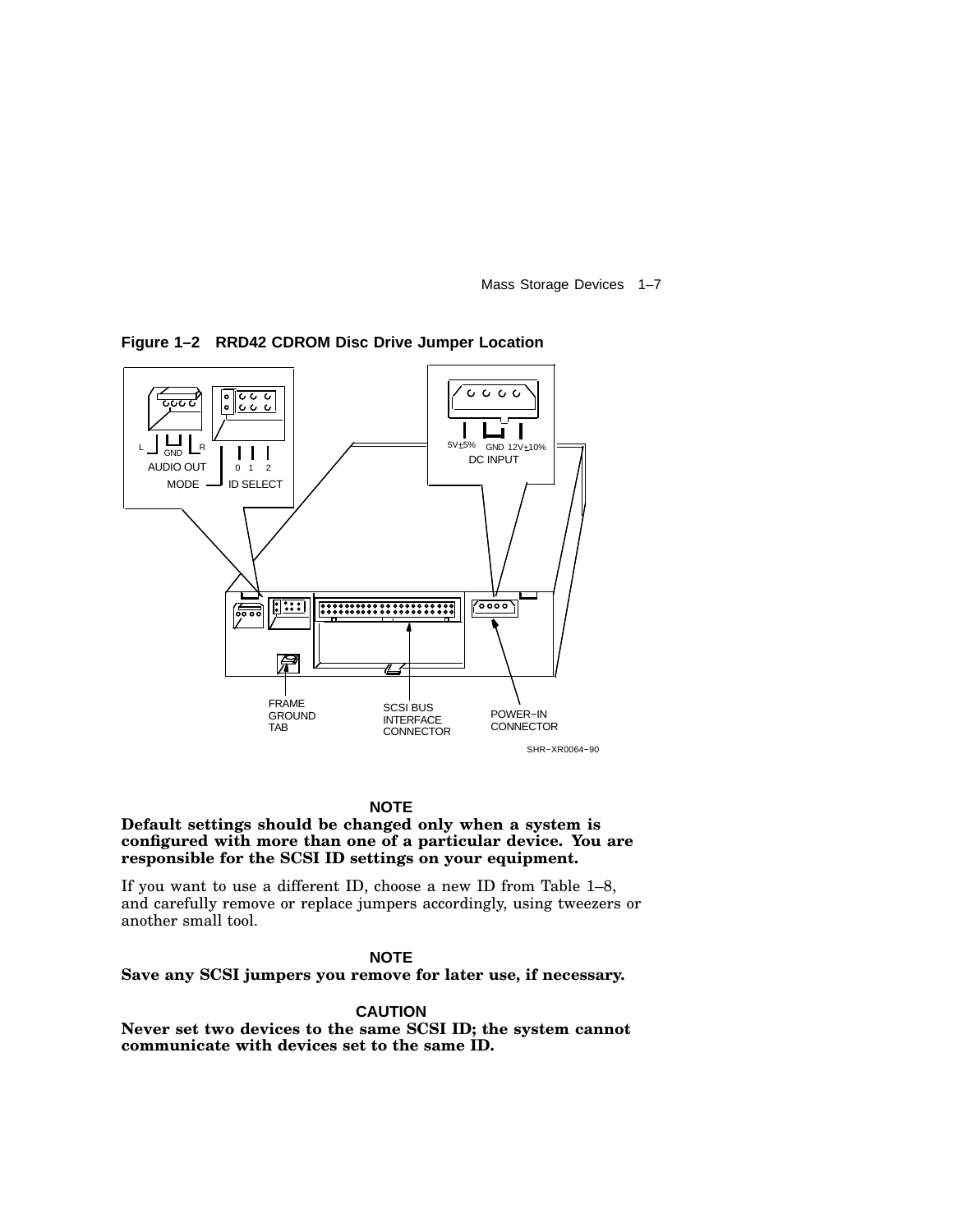#### 1–8 Mass Storage Devices

Table 1–8 lists the jumper settings for the RRD42 disc drive.

|                                      | Recommended    | <b>Jumper Positions</b> |     |     |
|--------------------------------------|----------------|-------------------------|-----|-----|
| <b>Device</b>                        | <b>SCSI ID</b> | $\bf{0}$                | 1   | 2   |
| RZ23L/RZ24/RZ25                      | $\theta$       | Out <sup>1</sup>        | Out | Out |
| RZ23L/RZ24/RZ25                      | $\mathbf{1}$   | In <sup>1</sup>         | Out | Out |
| RZ23L/RZ24/RZ25                      | $\mathbf{2}$   | Out                     | In  | Out |
| Factory-installed<br>RZ23L/RZ24/RZ25 | 3              | In                      | In  | Out |
| <b>RRD42</b>                         | 4              | Out                     | Out | In  |
| <b>RX26/TZK10</b>                    | 5              | In                      | Out | In  |
| SCSI controller                      | 6              | Out                     | In  | In  |
| High-priority device                 | 7              | In                      | In  | In  |

**Table 1–8 RRD42 CDROM Disc Drive Jumper Settings**

To install the RRD42 drive, refer to the *VAXstation 4000 Model 60 Options Installation Guide* (PN EK-PMARI-IG).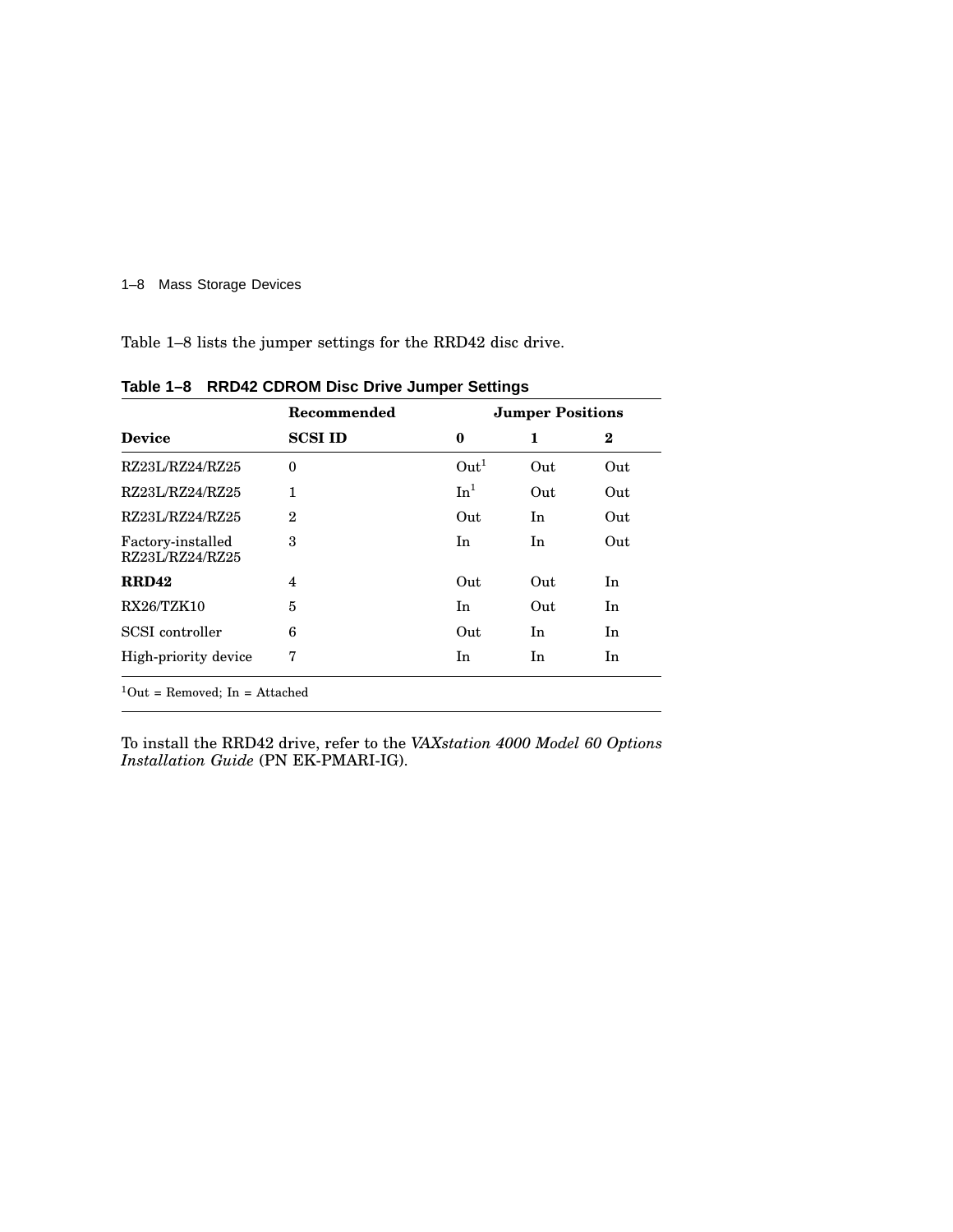Mass Storage Devices 1–9

## **1.2.2 RRD42 CDROM Disc Drive Specifications**

Table 1–9 lists the operating environment for RRD42 disc drive.

|--|

| Temperature range               | $5^{\circ}$ C to $50^{\circ}$ C (41° F to 122° F)    |
|---------------------------------|------------------------------------------------------|
| Relative humidity               | 10% to 90%, non-condensing                           |
| Altitude                        | 2400 m (8000 ft) at $36^{\circ}$ C (96 $^{\circ}$ F) |
| Maximum wet<br>bulb temperature | $29^{\circ}$ C (84 $^{\circ}$ F)                     |

**NOTE**

**Be sure the "Mode" jumper is in. This jumper must be in place to use the drive with the VMS operating system.**

**CAUTION**

**Each device must have a unique SCSI ID. Never set two devices to the same SCSI ID; the system cannot communicate with devices set to the same ID.**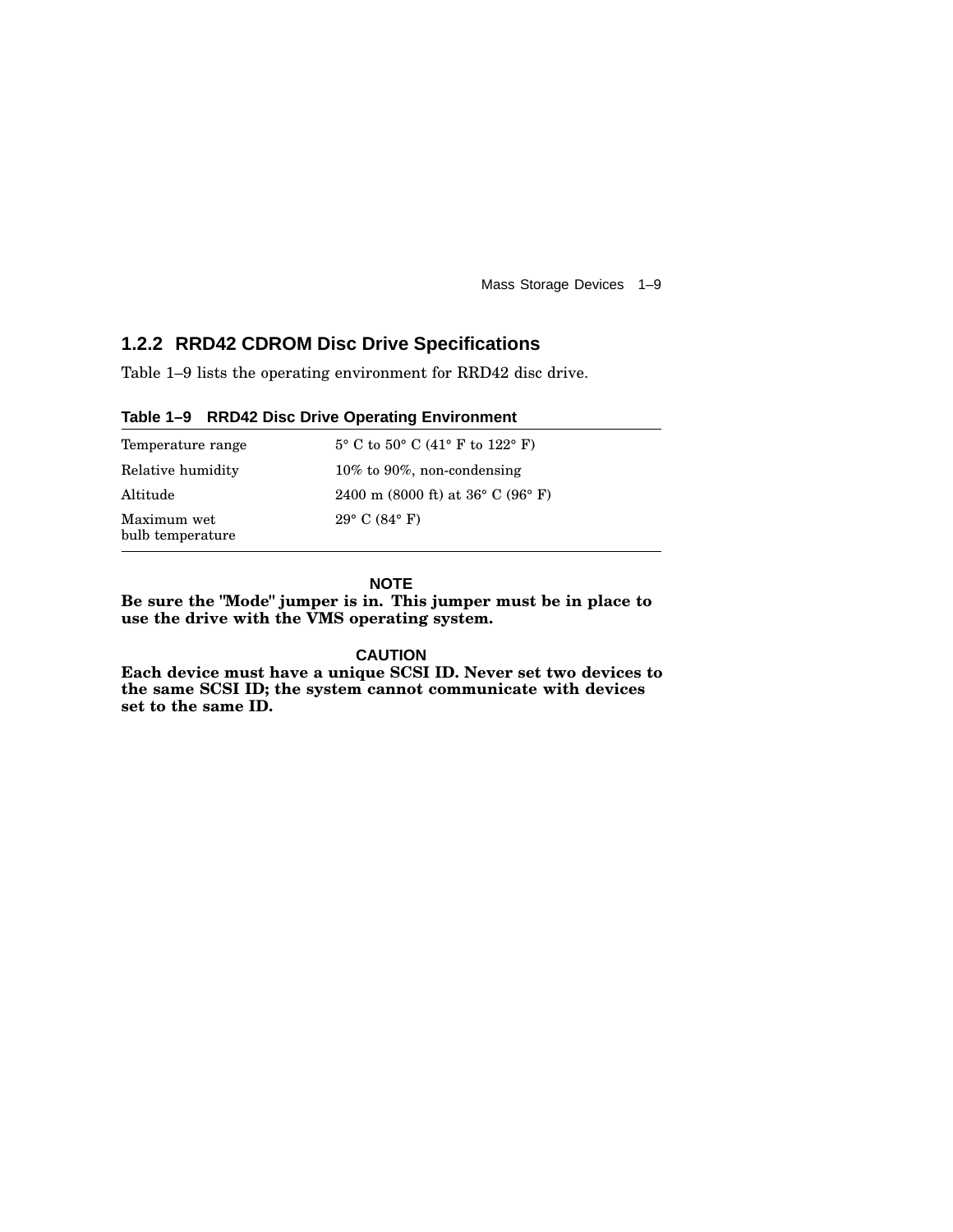1–10 Mass Storage Devices

## **1.3 RX26 Diskette Drive**

The RX26 is a half-height diskette drive that can be used for selective file backup, load applications, and transporting files between non-networked systems. The RX26 drive has a storage capacity of 4 Mbytes. It can be used to read and write on 4 Mbyte standard floppies, and to read only 700 KB standard floppies.

## **1.3.1 RX26 Diskette Drive SCSI ID**

Before installing the RX26 drive in the system, verify the SCSI ID setting.

- 1. Turn the RX26 drive so that the left side of the drive is facing you. Find the SCSI ID switches 1, 2, and 3 on the drive, as shown in Figure 1–3.
- 2. Use a pen or small pointed object to move the switches up or down.

#### **CAUTION**

#### **Do not use a pencil to move switches. Graphite particles can damage the SCSI switches.**

Digital recommends that the SCSI ID switches be set to 5 as follows:

Switch  $1 =$  Down (on) Switch  $2 = Up(off)$ Switch  $3 =$  Down (on)

#### **NOTE**

#### **Default settings should be changed only when a system is configured with more than one of a particular device. You are responsible for the SCSI ID settings on your equipment.**

If you need to use a different ID, choose a new ID from Table 1–10. Use a small pointed instrument (but **not** a pencil), set the switches accordingly.

#### **CAUTION**

#### **Never set two devices to the same SCSI ID; the system cannot communicate with devices set to the same ID.**

To install the RX26 drive, refer to the *VAXstation 4000 Model 60 Options Installation Guide* (PN EK-PMARI-IG).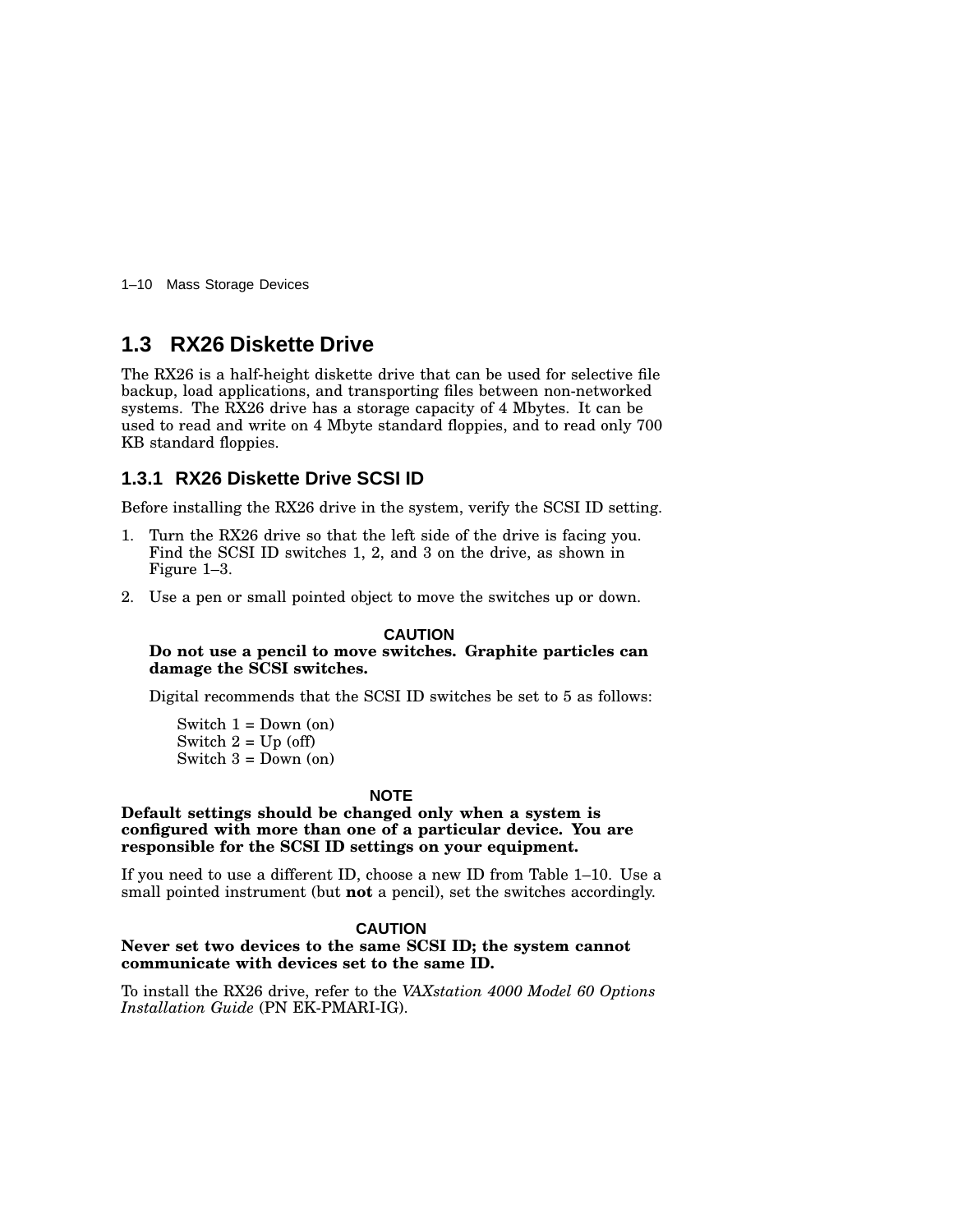Mass Storage Devices 1–11

### **Figure 1–3 RX26 Diskette Drive SCSI ID Switch Location**



**Table 1–10 RX26 Diskette SCSI ID Switch Setting**

| Recommended    | <b>Switch Positions</b> |      |      |  |
|----------------|-------------------------|------|------|--|
| <b>SCSI ID</b> | $\bf{2}$                | 1    | 0    |  |
| $\theta$       | Up                      | Up   | Up   |  |
| 1              | Down                    | Up   | Up   |  |
| 2              | Up                      | Down | Up   |  |
| 3              | Down                    | Down | Up   |  |
| 4              | Up                      | Up   | Down |  |
| 5              | Down                    | Up   | Down |  |
| 6              | Up                      | Down | Down |  |
| 7              | Down                    | Down | Down |  |
|                |                         |      |      |  |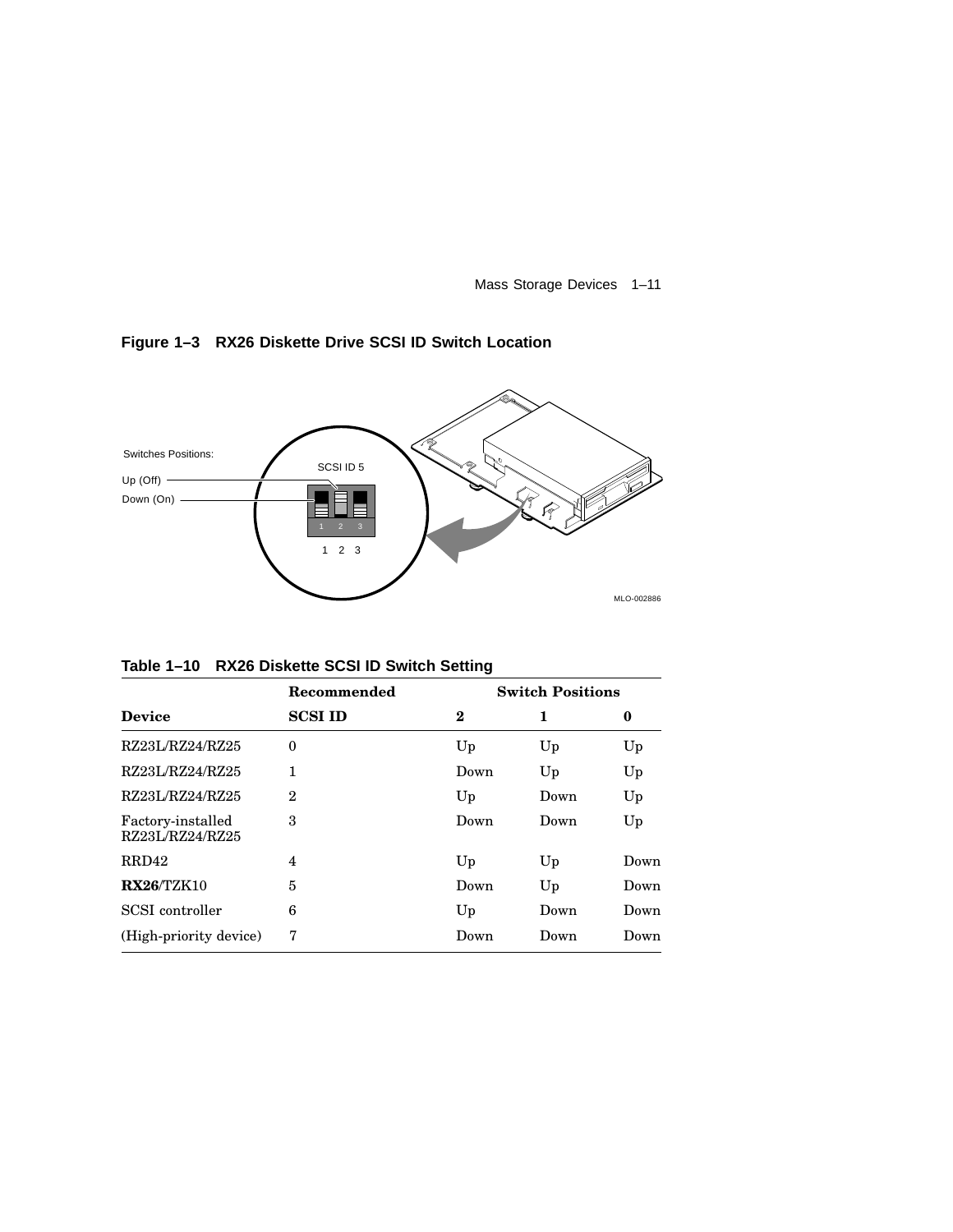1–12 Mass Storage Devices

## **1.3.2 RX26 Diskette Drive Specifications**

|  | Table 1-11 RX26 Environmental Specifications |  |
|--|----------------------------------------------|--|
|--|----------------------------------------------|--|

| Operating temperature    | $5^{\circ}$ C to $50^{\circ}$ C (40° F to 122° F)           |
|--------------------------|-------------------------------------------------------------|
| Nonoperating temperature | $-20^{\circ}$ C to 66° C (-4° F to 151° F)                  |
| Operating humidity       | 8% to 80%, wet bulb @ 25.6° C (78.0° F), no<br>condensation |
| Nonoperating humidity    | 5% to 95%, wet bulb @ 46° C (115.0° F), no<br>condensation  |
| Operating altitude       | $-304$ m to 3,048 m $(-1000$ ft to 10,000 ft)               |
| Nonoperating altitude    | $-304$ m to 12,192 m $(-1000$ ft to 40,000 ft)              |

| Table 1–12 Diskette and Format Information |
|--------------------------------------------|
|--------------------------------------------|

| Number of cylinders        | 80  |
|----------------------------|-----|
| Number of tracks           | 160 |
| Number of read/write heads |     |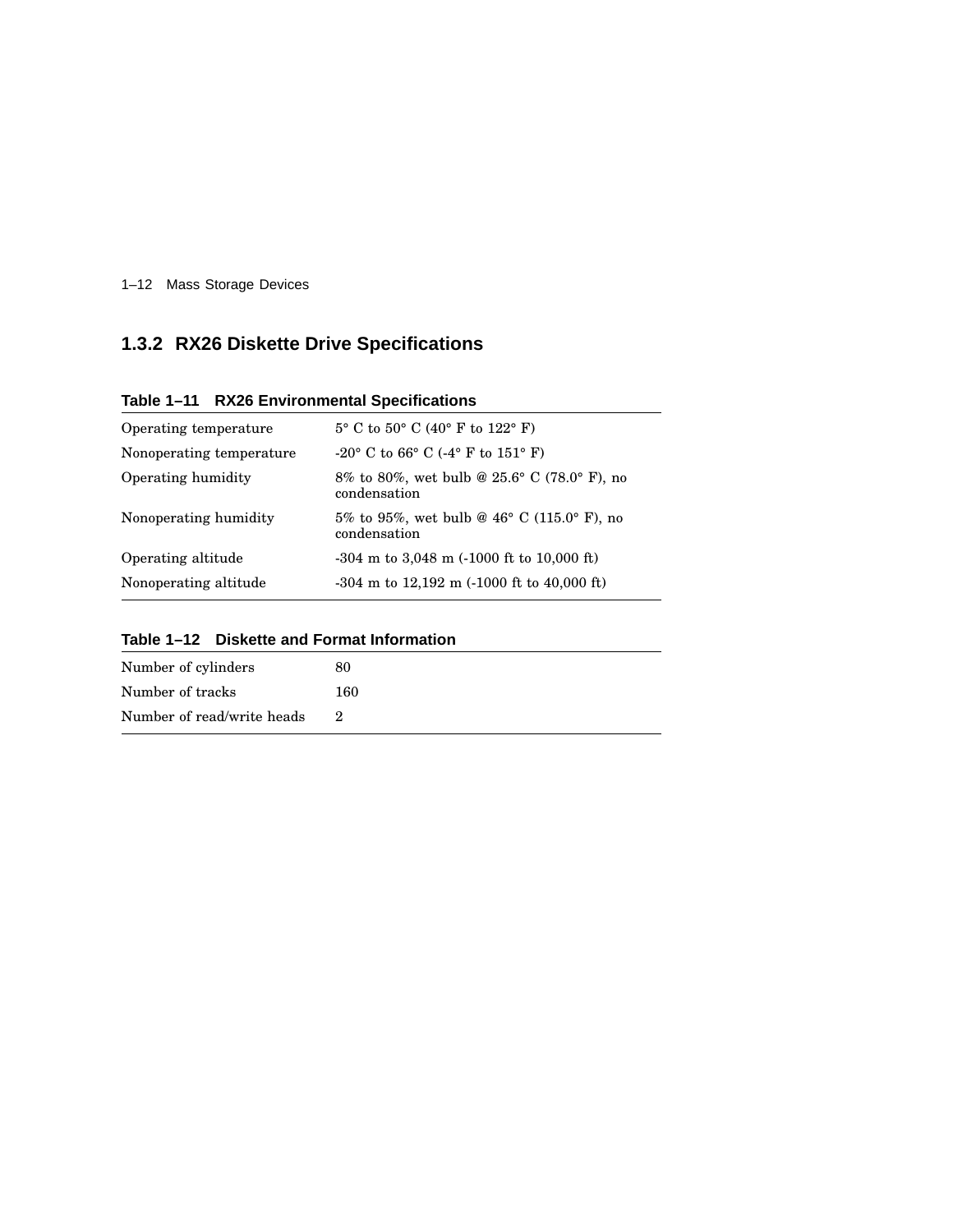Mass Storage Devices 1–13

## **1.4 TZK10 (QIC) Tape Drive**

The TZK10 tape drive is a half-height device that uses industry standard quarter-inch cartridge (QIC) tapes for loading applications and doing file backups. The formatted capacity of the QIC tape is 320 Mbytes or 525 Mbytes, depending on the tape used.

## **1.4.1 TZK10 Tape Drive SCSI ID**

Before installing the TZK10 drive, verify the SCSI ID on the drive as follows:

- 1. Turn the TZK10 drive so that the rear of the drive is facing you. Find SCSI ID jumpers 0, 1, and 2. Jumpers are removable electrical connectors that allow you to select a distinct ID for each SCSI device.
- 2. Verify that the jumpers are set as follows:

 $Jumper 0 = In (attached)$ Jumper 1 = Out (removed) Jumper  $2 = \text{In (attached)}$ 

These are the positions for SCSI ID 5, which is the setting that the TZK10 drive normally uses.

#### **NOTE**

**Default settings should be changed only when a system is configured with more than one of a particular device. You are responsible for the SCSI ID settings on your equipment.**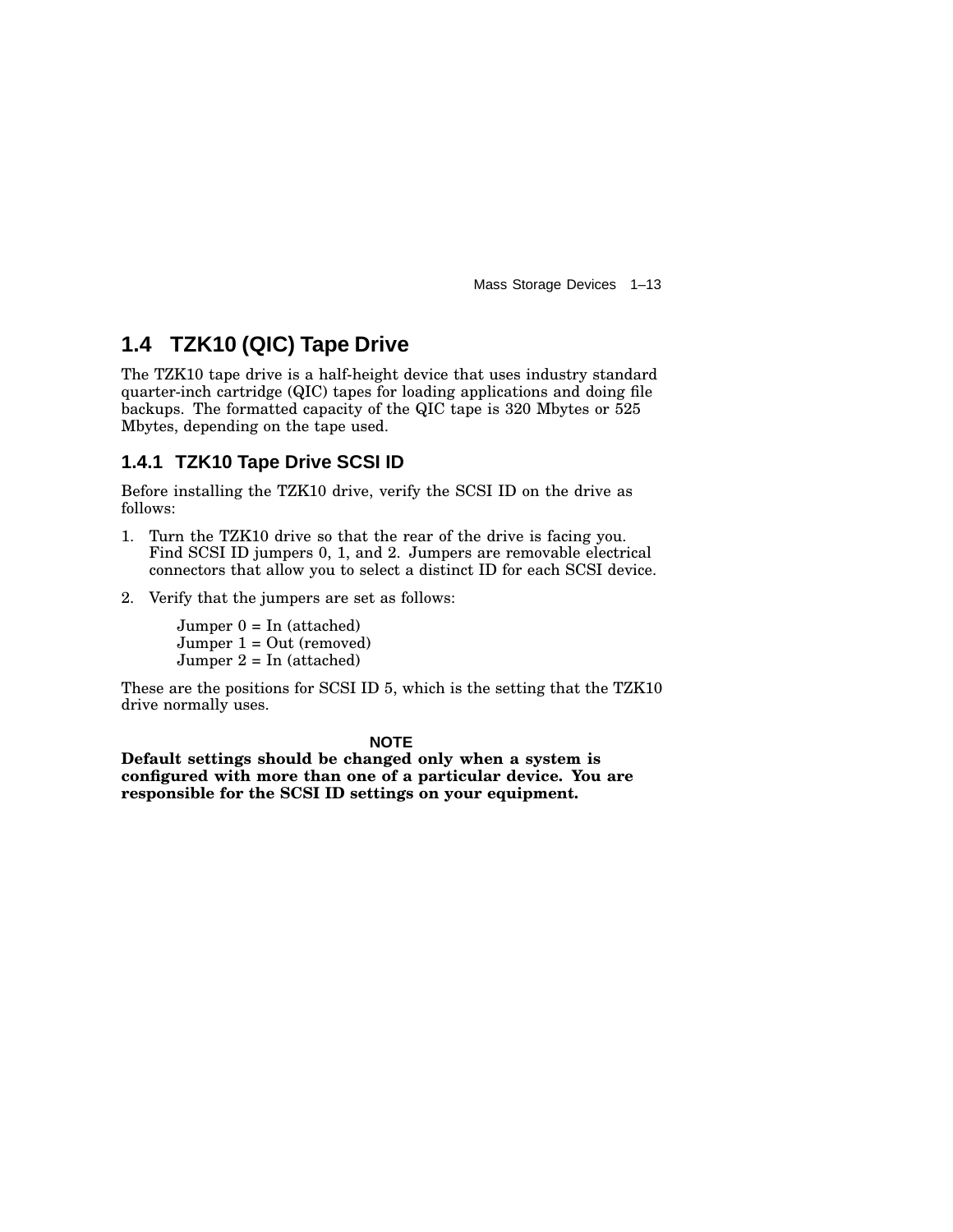1–14 Mass Storage Devices

**Figure 1–4 Verifying the TZK10 Tape Drive SCSI ID**

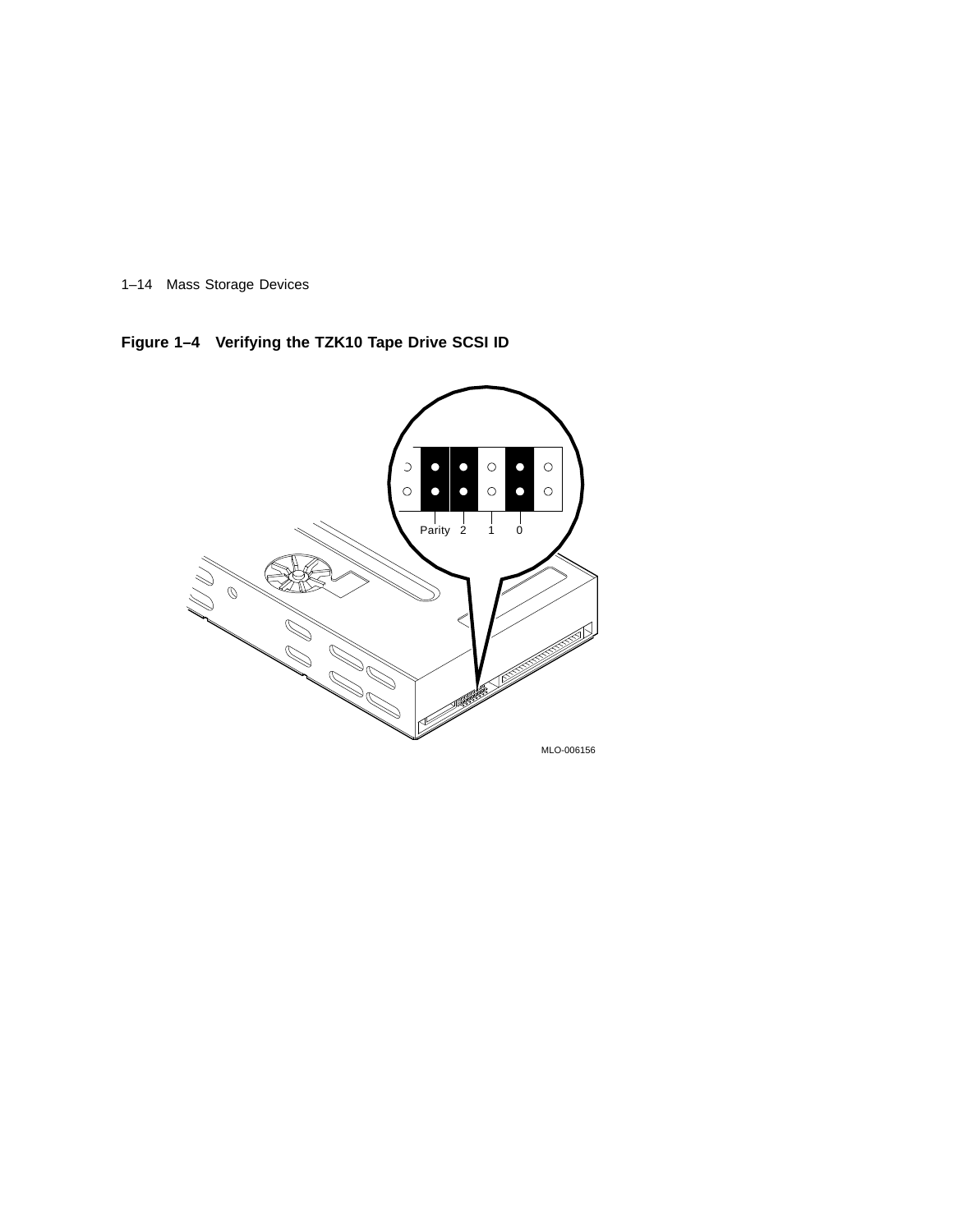Mass Storage Devices 1–15

If you want to use a different ID, choose a new ID from Table 1–13 and carefully remove or replace jumpers accordingly. Use tweezers or another small tool to remove or replace jumpers.

#### **NOTE Save any SCSI jumpers you remove for later use, if necessary.**

|                                      | Recommended    | <b>Jumper Positions</b> |     |     |
|--------------------------------------|----------------|-------------------------|-----|-----|
| <b>Device</b>                        | <b>SCSI ID</b> | $\bf{2}$                | 1   | 0   |
| RZ23L/RZ24/RZ25                      | $\theta$       | Out                     | Out | Out |
| RZ23L/RZ24/RZ25                      | 1              | Out                     | Out | In  |
| RZ23L/RZ24/RZ25                      | $\mathbf{2}$   | Out                     | In  | Out |
| Factory-installed<br>RZ23L/RZ24/RZ25 | 3              | Out                     | In  | In  |
| RRD42                                | 4              | In                      | Out | Out |
| <b>RX26/TZK10</b>                    | 5              | In                      | Out | In  |
| SCSI controller                      | 6              | In                      | In  | Out |
| High-priority device                 | 7              | In                      | In  | In  |
|                                      |                |                         |     |     |

**Table 1–13 TZK10 Tape Drive SCSI Jumper Settings**

#### **NOTE**

**Be sure the "Mode Select" jumper is in. This jumper must be in place to use the drive with the VMS operating system.**

#### **CAUTION**

**Each device must have a unique SCSI ID. Never set two devices to the same SCSI ID; the system cannot communicate with devices set to the same ID.**

For information on installing the TZK10 (QIC) tape drives, refer to the *VAXstation 4000 Model 60 Options Installation Guide* (PN EK-PVAX2-IG).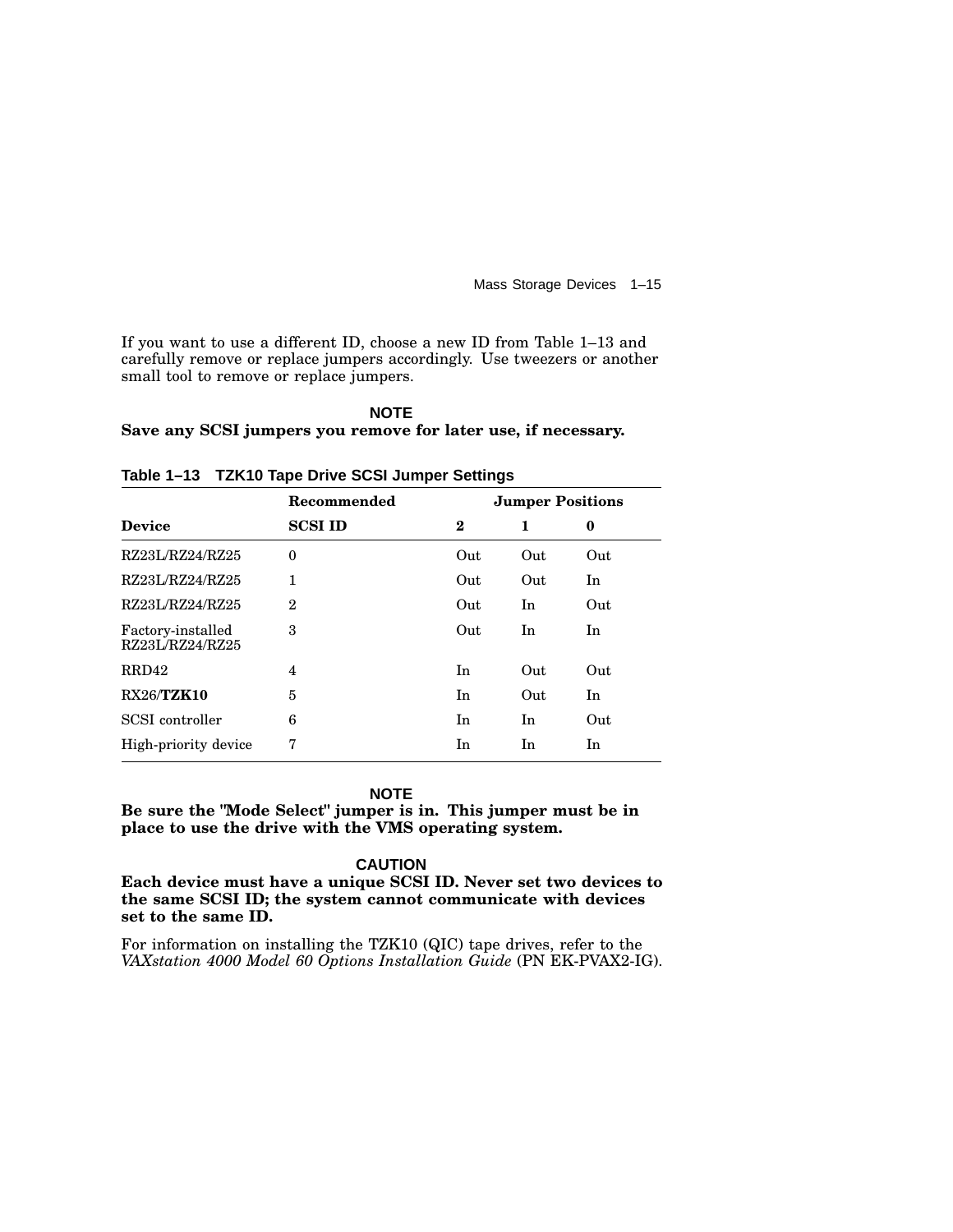1–16 Mass Storage Devices

## **1.4.2 TZK10 Tape Drive Specifications**

**Table 1–14 TZK10 Cartridge Tape Drive Dimensions**

| Height             | Width               | Depth              | Weight           |
|--------------------|---------------------|--------------------|------------------|
| $4.4 \text{ cm}$   | 14.6 cm             | $20.8 \text{ cm}$  | $1.1 \text{ kg}$ |
| $(1.7 \text{ in})$ | $(5.25 \text{ in})$ | $(8.2 \text{ in})$ | $(2.4$ lbs)      |

| Temperature range               | $5^{\circ}$ C to 40° C (41° F to 122° F) |
|---------------------------------|------------------------------------------|
| Relative humidity               | 10% to 90%, non-condensing               |
| Altitude                        | 0 m to 2400 m (0 ft to 13,000 ft)        |
| Maximum wet<br>bulb temperature | $26^{\circ}$ C (79 $^{\circ}$ F)         |
| Minimum dew point               | $2^{\circ}$ C (36 $^{\circ}$ F)          |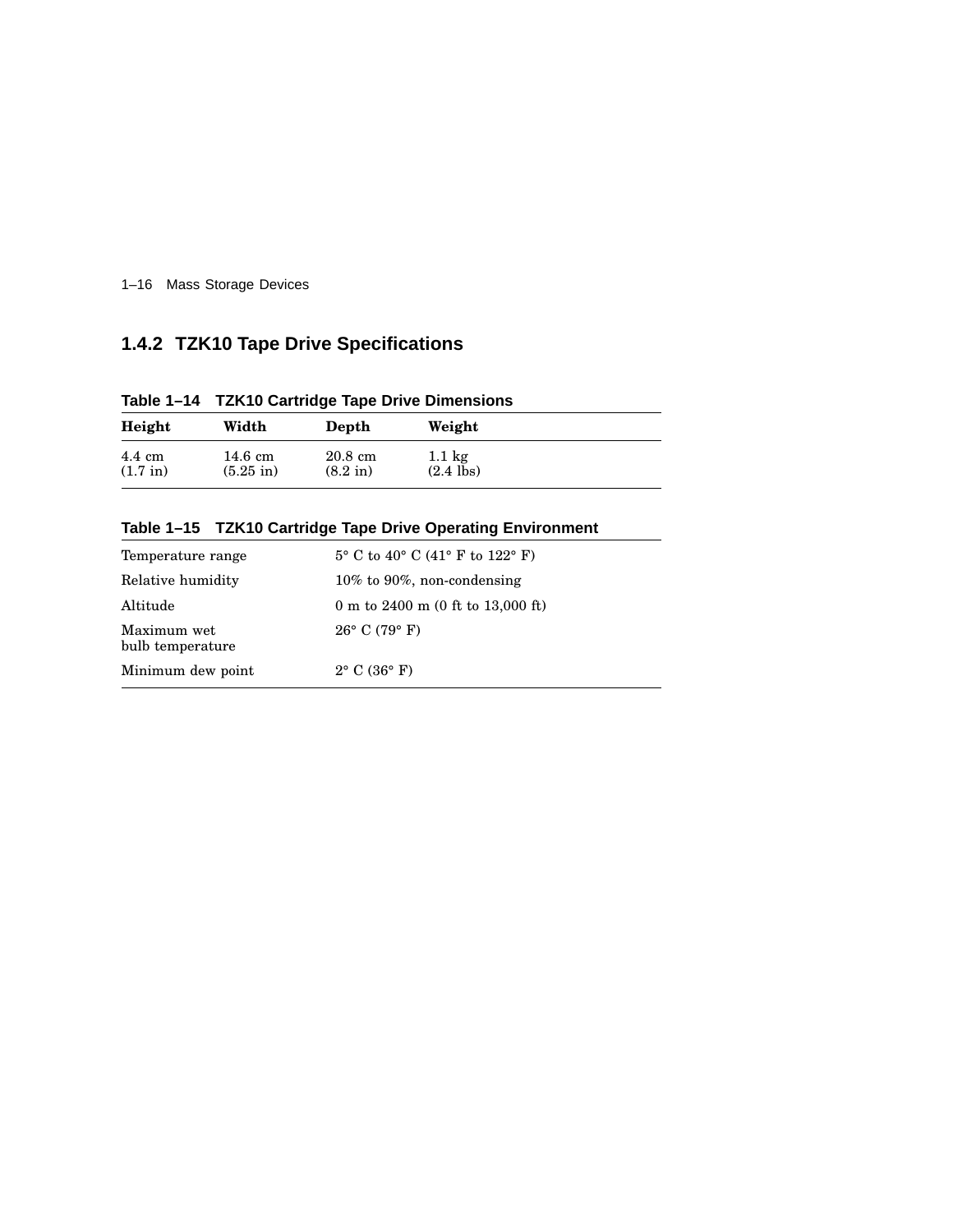# **2 Optional System Modules**

This chapter describes the optional modules that can be installed in the VAXstation 4000 Model 60 system. The optional modules are:

| Section 2.1 | MS44 Memory Module                       |
|-------------|------------------------------------------|
| Section 2.2 | DSW21 Synchronous Communications Adapter |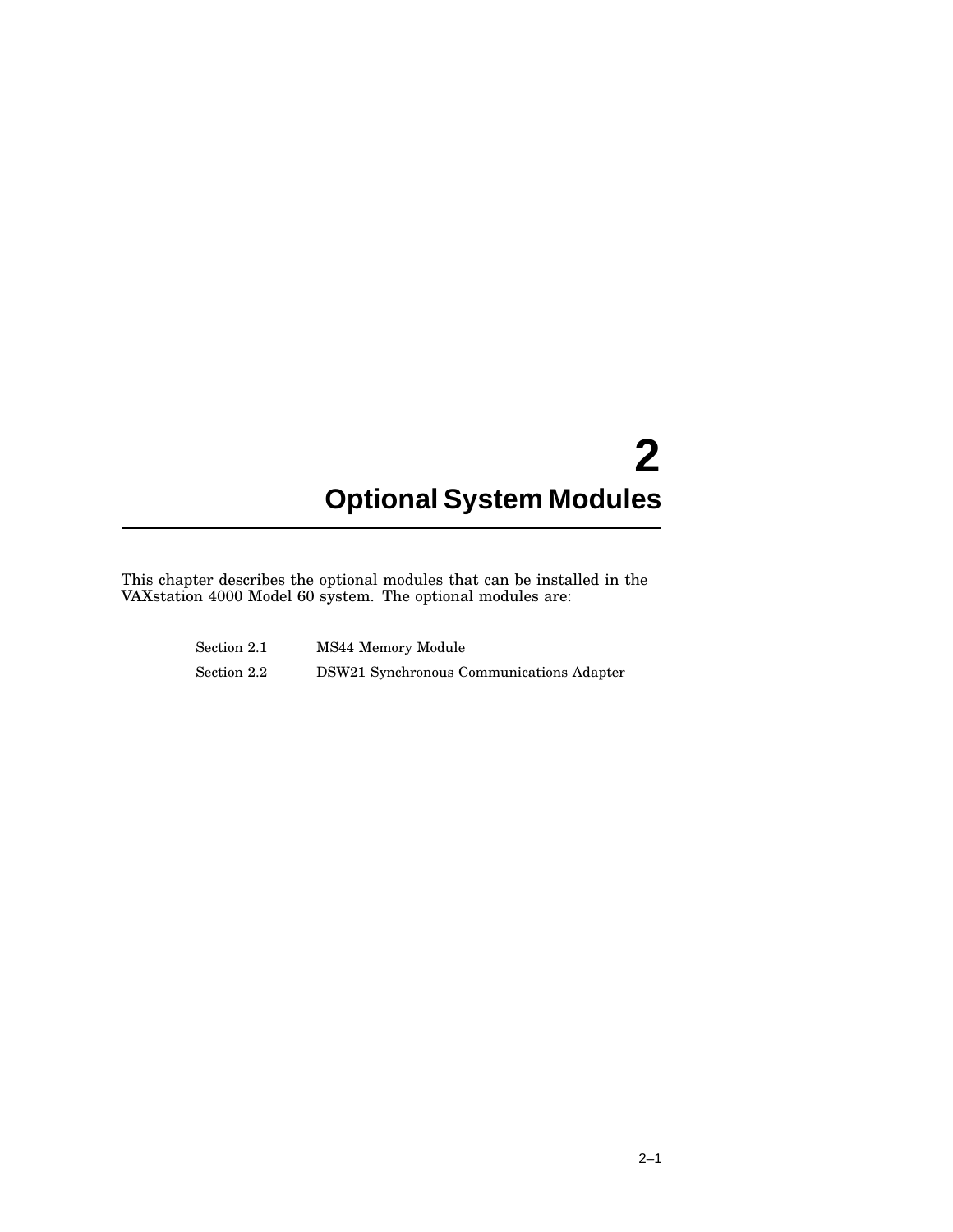2–2 Optional System Modules

## **2.1 MS44 Memory Module**

The MS44 memory module is designed to provide expandable memory for the VAXstation 4000 Model 60 system. The memory array consists of 36 DRAMs organized as one bank of four- to nine-bit bytes. Timing and addressing of the array are provided by the system module and are buffered on the memory module. Data lines are unbuffered on the module and are driven on bi-directional lines to and from the DRAMs. All data and control lines receive one unit load per module.

Three types of memory module are available: 4 Mbyte (MS44-AA), 4 Mbyte Reduced Cost (MS44-AL), and 16 Mbyte (MS44-CA). The VAXstation 4000 Model 60 can use any of the three memory modules. Memory modules must be installed in pairs; two 4 Mbyte modules for two 16 Mbyte modules.

To identify a memory module, locate the etch on the left side of the memory module. The 4 Mbyte modules have AA or AL on the etch board, and the 16 Mbyte modules have CA on the etch board. The memory modules are shown in Figure 2–1.

When the module pairs are configured together, the MS44-AA module pairs should be installed in the lower numbered areas. The maximum system memory configuration is 104 Mbytes for the Model 60.

For additional information on installing memory modules, refer to the *VAXstation 4000 Model 60 Service Information* (PN EK-V466B-SV).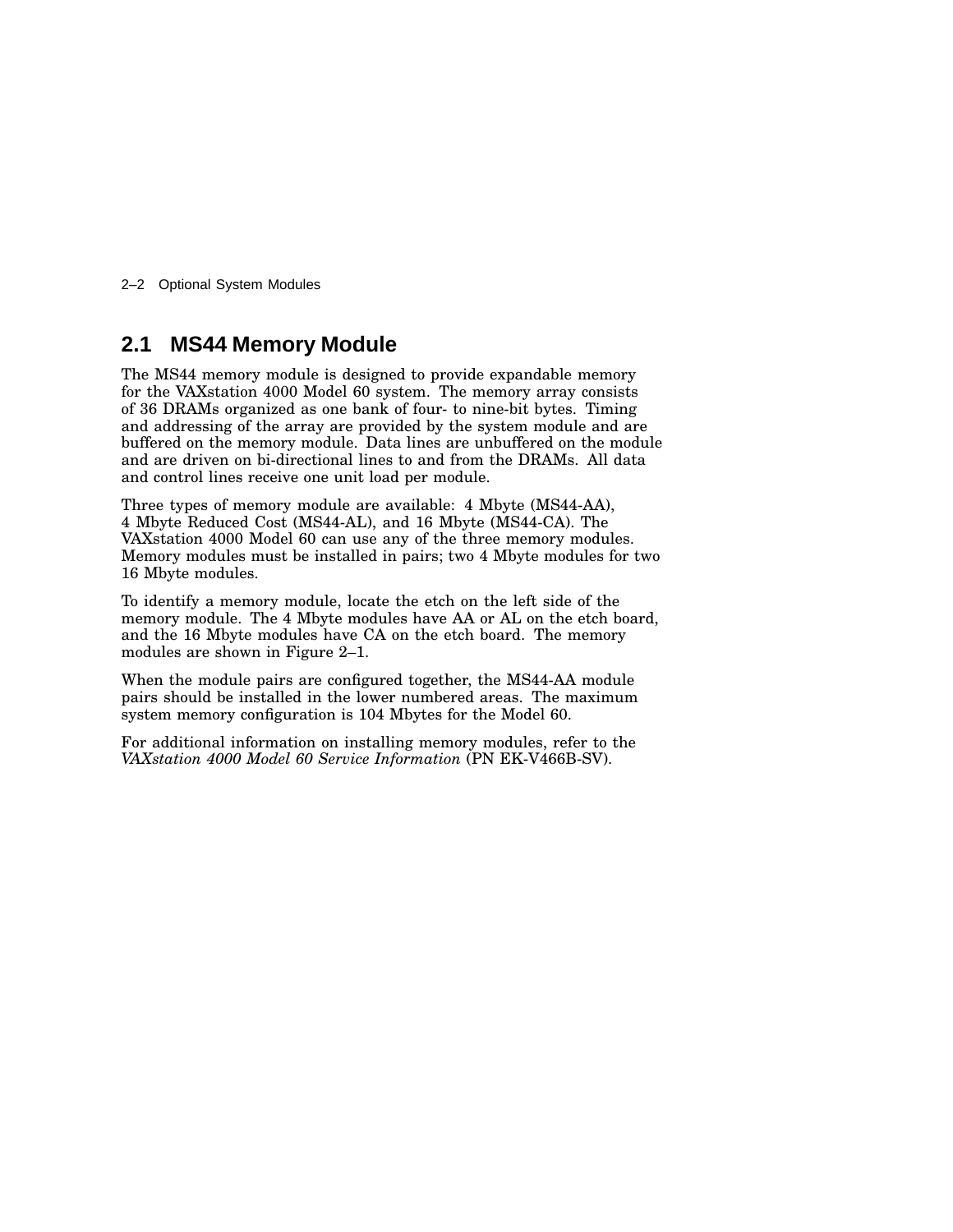Optional System Modules 2–3





LJ-00499-TI0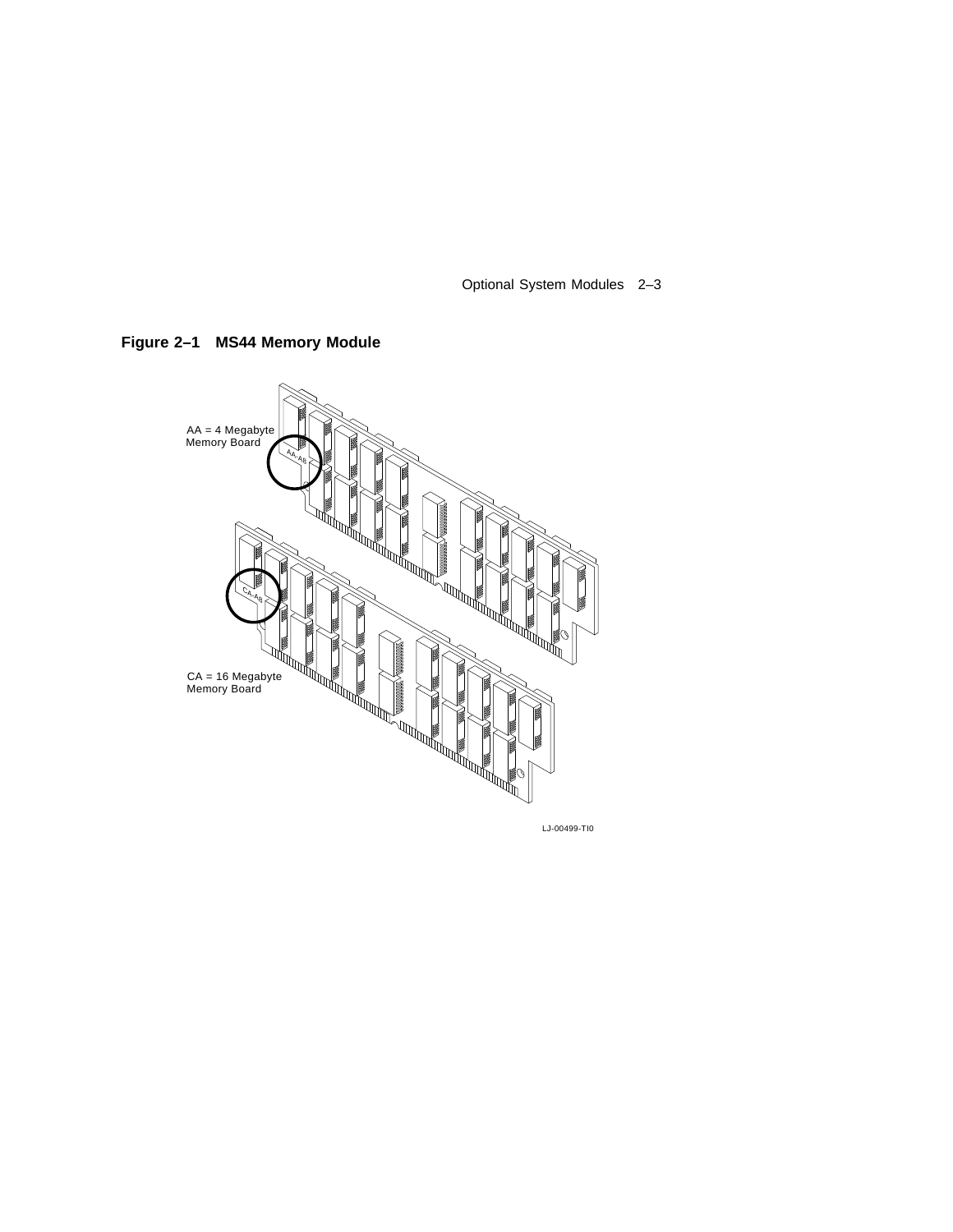2–4 Optional System Modules

## **2.1.1 MS44 Memory Module Specifications**

The MS44 memory module specifications are listed next.

#### **Total Memory Power Required**

| Total DRAM Current         | 2.45A    |
|----------------------------|----------|
| Total Driver Current       | 0.10 A   |
| Total Current              | 2.55A    |
| Total Active Power         | 13.38 W  |
| <b>Total Standby Power</b> | $1.25$ W |

#### **Total System Requirements**

| Total Memory Current | 5.69 A  |
|----------------------|---------|
| Total Memory Power   | 29.86 W |

#### **NOTE**

**The current specifications for the memory modules assume 24 Mbytes and QUADWORD operations with 2 memory modules active and 4 memory modules in standby.**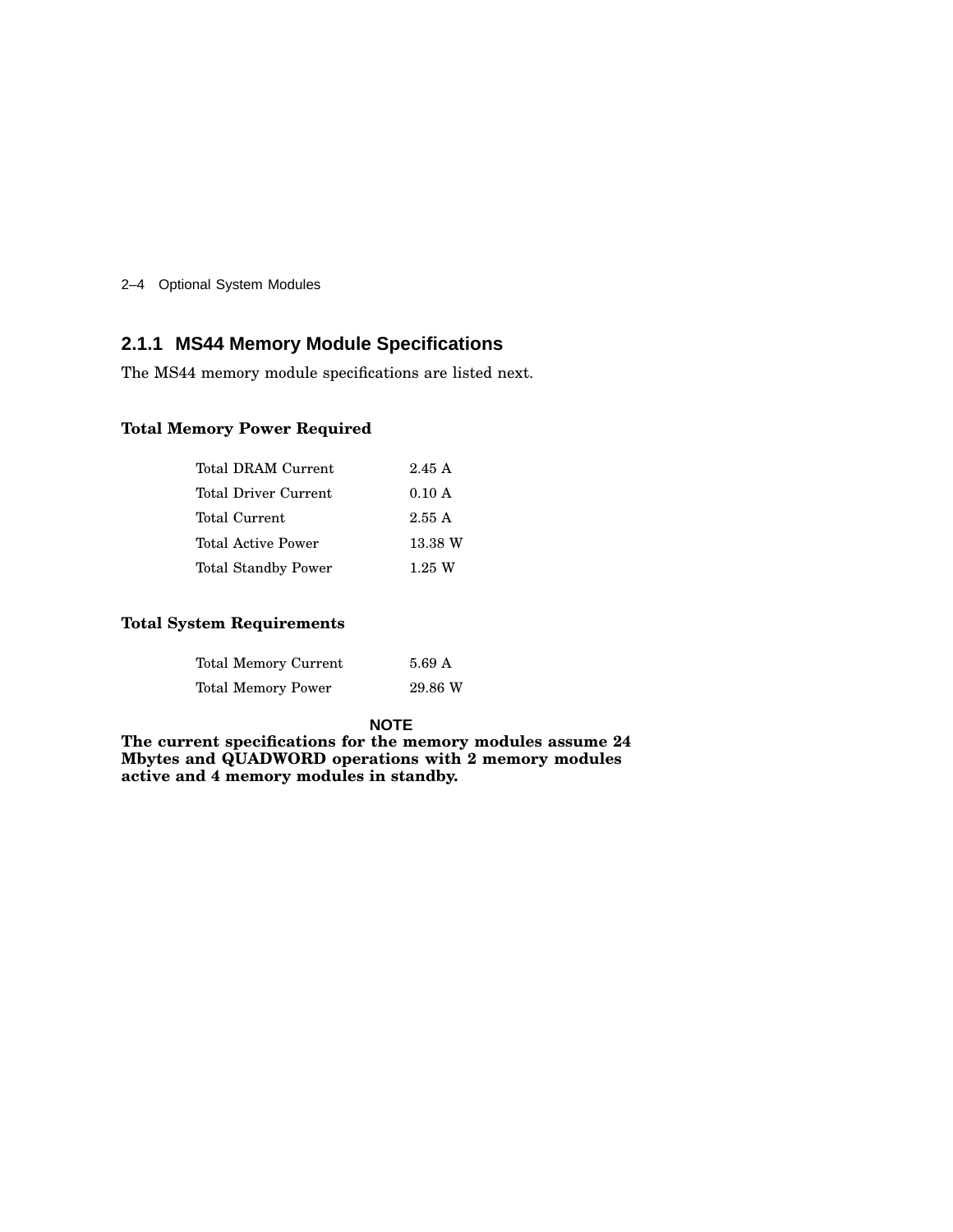Optional System Modules 2–5

## **2.2 DSW21 Synchronous Communications Adapter**

The DSW21 adapter is a synchronous serial communications interface for the VAXstation 4000 Model 60 workstation. It has full modem control and multiple protocol support. Figure 2–2 shows the DSW21 communications adapter.

#### **Figure 2–2 DSW21 Synchronous Communications Adapter**



The DSW21 adapter is an option board that connects internally to the CPU board via a 64-pin option connector. It consists of the EDAL interface, 128 KB UVEPROM, 256 KB Static RAM, the MC68302 Integrated Multi-Protocol Processor (IMP), and I/O receivers and drivers with static and lightning protection. The communications I/O connector is a 50-pin D-subminiature plug that goes directly through the back of the system cabinet. Figure 2–3 shows the DSW21 connections.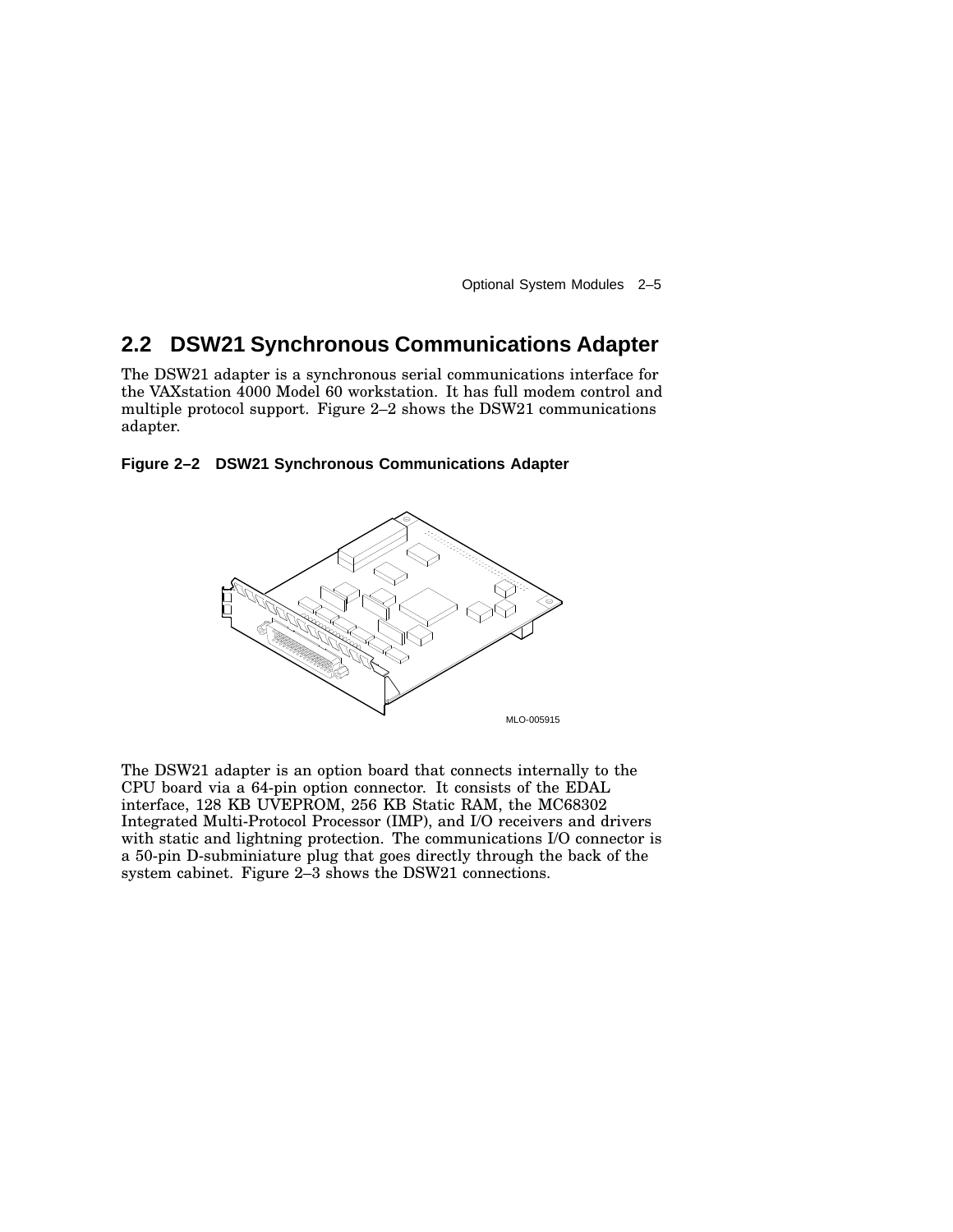

**Figure 2–3 DSW21 Synchronous Communications Adapter**



LJ−01668−GRA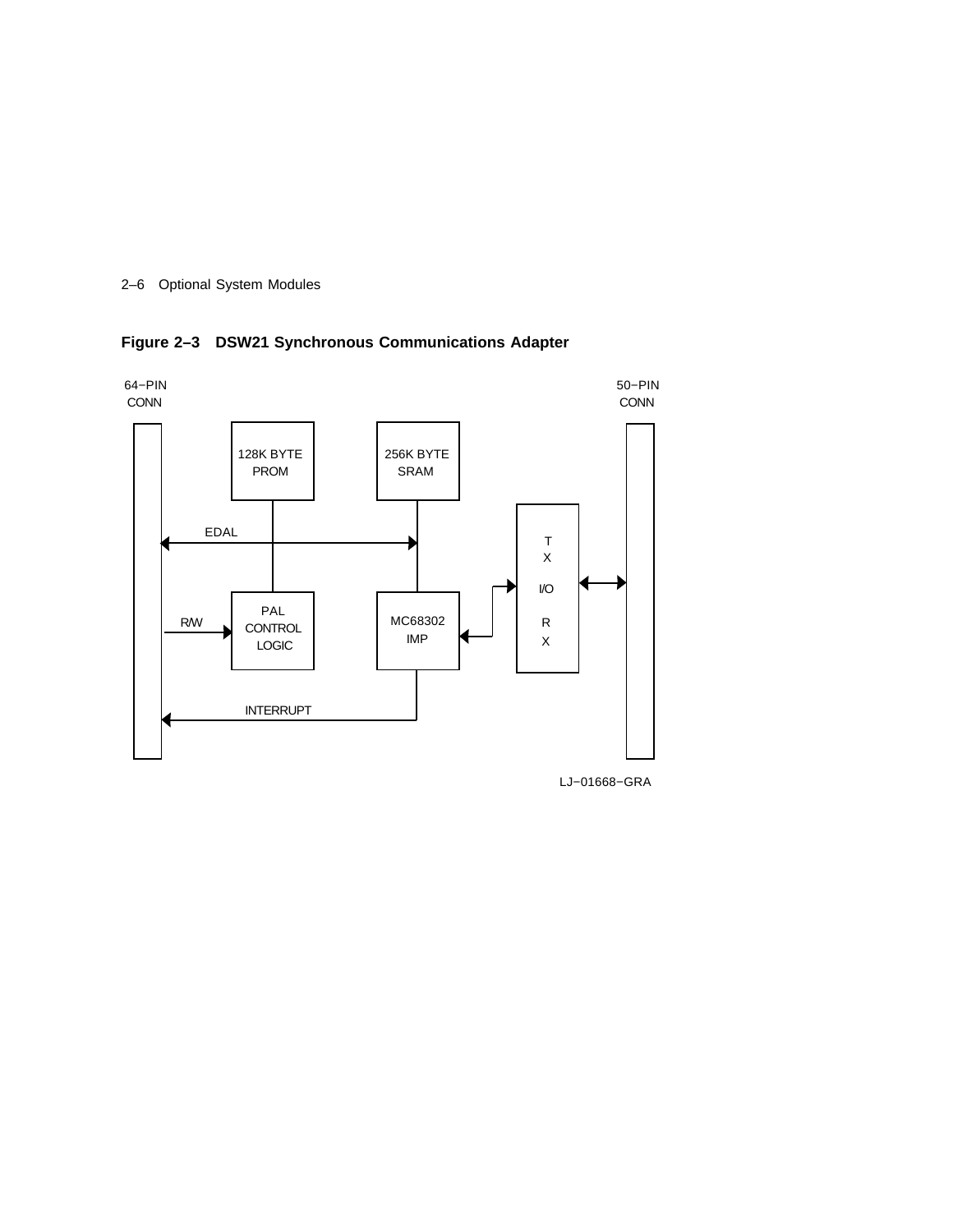Optional System Modules 2–7

## **2.2.1 DSW21 Synchronous Communications Adapter Cables**

Adapter cables for the DSW21 communications adapter vary according to the option ordered. The following table lists the adapter cable variations.

**Table 2–1 DSW21 Adapter Cables**

| 1 line sync comm, BC19V EIA-232/V.24          |
|-----------------------------------------------|
| 1 line sync comm, BC19W EIA-449/423/V.10      |
| 1 line sync comm, BC19U EIA-449/422/V.36      |
| 1 line sync comm, BC19X V.35                  |
| 1 line sync comm, BC19Q EIA-530               |
| 1 line sync comm, BC20Q X.21                  |
| 1 line sync comm controller, no adapter cable |
|                                               |

## **2.2.2 Installing the DSW21 Adapter**

This section describes how to install the DSW21 interface in the system unit.

#### **NOTE**

#### **Refer to the system preparation instructions in the** *VAXstation 4000 Model 60 Service Information* **before installing any module in the workstation.**

To install the communications interface, do the following:

- 1. Remove any rear panels or shields (if applicable) from the I/O panel.
- 2. Mount the DSW21 internally to the Model 60 via the 64-pin option connector. There are no clips or screws to hold the option connector.
- 3. Attach the 50-pin data connector, which protrudes through the rear of the enclosure and is held in place by the metal bracket.
- 4. Restore the system. Test the new configuration.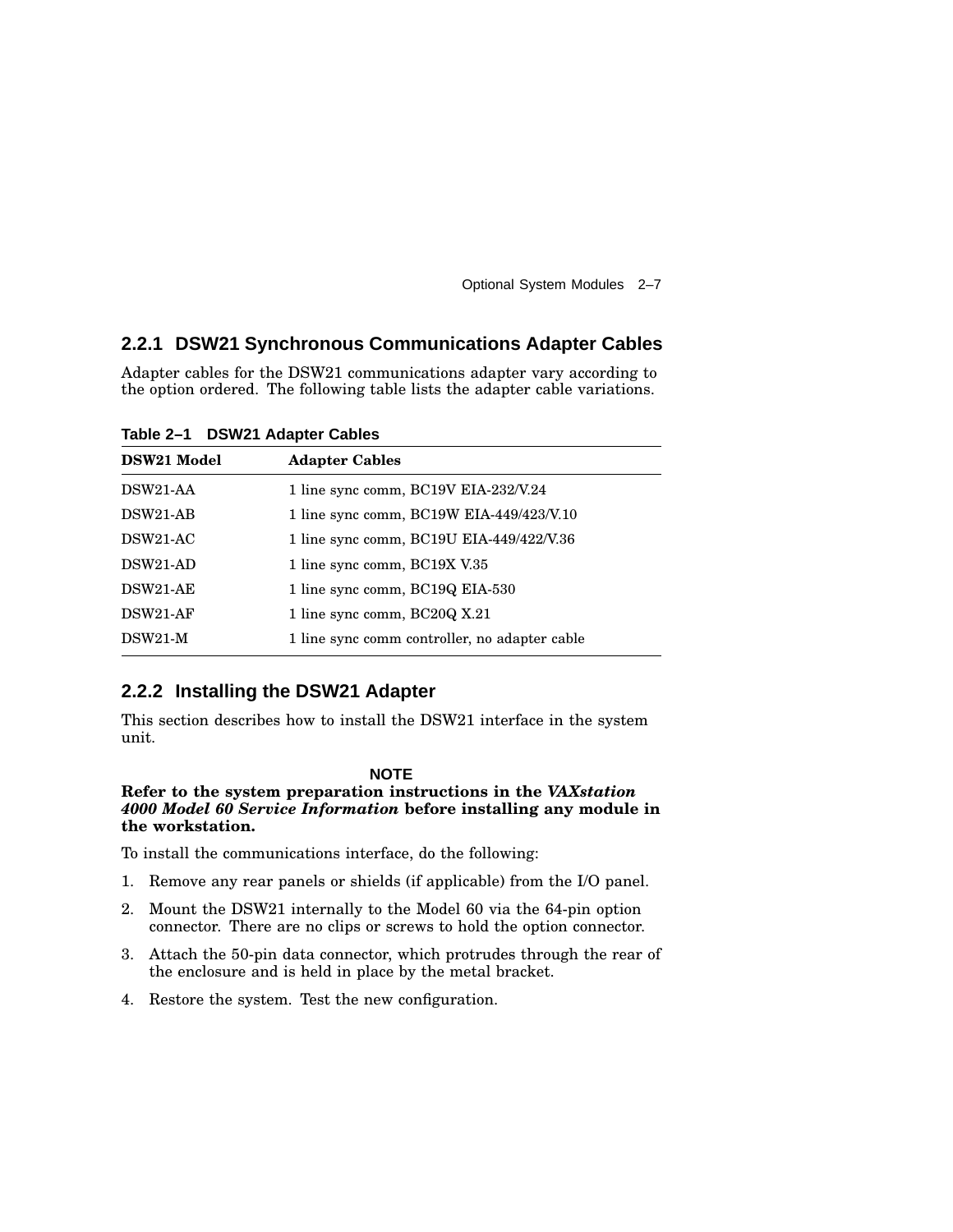2–8 Optional System Modules

## **2.2.3 DSW21 Environmental Specifications**

The DSW21 module assembly meets Digital Standard 102 class C environmental specifications.

| Parameter                                      | Range                                                                 |
|------------------------------------------------|-----------------------------------------------------------------------|
| Operating temperature                          | $5^{\circ}$ C to $50^{\circ}$ C (41 $^{\circ}$ F to 122 $^{\circ}$ F) |
| Nonoperating temperature                       | -40°C to 66°C (-40°F to 155°F)                                        |
| Relative humidity<br>(operating)               | $10\%$ to $95\%$ (noncondensing)                                      |
| Relative humidity<br>(nonoperating)            | $10\%$ to $95\%$                                                      |
| Maximum wet bulb<br>temperature (operating)    | 32 °C (90 °F)                                                         |
| Maximum wet bulb<br>temperature (nonoperating) | 46 °C (115°F)                                                         |
| Minimum dew point<br>temperature (operating)   | 2 °C (36 °F)                                                          |
| Head dissipation                               | $6.75$ watts to $8.10$ watts Btu/h                                    |
| Altitude (operating)                           | $2400 \text{ m}$ (8000 ft)                                            |
| Altitude (nonoperating)                        | $4900 \text{ m}$ (16000 ft)                                           |

**Table 2–2 DSW21 Environmental Specifications**

#### **NOTE**

**De-rate the maximum operating temperature by 1.82 degrees Celsius for each 1000 meters of altitude above sea level. Reference: Standard Atmosphere, Standard Gravity.**

**This device is to operate in a non-caustic environment.**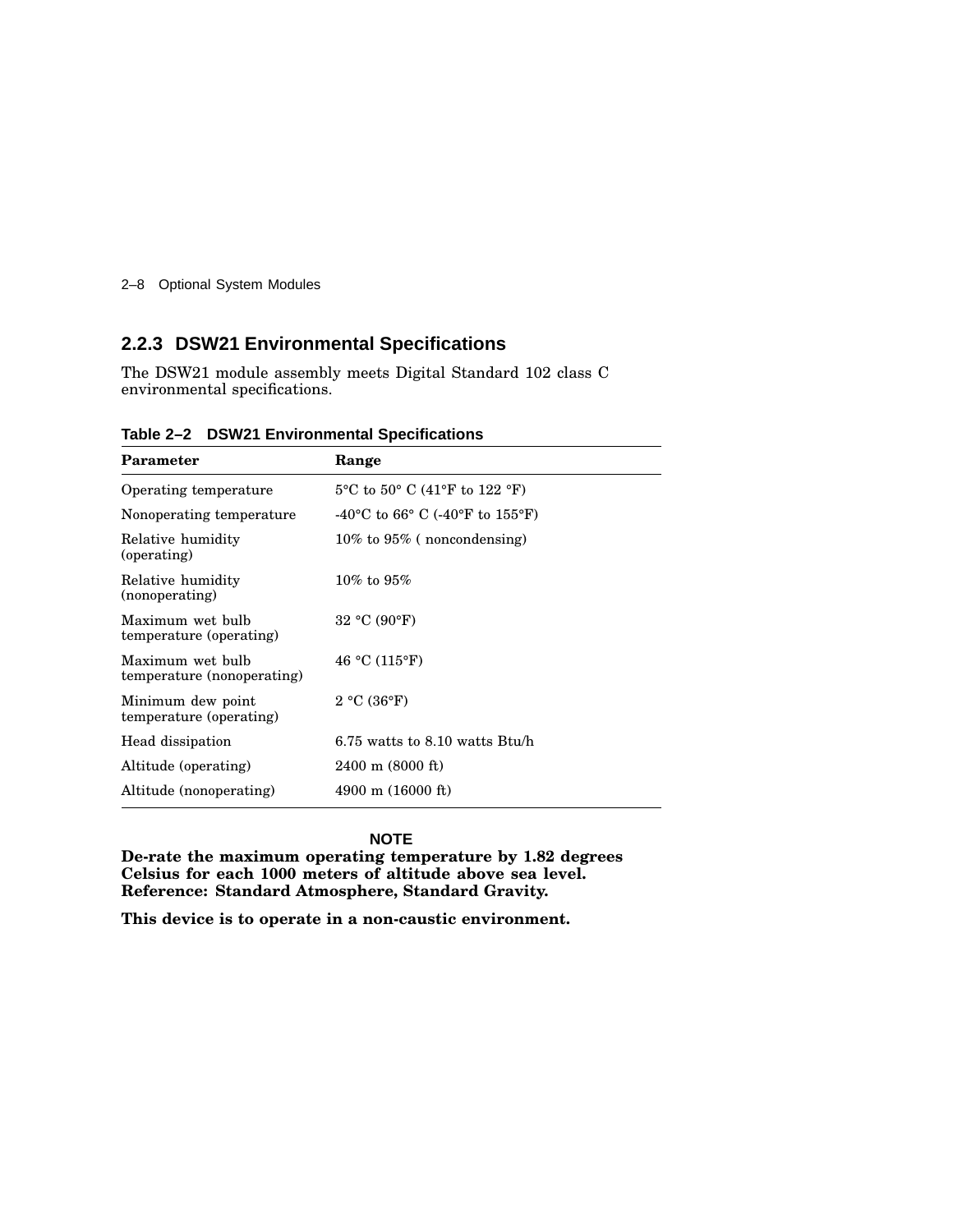Optional System Modules 2–9

## **2.2.4 DSW21 Physical Specifications**

The DSW21 adapter is a four layer circuit board assembly with the following specifications.

**Table 2–3 Physical Specifications**

| Parameter | Range                      |
|-----------|----------------------------|
| Height    | 4.3 cm $(1.7 \text{ in})$  |
| Width     | 12.4 cm $(4.9 \text{ in})$ |
| Depth     | 14 cm $(5.5 \text{ in})$   |
| Weight    | .45 kg $(1 \text{ lb})$    |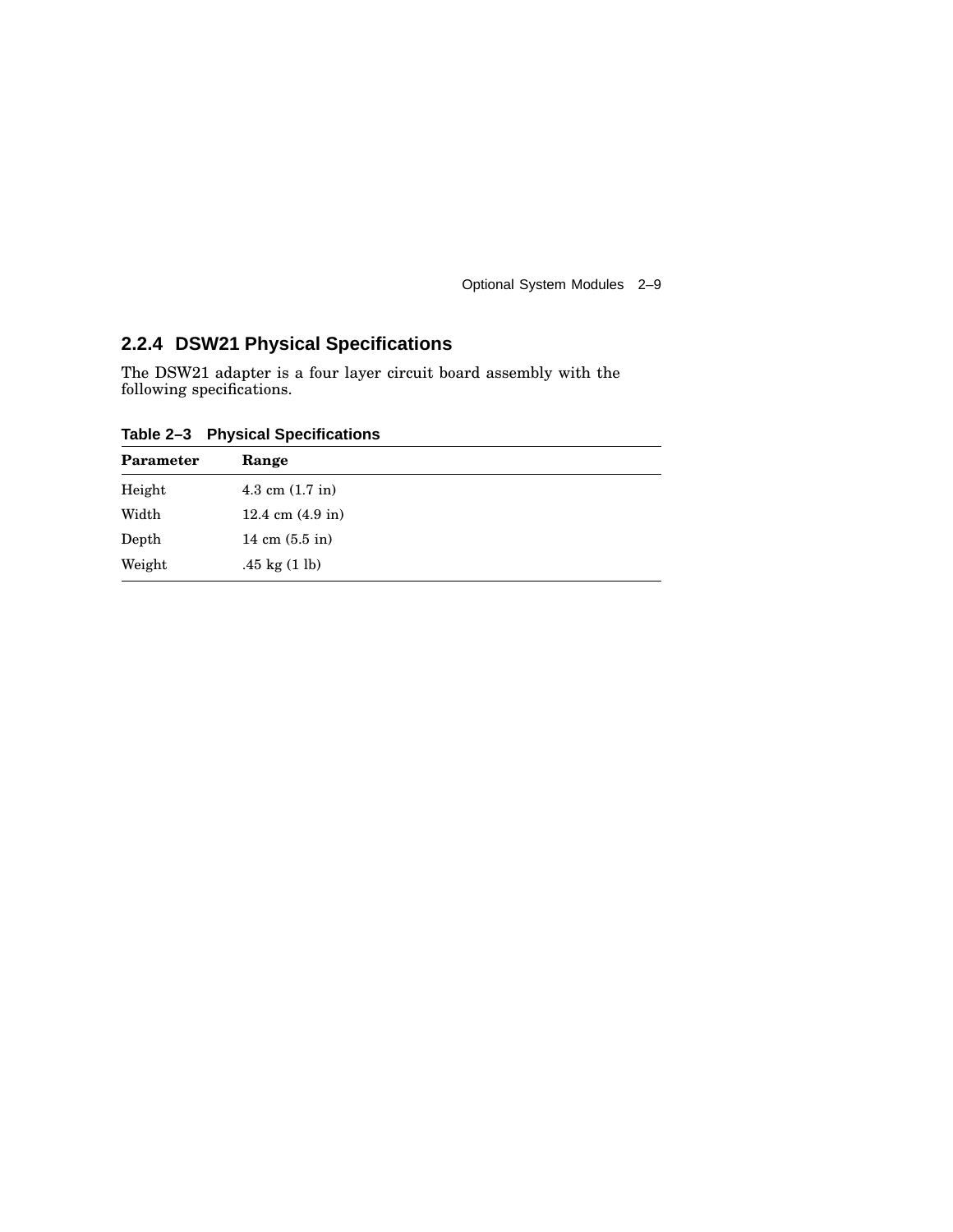## **3 Optional System Monitors**

This chapter describes the optional monitors that can be connected externally to the VAXstation 4000 Model 60 system. The monitors are:

| Section 3.1 | VR319 Monochrome Monitor |
|-------------|--------------------------|
| Section 3.2 | VR320 Color Monitor      |
| Section 3.3 | VR262 Monochrome Monitor |
| Section 3.4 | VR299 Color Monitor      |
| Section 3.5 | VRT16 Color Monitor      |
| Section 3.6 | VRT19 Color Monitor      |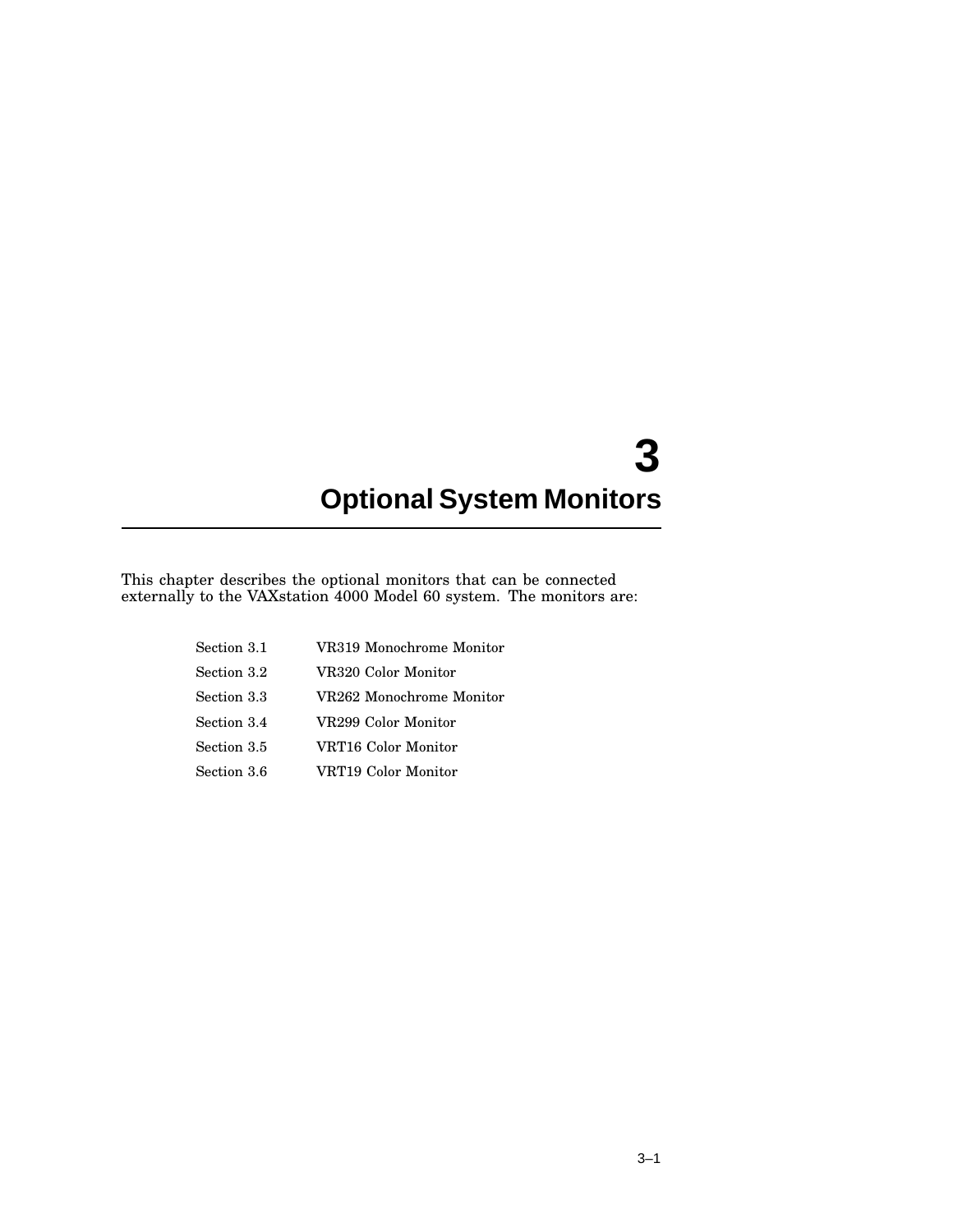3–2 Optional System Monitors

## **3.1 VR319 Monochrome Monitor**

The VR319 monochrome monitor (Figure 3–1) has a 500 mm (20 in), direct-viewed, anti-glare CRT. The built-in tilt/swivel assembly allows you to adjust the screen for viewing.

### **Figure 3–1 VR319 Monochrome Monitor**

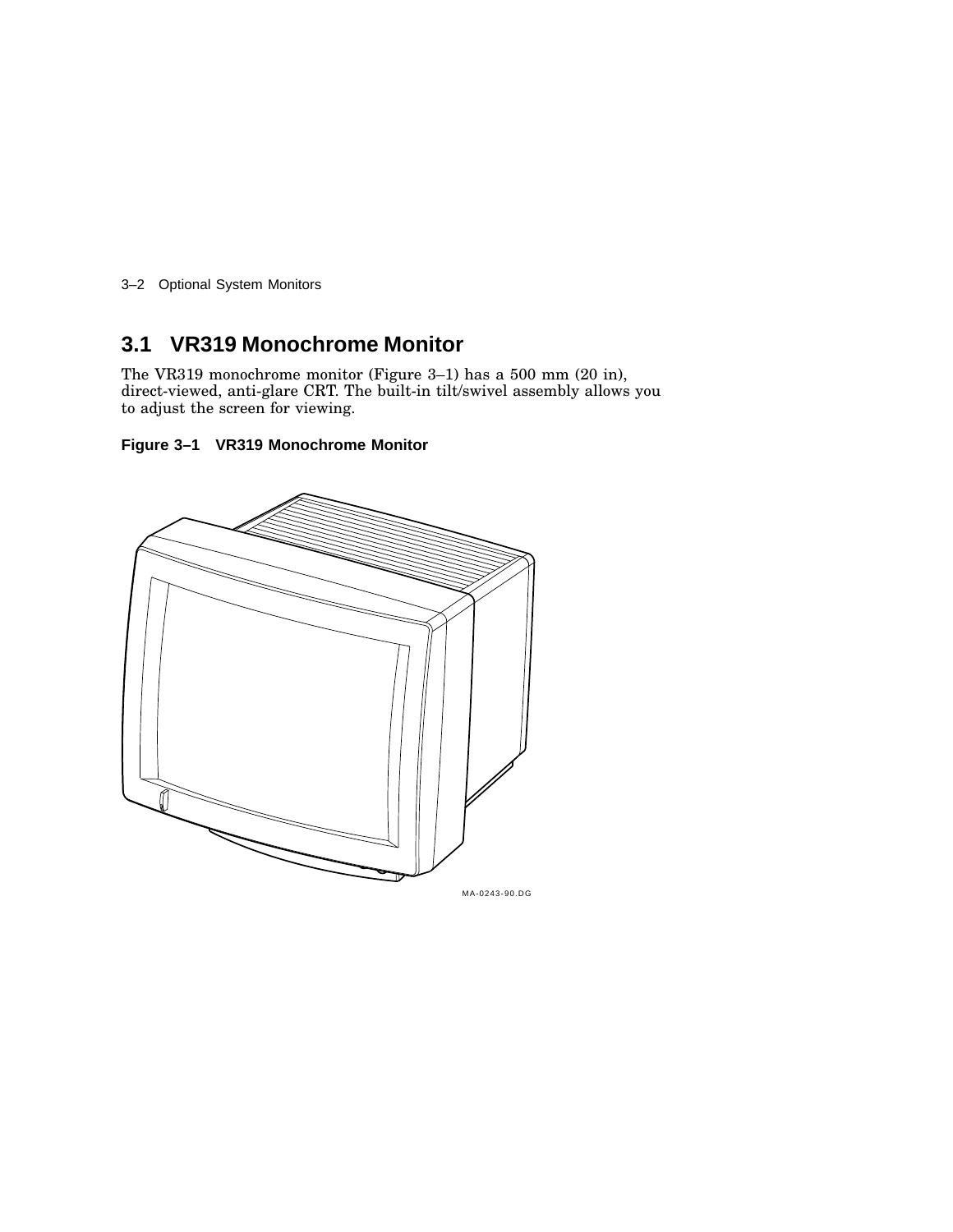Optional System Monitors 3–3

## **3.1.1 Refresh Rate**

The VR319 monochrome monitor operates at either a 66 Hz or 72 Hz refresh rate. The refresh rate is preset for the system before the monitor is shipped. If you change the monitor to another system, check the refresh rate of the new system and then set the jumpers on the deflection module (Figure 3–2) and power supply module (Figure 3–3) to match the new system. For additional information, refer to the *VR319 Monitor Service Guide* (PN EK-VR319-SV).



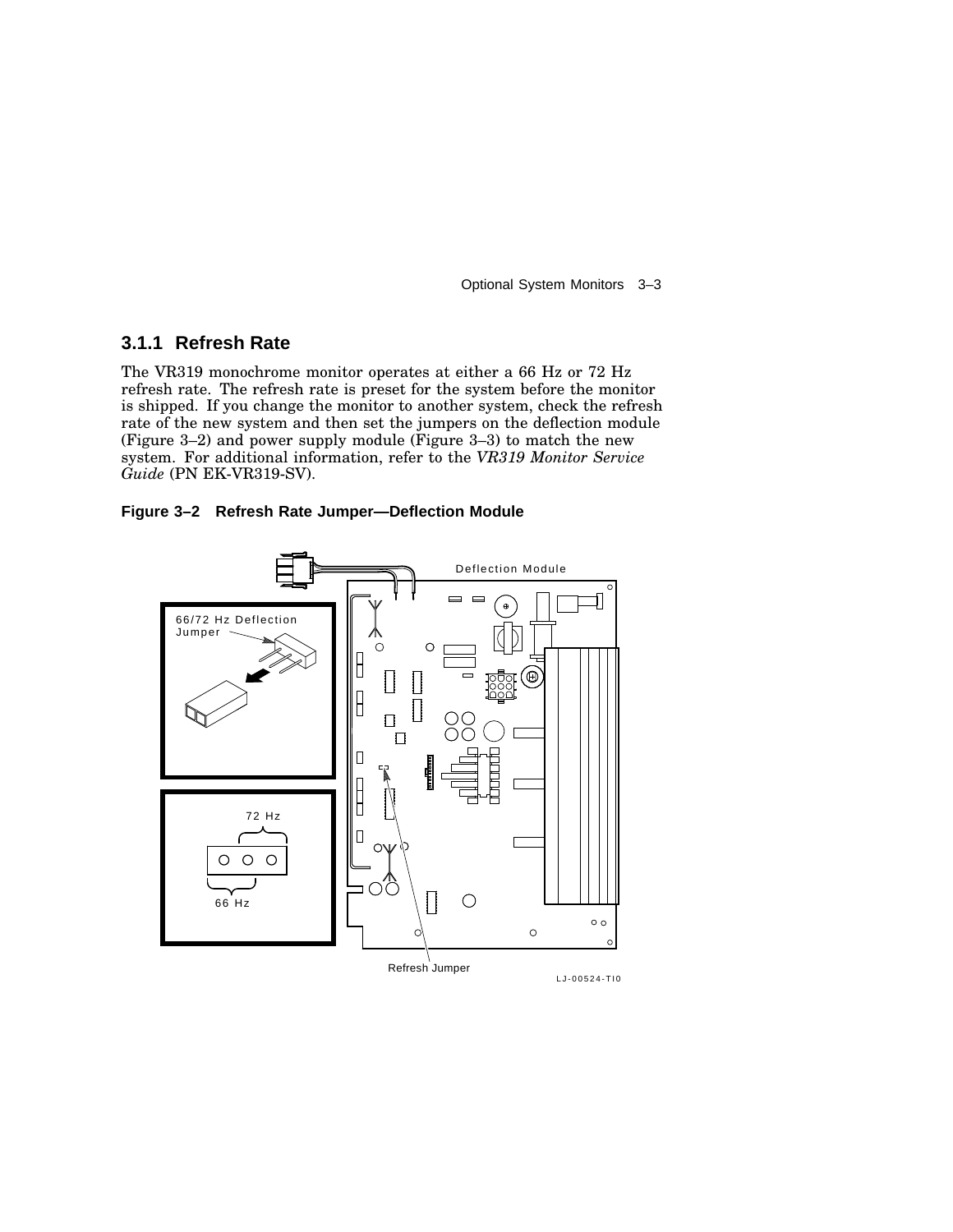



**Figure 3–3 Refresh Rate Jumper—Power Supply Module**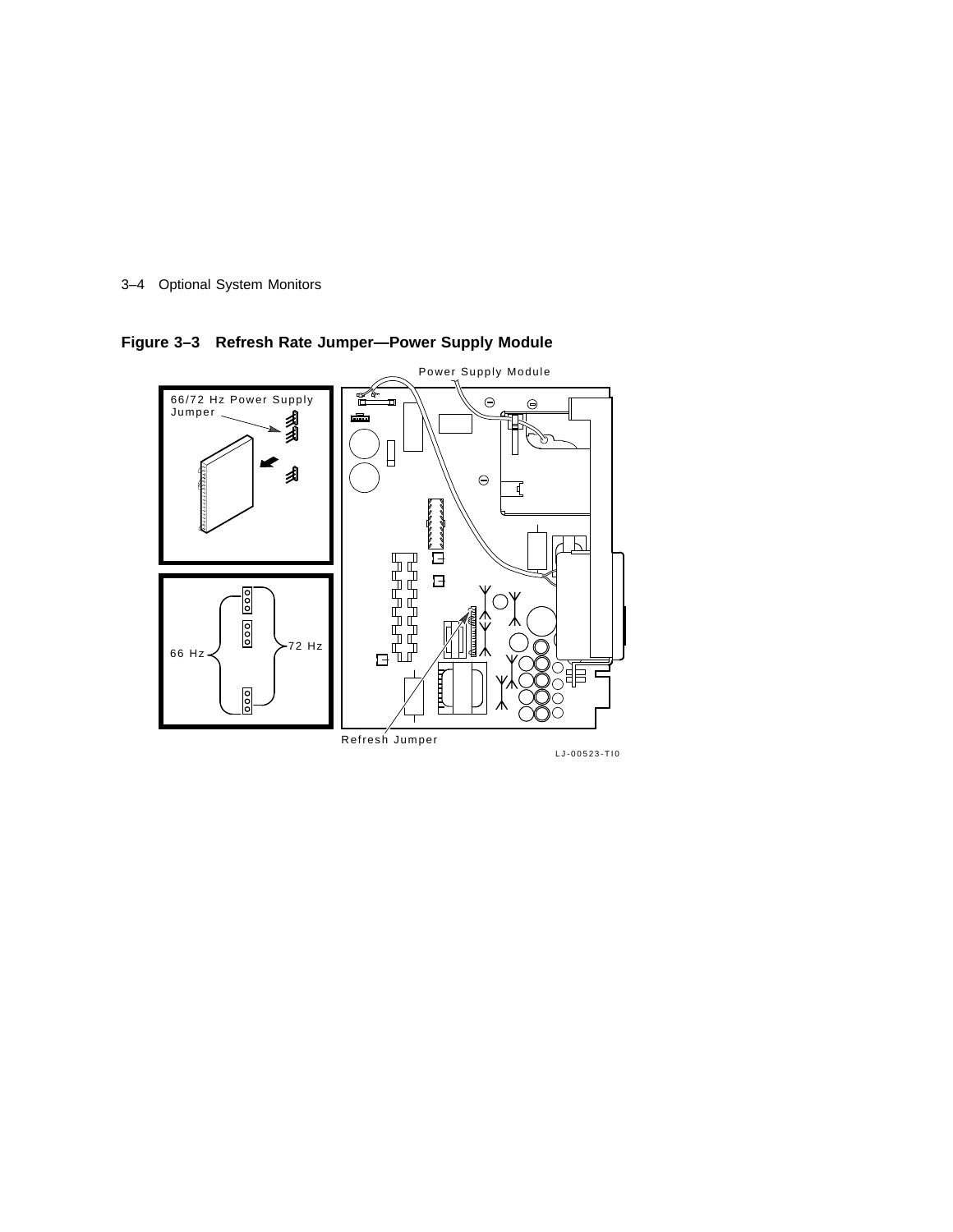Optional System Monitors 3–5

## **3.1.2 VR319 Monochrome Monitor Specifications**

The VR319 monochrome monitor specifications are listed next.

## **Power Requirements**

| Voltage                             | 88 to 132 Vac or 176 to 264 Vac<br>auto-ranging, single phase, 3-wire                                                           |
|-------------------------------------|---------------------------------------------------------------------------------------------------------------------------------|
| Frequency                           | 47 to 63 Hz                                                                                                                     |
| Power Consumption                   | 135 W maximum                                                                                                                   |
| <b>Operating Environment</b>        |                                                                                                                                 |
| Temperature Range                   | 10° C to 40° C (50° F to 104° F)                                                                                                |
| Relative humidity                   | $10\%$ to $95\%$<br>Maximum wet bulb = $32^{\circ}$ C Minimum<br>$dew point = 2°C (noncondensing)$                              |
| <b>Physical Characteristics</b>     |                                                                                                                                 |
| Height                              | $45.7 \text{ cm} (18.0 \text{ in})$                                                                                             |
| Width                               | 49.5 cm $(19.5 \text{ in})$                                                                                                     |
| Depth                               | $40.1 \text{ cm } (15.8 \text{ in})$                                                                                            |
| Weight                              | $22 \text{ kg} (48.0 \text{ lb})$                                                                                               |
| Tilt Range                          | -5° forward to +15° backward                                                                                                    |
| <b>Swivel Range</b>                 | $\pm 90^\circ$ (left and right)                                                                                                 |
| Display - Cathode ray tube<br>(CRT) | $48.3 \text{ cm}$ (19 in) diagonal                                                                                              |
| Display area                        | 1280 pixels horizontal x 1024 lines<br>vertical.                                                                                |
|                                     | Approximate picture size: 34.3 cm<br>$(13.5 \text{ in}) \times 27.3 \text{ cm } (10.75 \text{ in})$ with a<br>5:4 aspect ratio. |
| Light transmission                  | 42% nominal                                                                                                                     |
| Video input                         | Composite video                                                                                                                 |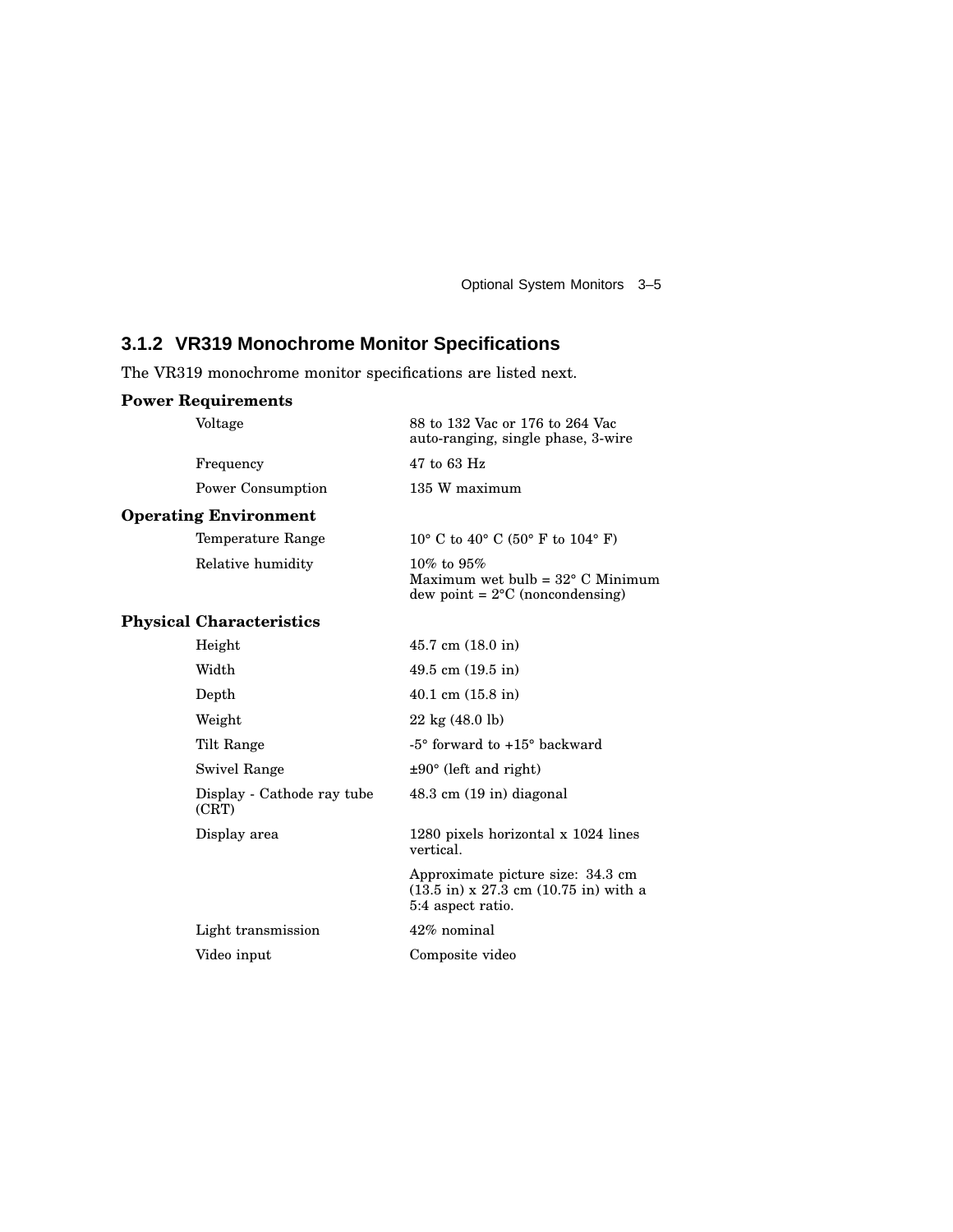#### 3–6 Optional System Monitors

## **3.1.2.1 VR319 Monochrome Monitor Video Timing**

The VR319 monochrome monitor video timing is listed in the following tables.

## **Video Timing–1280 x 1024 Resolution**

| <b>Refresh Rate</b>  |            |             |
|----------------------|------------|-------------|
|                      | 72 Hz      | 66 Hz       |
| Horizontal frequency | 77.17 kHz  | $70.66$ kHz |
| Vertical frequency   | 72.55 Hz   | 66.47 Hz    |
| Pixel frequency      | 130.81 MHz | 119.84 MHz  |
| Pixel period         | $7.64$ ns  | $8.34$ ns   |

| Horizontal timing   | No. Pixels | us    | μs    |
|---------------------|------------|-------|-------|
| Entire line         | 1696       | 12.96 | 14.15 |
| Active visible line | 1280       | 9.79  | 10.68 |
| Blanking interval   | 416        | 3.18  | 3.47  |
| Sync front porch    | 32         | 0.24  | 0.27  |
| Sync pulse          | 160        | 1.22  | 1.34  |
| Sync back porch     | 224        | 1.71  | 1.87  |

| Vertical timing                   | No. Lines | $\mathbf{m}\mathbf{s}$ | $\mathbf{m}\mathbf{s}$ |
|-----------------------------------|-----------|------------------------|------------------------|
| Vertical period<br>(Entire Frame) | 1063      | 13.78                  | 15.04                  |
| Visible raster                    | 1024      | 13.28                  | 15.04                  |
| Blanking interval                 | 39        | 0.506                  | 0.552                  |
| Sync front porch                  | 3         | 0.039                  | 0.042                  |
| Sync pulse                        | 3         | 0.039                  | 0.042                  |
| Sync back porch                   | 33        | 0.428                  | 0.467                  |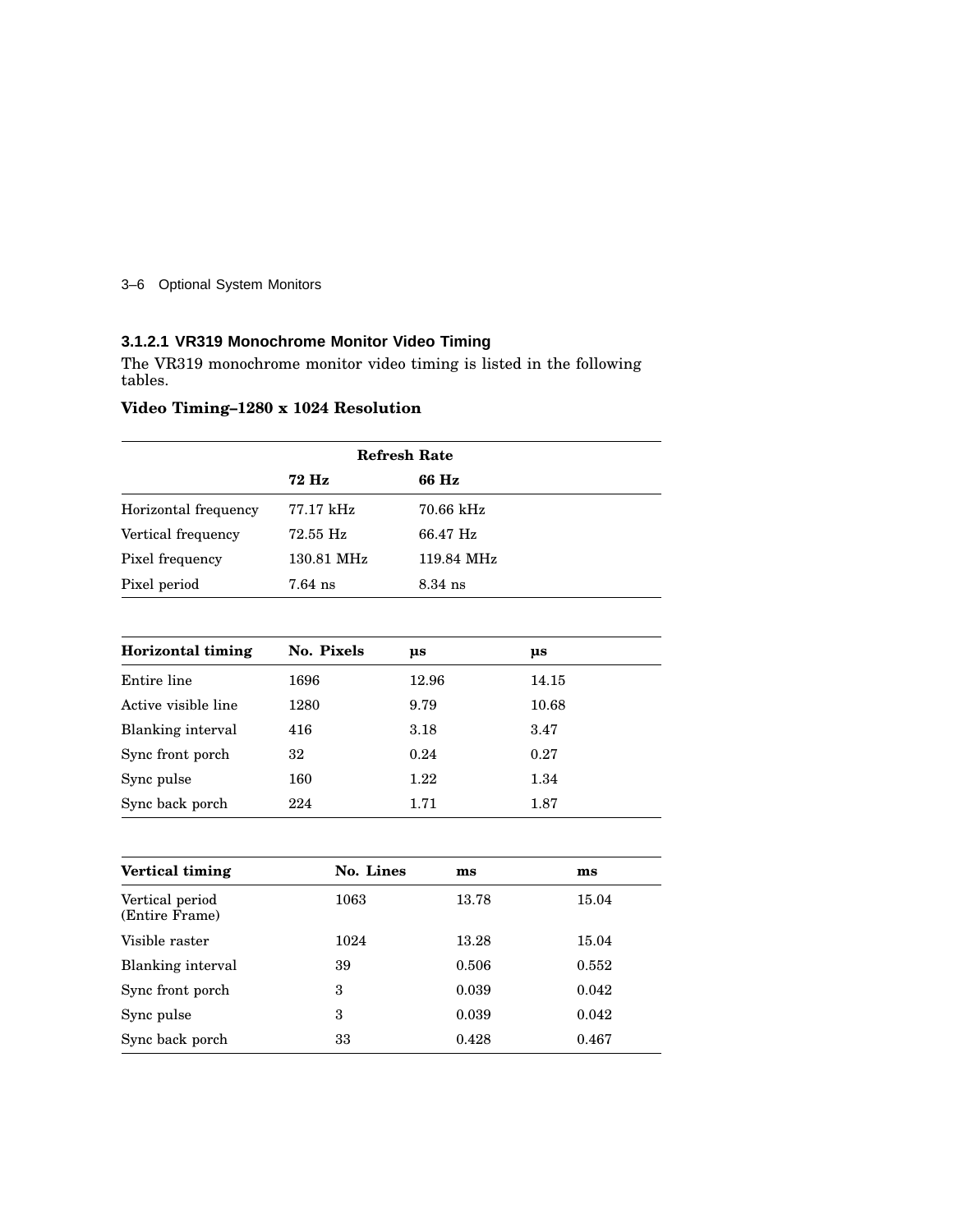Optional System Monitors 3–7

## **3.2 VR320 Color Monitor**

The VR320 color monitor (Figure 3–4) has a direct-viewed, 485 mm (19 in), anti-glare CRT with contrast enhancement. The monitor has a built-in tilt and swivel assembly, allowing you to adjust the screen for viewing.

**Figure 3–4 VR320 Color Monitor**

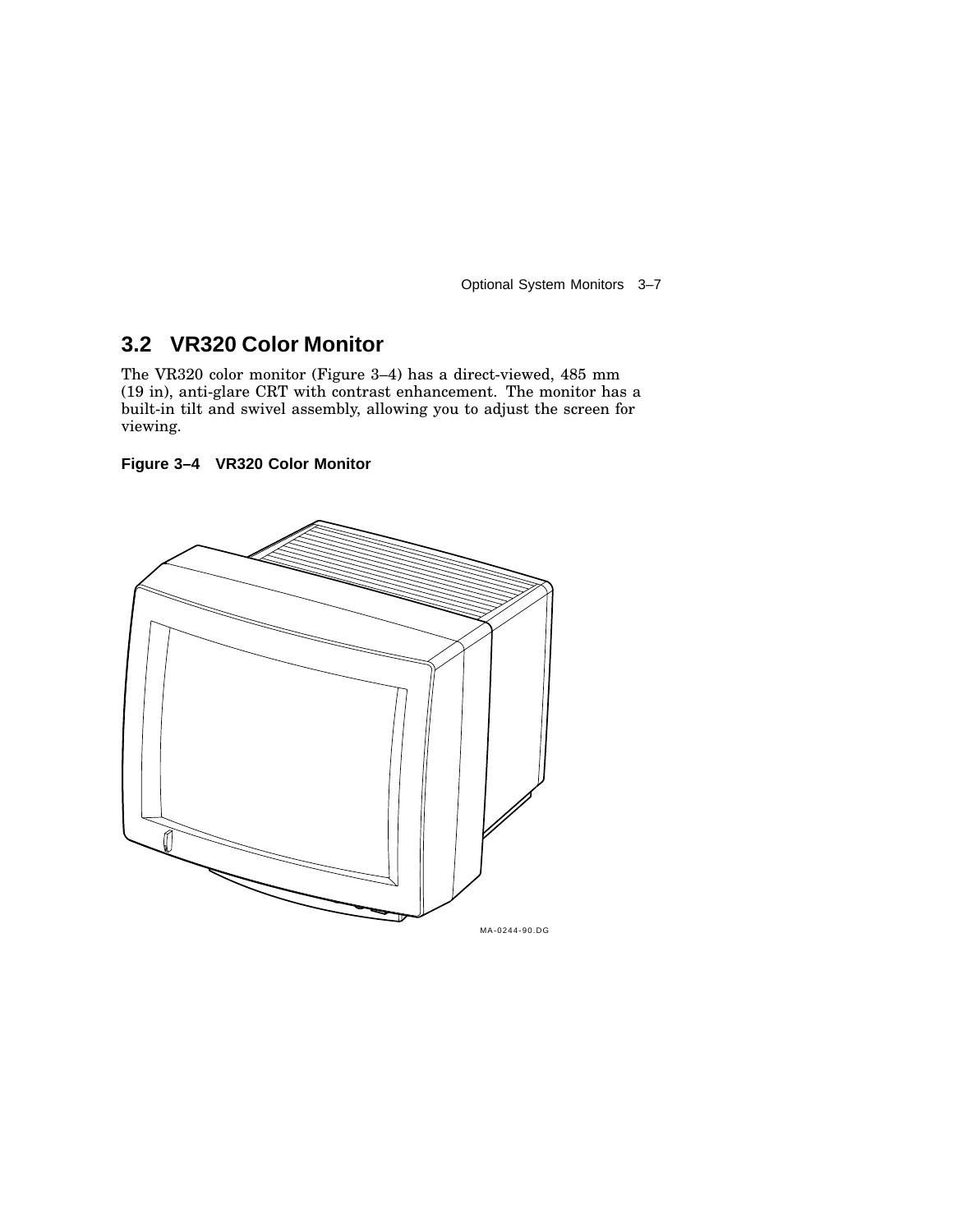3–8 Optional System Monitors

## **3.2.1 Refresh Rate**

The VR320 color monitor operates at a refresh rate of either 66 Hz or 72 Hz. The refresh rate is preset for the system before the monitor is shipped. If you change the monitor to another system, check the refresh rate of the new system and then set the switch on the deflection module (Figure 3–5) and the jumpers on the power supply module (Figure 3–6) to match the new system. For additional information, refer to the *VR320 Monitor Service Guide* (PN EK-VR320-SV).

#### **Figure 3–5 Refresh Rate Switch—Deflection Module**



LJ-00525-TI0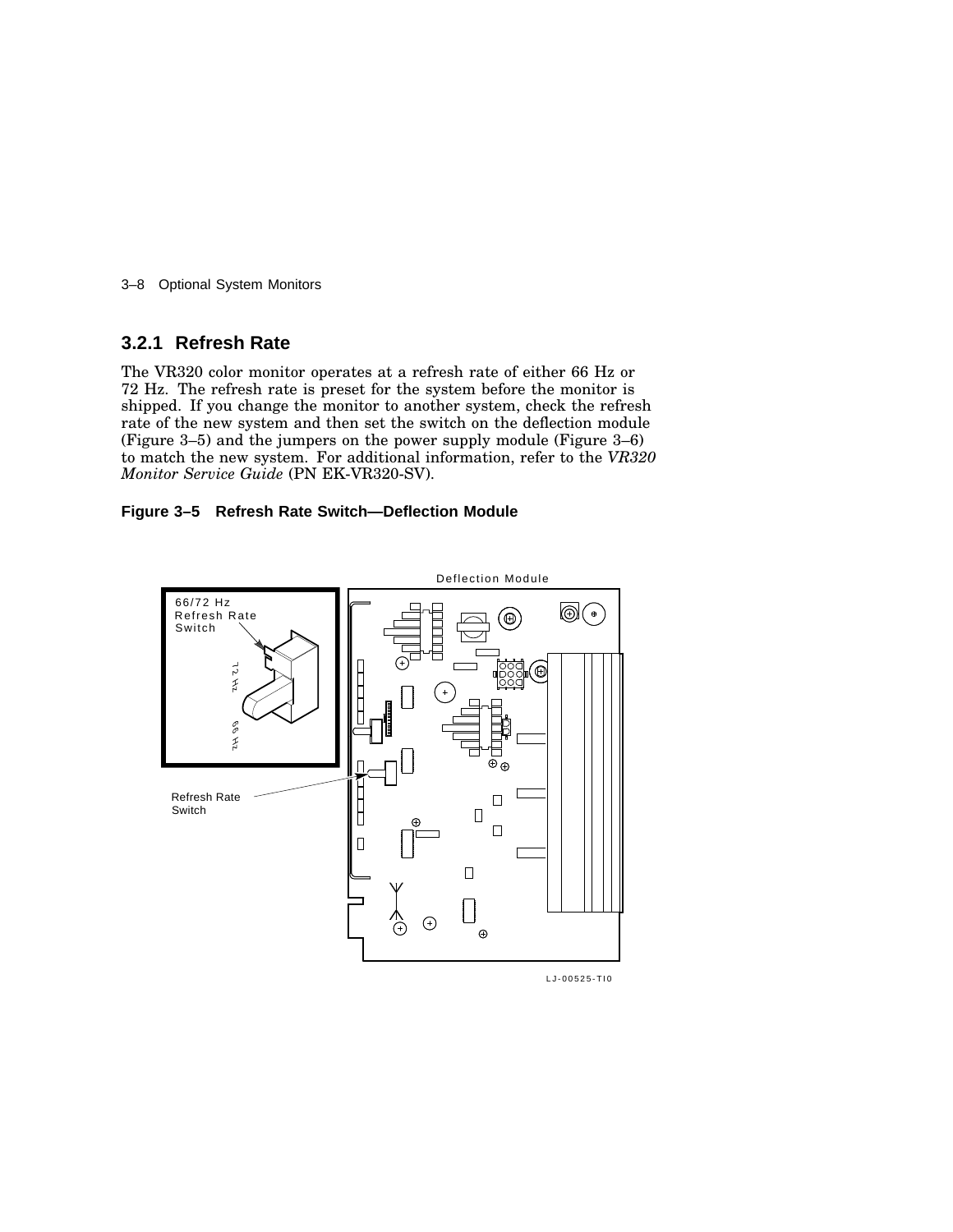Optional System Monitors 3–9



**Figure 3–6 Refresh Rate Jumper—Power Supply Module**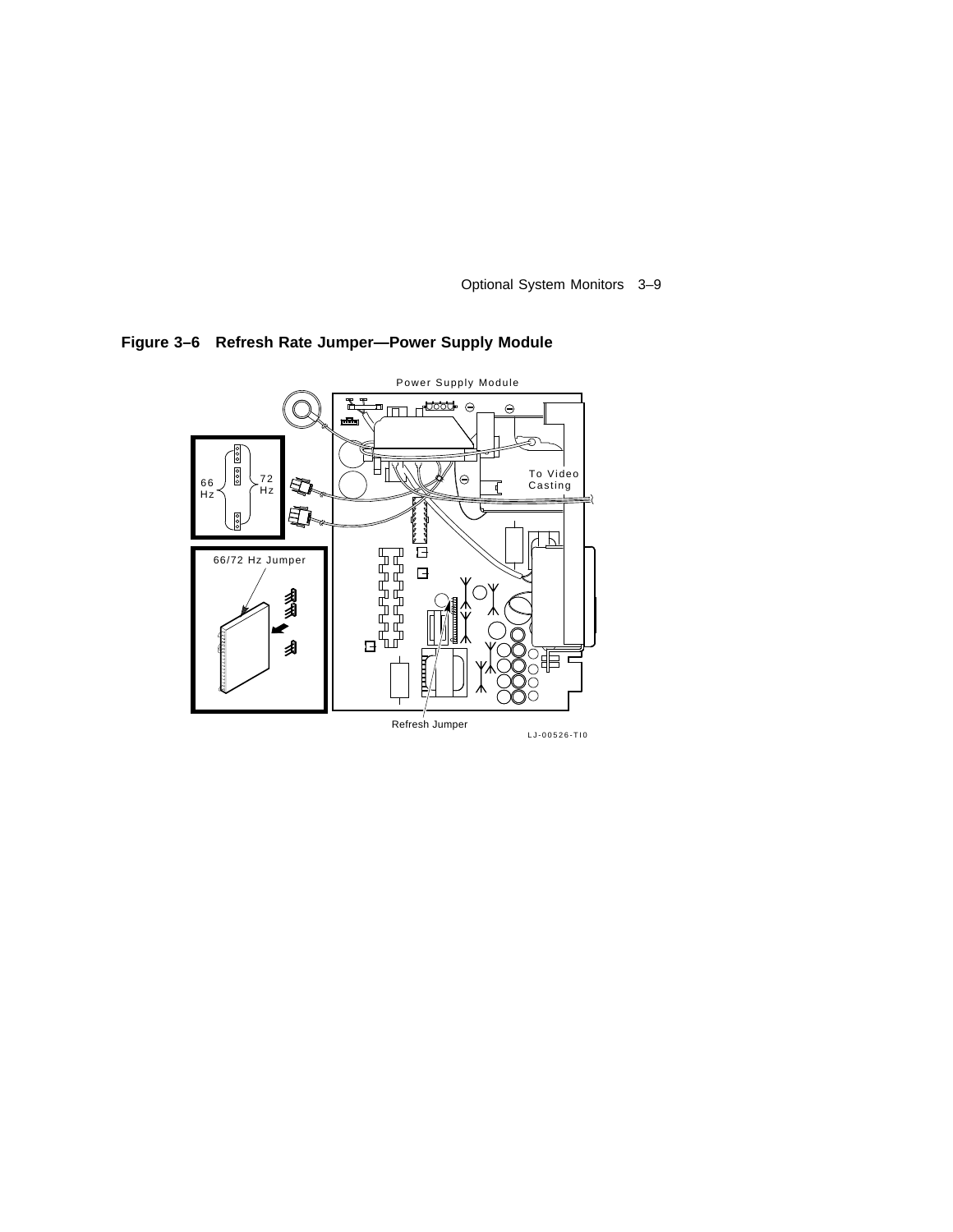3–10 Optional System Monitors

## **3.2.2 VR320 Color Monitor Specifications**

The VR320 color monitor specifications are listed next.

## **Power Requirements**

| Voltage                             | 88 to 132 Vac or 176 to 264 Vac<br>auto-ranging, single phase, 3-wire                                                           |
|-------------------------------------|---------------------------------------------------------------------------------------------------------------------------------|
| Frequency                           | 47 to 63 Hz<br>47 to 63 Hz                                                                                                      |
| Power consumption                   | 220 W maximum                                                                                                                   |
| <b>Operating Environment</b>        |                                                                                                                                 |
| Temperature range                   | 10° C to 40° C (50° F to 104° F)                                                                                                |
| Relative humidity                   | $10\%$ to $95\%$<br>Maximum wet bulb = $32^{\circ}$ C<br>Minimum dew point = $2^{\circ}C$<br>(noncondensing)                    |
| <b>Physical Characteristics</b>     |                                                                                                                                 |
| Height                              | $45.7$ cm $(18.0 \text{ in})$                                                                                                   |
| Width                               | 49.5 cm $(19.5 \text{ in})$                                                                                                     |
| Depth                               | $45.2$ cm $(17.8$ in)                                                                                                           |
| Weight                              | $29.0 \text{ kg} (63.0 \text{ lb})$                                                                                             |
| Tilt range                          | $-5^{\circ}$ forward to $+15^{\circ}$ backward                                                                                  |
| Swivel range                        | $\pm 90^\circ$ (left and right)                                                                                                 |
| Display - Cathode ray tube<br>(CRT) | $48.3 \text{ cm } (19.0 \text{ in})$ diagonal                                                                                   |
| Display area                        | 1280 pixels horizontal x 1024 lines<br>vertical                                                                                 |
|                                     | Approximate picture size: 34.3 cm<br>$(13.5 \text{ in}) \times 27.3 \text{ cm } (10.75 \text{ in})$ with a<br>5:4 aspect ratio. |
| Light transmission                  | 58% nominal                                                                                                                     |
| Video input                         | Red (with sync) 1 Vpp, 75 ohm, ac or<br>dc coupled                                                                              |
|                                     | Green (with sync) 1 Vpp, 75 ohm, ac<br>or dc coupled                                                                            |
|                                     | Blue (with sync) 1 Vpp, 75 ohm, ac or<br>dc coupled                                                                             |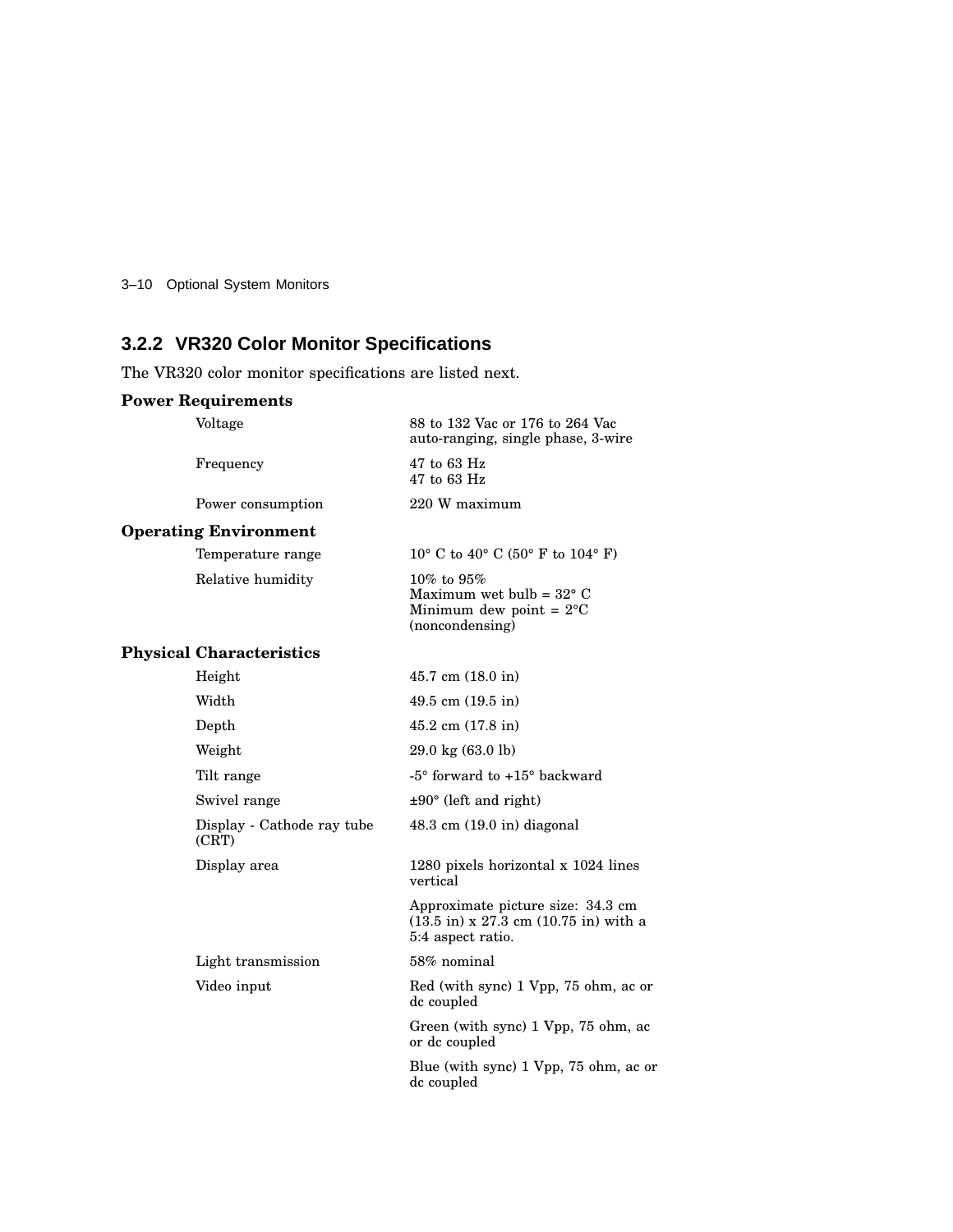Optional System Monitors 3–11

### **3.2.2.1 VR320 Color Monitor Video Timing**

The VR320 color monitor video timing is listed in the following tables.

## **Video Timing–1280 x 1024 Resolution**

| <b>Refresh Rate</b>  |            |            |  |
|----------------------|------------|------------|--|
|                      | 72 Hz      | 66 Hz      |  |
| Horizontal frequency | 77.13 kHz  | 70.66 kHz  |  |
| Vertical frequency   | 72.56 Hz   | 66.47 Hz   |  |
| Pixel frequency      | 130.81 MHz | 119.84 MHz |  |
| Pixel period         | $7.64$ ns  | $8.34$ ns  |  |

| <b>Horizontal Timing</b> | No. Pixels | μs    | μs    |
|--------------------------|------------|-------|-------|
| Entire line              | 1696       | 12.97 | 14.15 |
| Active visible line      | 1280       | 9.79  | 10.68 |
| Blanking interval        | 416        | 3.18  | 3.47  |
| Sync front porch         | 32         | 0.245 | 0.267 |
| Sync pulse               | 160        | 1.22  | 1.34  |
| Sync back porch          | 224        | 1.71  | 1.87  |

| <b>Vertical Timing</b>            | No. Lines | ms      | $\mathbf{m}\mathbf{s}$ |
|-----------------------------------|-----------|---------|------------------------|
| Vertical period<br>(Entire Frame) | 1063      | 13.78   | 15.04                  |
| Visible raster                    | 1024      | 13.28   | 14.49                  |
| Blanking interval                 | 39        | 0.506   | 0.552                  |
| Sync front porch                  | 3         | 0.03889 | 0.04246                |
| Sync pulse                        | 3         | 0.03889 | 0.04246                |
| Sync back porch                   | 33        | 0.4279  | 0.4670                 |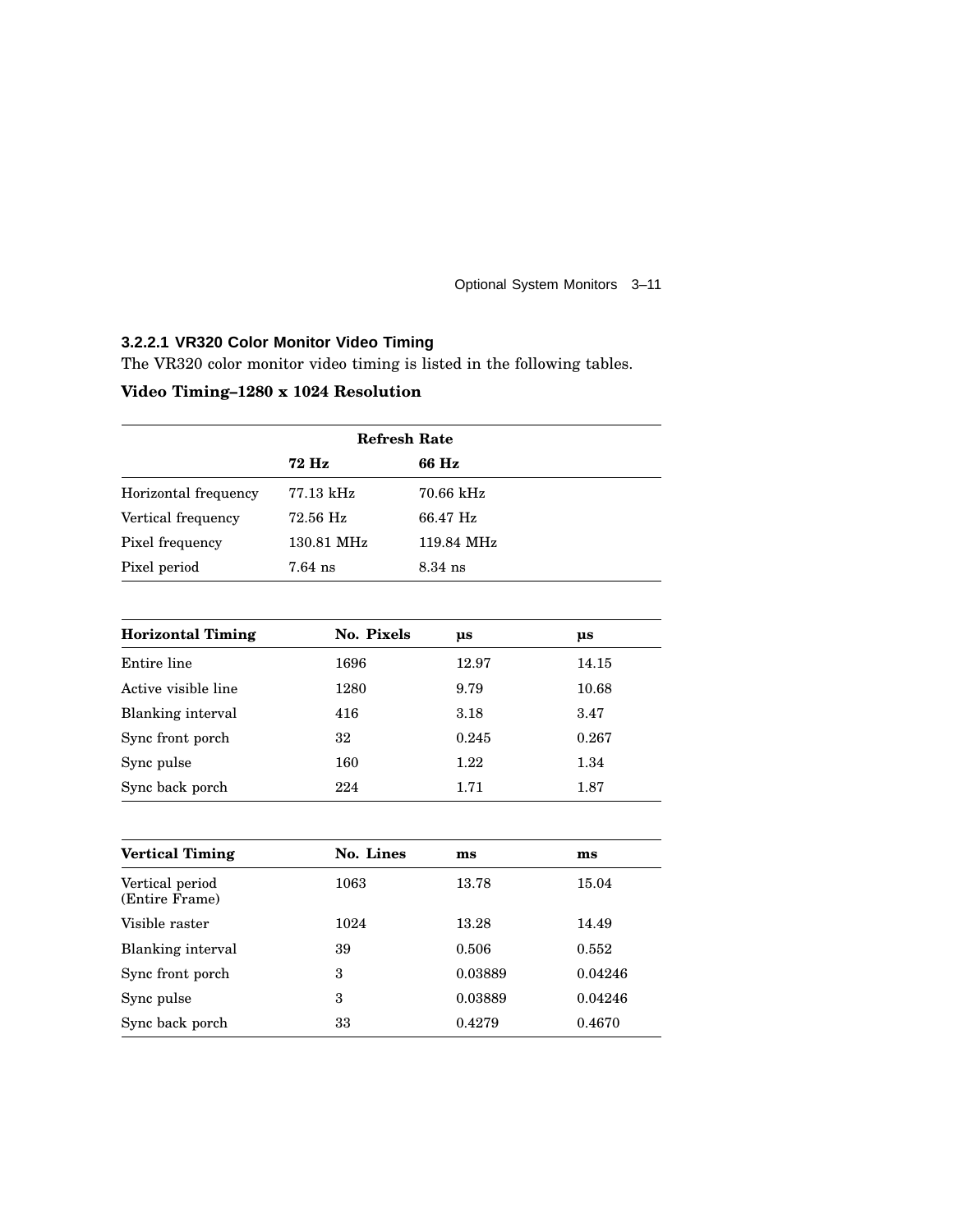3–12 Optional System Monitors

## **3.3 VR262 Monochrome Monitor**

The VR262 monochrome monitor is compatible with the VR260 monitor. The VR262 monitor has a direct-viewed, 485 mm (19 in) diagonal antiglare screen with contrast enhancement. When connected to a host system, the VR262 monitor can display information sent to the host and information that the host system sends to you.

For installation and troubleshooting information, refer to *Installing and Using the VR262 Monochrome Monitor* (PN EK-VR262-IN).

## **3.3.1 VR262 Monochrome Monitor Specifications**

#### **Dimensions**

| Height        | $39.4 \text{ cm } (15.5 \text{ in})$ including feet |
|---------------|-----------------------------------------------------|
| Width         | $45.5$ cm $(17.9)$ in                               |
| ${\rm Depth}$ | 39.5 cm $(15.4 \text{ in})$                         |
| Weight        | $18 \text{ kg} (40 \text{ lbs})$                    |

#### **Horizontal Rate Timing (nominal)**

| Frequency         | 54.054 kHz                 |
|-------------------|----------------------------|
| Front porch       | $160$ ns                   |
| Sync pulse        | $1850$ ns                  |
| Back porch        | $1690$ ns                  |
| Blanking interval | $3.70 \,\mu s$ (maximum)   |
| Active video time | $14.8 \text{ us}$          |
| Horizontal period | $18.5 \text{ }\mu\text{s}$ |
| Pixels displayed  | 1024                       |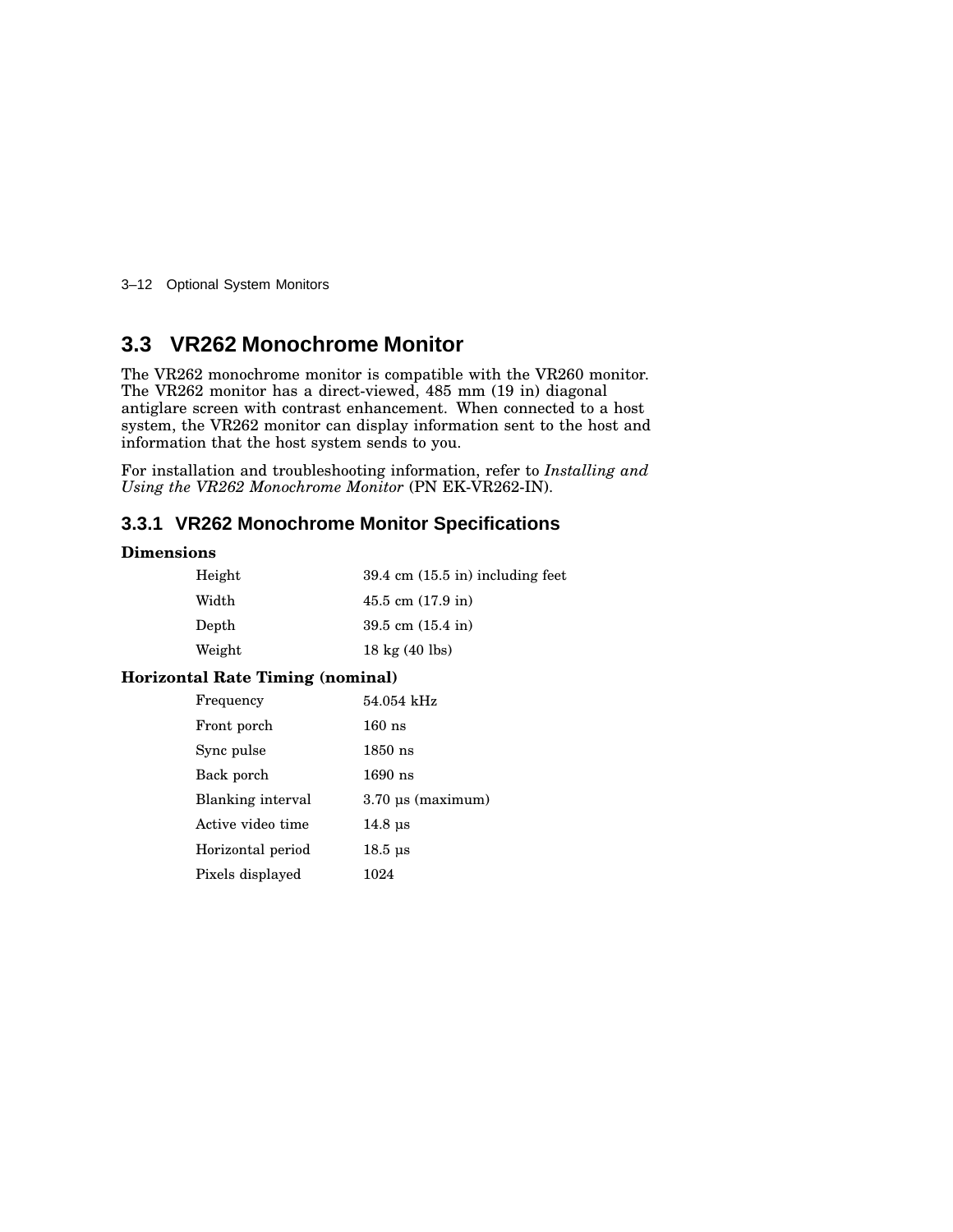Optional System Monitors 3–13

## **Vertical Rate Timing (nominal)**

|                    | Frequency                 | $60$ Hz                                                                             |
|--------------------|---------------------------|-------------------------------------------------------------------------------------|
|                    | Front porch               | 0 horizontal lines                                                                  |
|                    | Sync pulse                | 3 horizontal lines                                                                  |
|                    | Blanking interval         | 37 horizontal lines                                                                 |
|                    | Active video time         | $16.0$ ms                                                                           |
|                    | Vertical period           | $16.67$ ms                                                                          |
|                    | Lines displayed           | 864                                                                                 |
| Power              |                           |                                                                                     |
|                    | Power supply type         | Transistor, switch type ac to dc converter                                          |
|                    | AC input                  | Switch-selectable                                                                   |
|                    | 100 V to 120 V<br>nominal | Single-phase, 3-wire 88 V to 132 V RMS,<br>47 Hz to 63 Hz line frequency            |
|                    | 220 V to 240 V<br>nominal | Single-phase, 3-wire 185 V to 264 V RMS,<br>47 Hz to 63 Hz line frequency           |
|                    | Power consumption         | 65 W                                                                                |
| <b>Environment</b> |                           |                                                                                     |
|                    | Temperature               | 10° C to 40° C (50° F to 104° F)                                                    |
|                    | Humidity                  | $10\%$ to $90\%$<br>maximum wet bulb of $28^{\circ}$ C<br>minimum dew point of 2° C |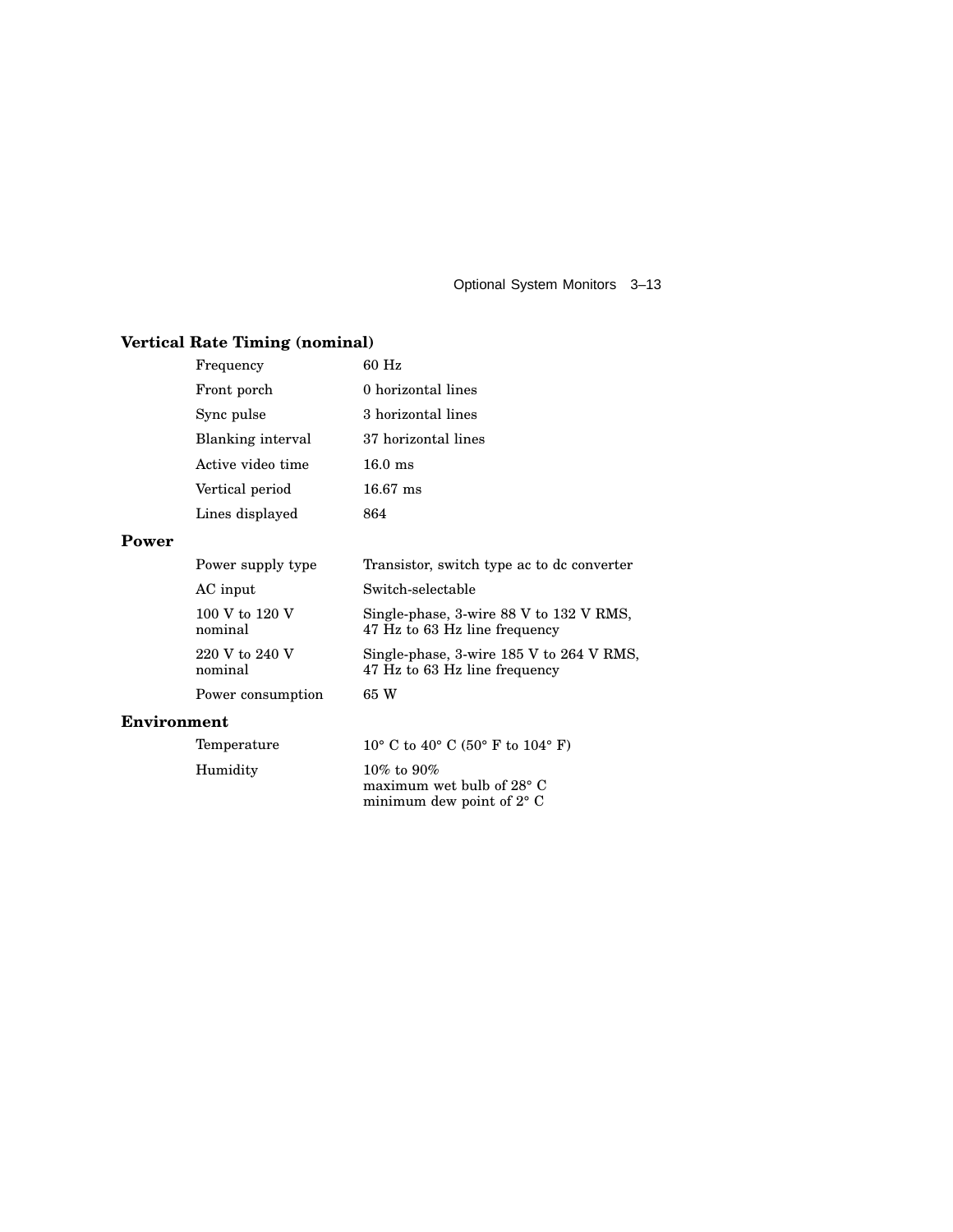3–14 Optional System Monitors

## **3.4 VR299 Color Monitor**

The VR299 is a 500 mm (20 in; 19 in viewable) color monitor for use on Digital workstation products.

The monitor features are:

- In-line gun with Dynamic Astigmatism and Focus (DAF) correction
- 90 degree color CRT (P22 phosphor)
- 1024 pixel x 864 line resolution
- 60 Hz refresh
- 54.0 kHz horizontal frequency
- 0.31 mm dot pitch
- Automatic degauss on power-up
- Integral tilt and swivel
- High efficiency anti-glare bonded panel

## **3.4.1 VR299 Color Monitor Specifications**

## **Physical**

|             | Height                         | $18.5$ in $(47.0 \text{ cm})$                                             |
|-------------|--------------------------------|---------------------------------------------------------------------------|
|             | Width                          | $19.9$ in $(50.6$ cm)                                                     |
|             | Depth                          | $20.7$ in $(52.7$ cm)                                                     |
|             | Weight                         | 67.0 lbs $(30.0 \text{ kg})$                                              |
| Timing      |                                |                                                                           |
|             | Vertical rate                  | $60$ Hz                                                                   |
|             | Horizontal rate                | 54 Hz                                                                     |
| Power       |                                |                                                                           |
|             | AC input                       | DA model, 100 - 120 Vac 50/60 Hz<br>D3, D4 models, 200 - 240 Vac 50/60 Hz |
|             | Power consumption              | 150 W                                                                     |
| Environment |                                |                                                                           |
|             | Operating<br>Temperature range | 10° C to 40° C (50° F to 104° F)                                          |
|             | Humidity range                 | $10\%$ to $95\%$ non-condensing                                           |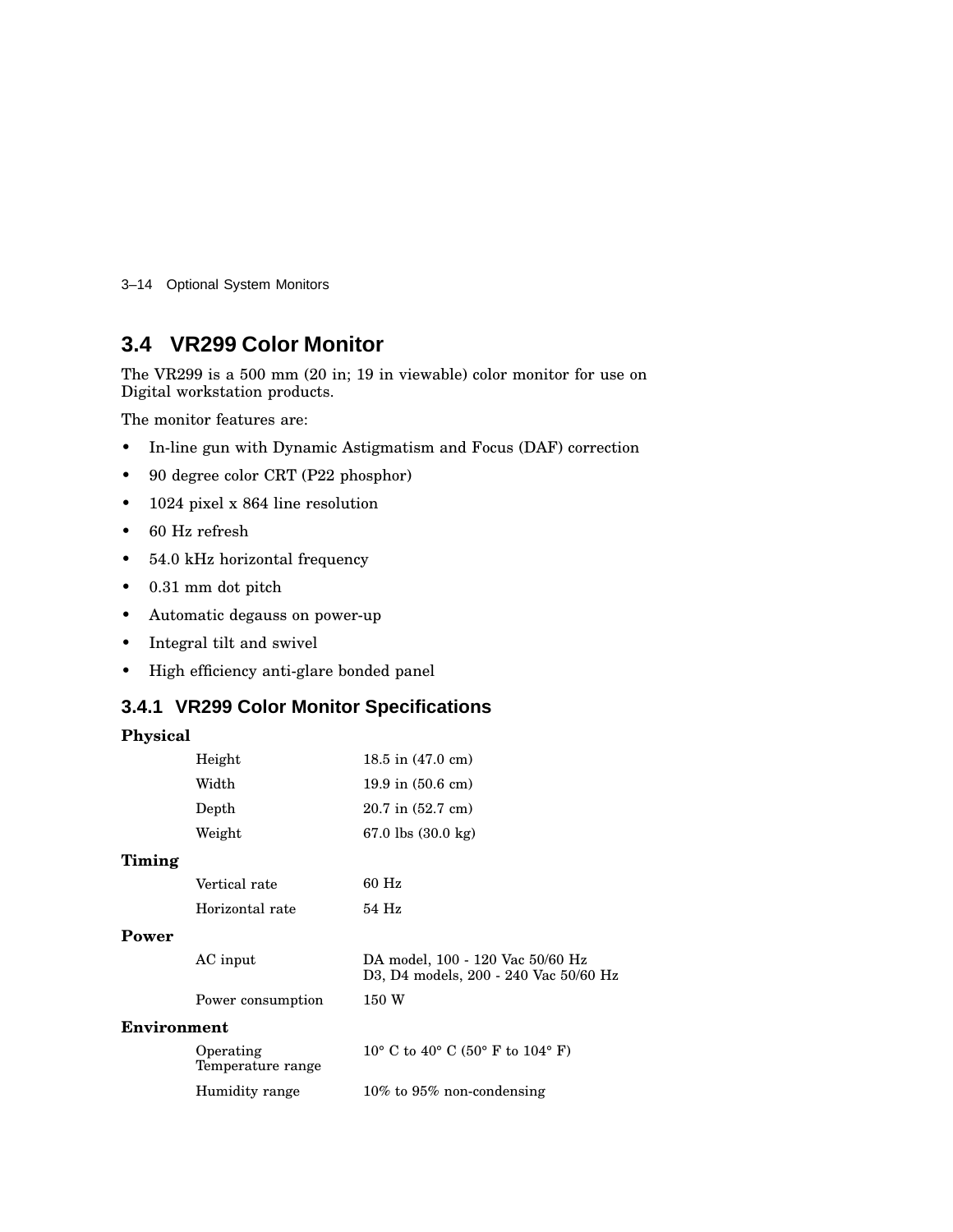Optional System Monitors 3–15

## **3.5 VRT16 Color Monitor**

The VRT16 is a 406 mm (16 in), highly integrated color display monitor that is designed for displaying high-resolution graphics. The monitor features include:

- A silica coating on the screen that provides a glare-free display
- High-resolution with 1280 (horizontal) x 1024 (vertical) elements per frame, which allows for high-density color display
- Use of the 66.5 Hz non-interlace method to reduce flicker
- A display that can be turned plus or minus 45 degrees to the right or left, and can be tilted 15 degrees up or 5 degrees down
- A cylindrical screen that reduces distortion when viewed from the sides, sharpens the picture corners, and diminishes reflections

#### **3.5.1 VRT16 Color Monitor Specifications**

#### **Physical**

**Power** 

| Height       | $409 \text{ mm} (16 \text{ in})$  |
|--------------|-----------------------------------|
| Width        | $406$ mm $(16$ in)                |
| Depth        | $453 \text{ mm} (17 \text{ in})$  |
| Weight       | $23.0 \text{ kg}$ (50 lbs, 11 oz) |
| Requirements |                                   |
|              |                                   |

| AC input | 100 - 120 Vac 60 Hz<br>$220 - 240$ Vac 50 Hz       |
|----------|----------------------------------------------------|
| Current  | 100 - 120 Vac 3.7 A max<br>200 - 240 Vac 2.0 A max |

#### **Environmental**

| Operating<br>temperature    | 10° C to 40° C (50° F to 104° F) |
|-----------------------------|----------------------------------|
| Nonoperating<br>temperature | $0^{\circ}$ to $60^{\circ}$      |
| Operating humidity          | $10\% - 80\%$                    |
| Nonoperating<br>humidity    | $5\% - 90\%$                     |

For additional information about the VRT16 monitor, refer to the *VRT16 Service Manual* (PN ER-VRT16-SM).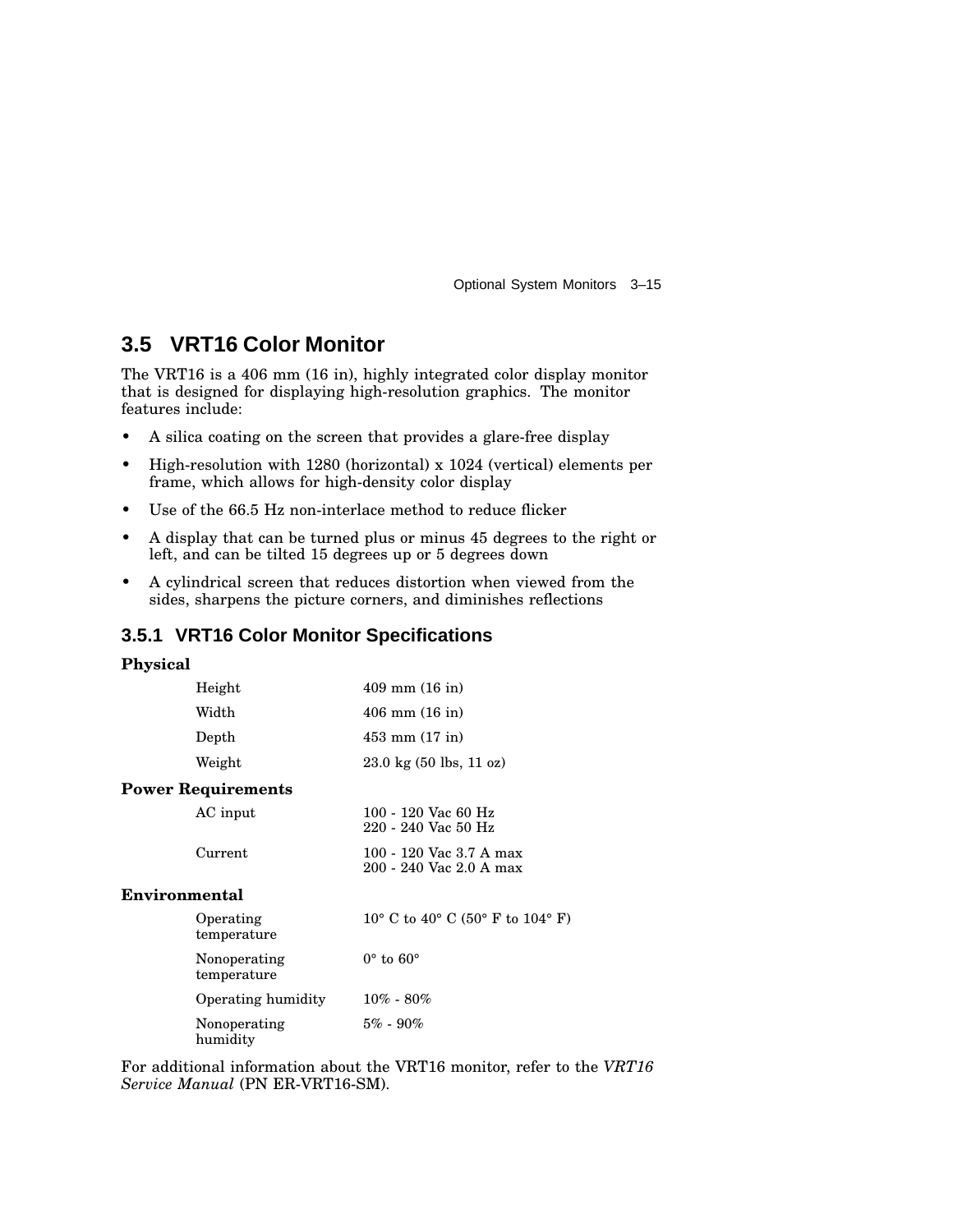3–16 Optional System Monitors

## **3.6 VRT19 Color Monitor**

The VRT19 color monitor has a 474 mm (19 in) (diagonal), direct-viewed, anti-reflective coated screen with contrast enhancement. The monitor has a built-in tilt swivel assembly, allowing you to adjust the screen for viewing comfort.

The VRT19 color monitor is a highly integrated color display monitor that is designed for displaying high-resolution graphics.

The VRT19 color monitor features are the same as those of the VRT16 color monitor (refer to Section 3.5.)

## **3.6.1 VRT19 Color Monitor Specifications**

#### **Physical**

| Height                      | $474$ mm $(18.66)$ in                                               |
|-----------------------------|---------------------------------------------------------------------|
| Width                       | 480 mm (18.9 in)                                                    |
| Depth                       | $505 \text{ mm}$ (19.9 in)                                          |
| Weight                      | $32.5 \text{ kg} (71 \text{ lbs}, 11 \text{ oz})$                   |
| <b>Power Requirements</b>   |                                                                     |
| AC input                    | 100 - 120 Vac 60 Hz<br>220 - 240 Vac 50 Hz                          |
| Current                     | 100 - 120 Vac 3.7 A max<br>200 - 240 Vac 2.0 A max                  |
| Environmental               |                                                                     |
| Operating<br>temperature    | 10° C to 40° C (50° F to 104° F)                                    |
| Nonoperating<br>temperature | $0^{\circ}$ C to $60^{\circ}$ C $(32^{\circ}$ F to $140^{\circ}$ F) |
| Operating humidity          | $10\% - 80\%$                                                       |
| Nonoperating<br>humidity    | $5\% - 90\%$                                                        |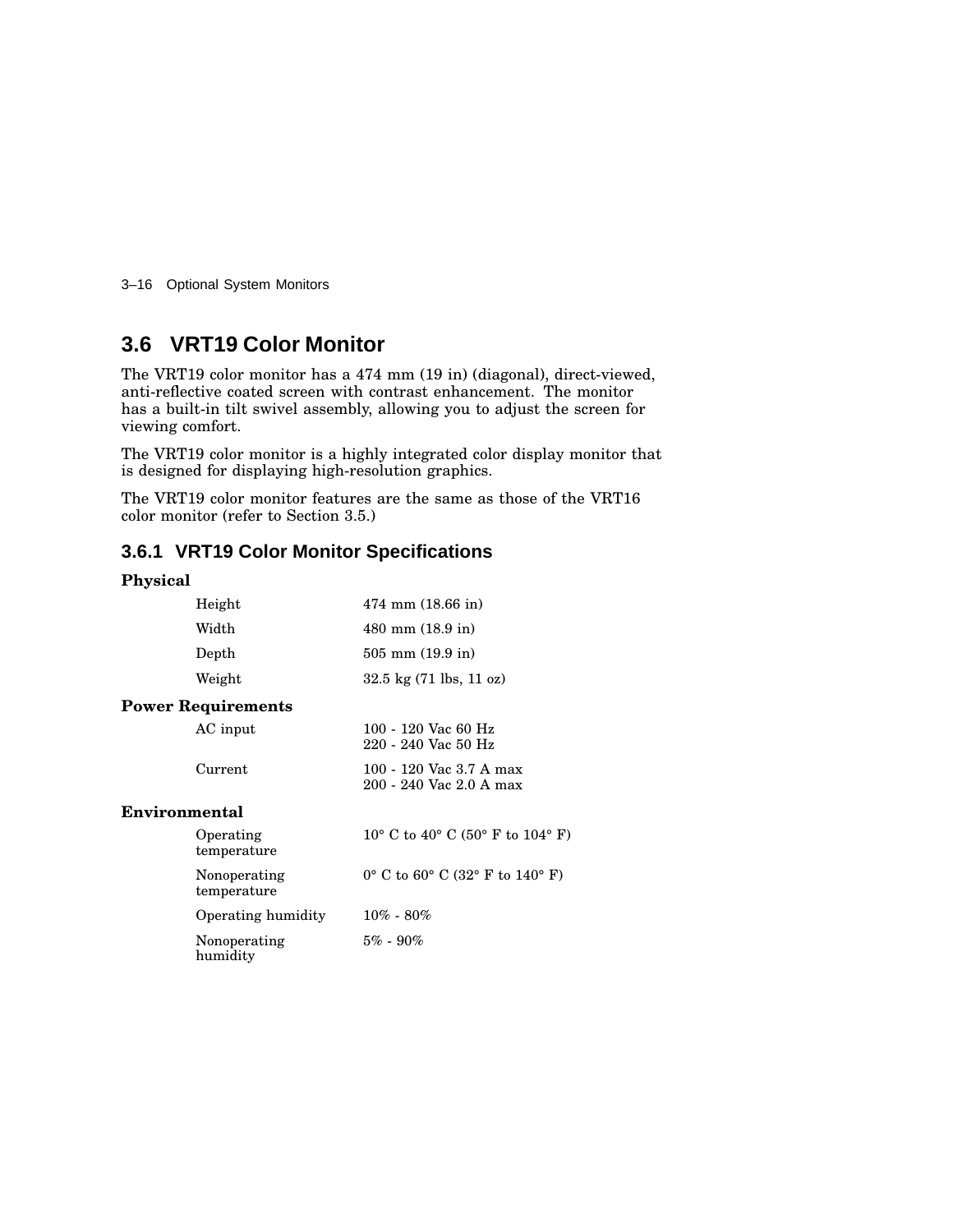This chapter describes the optional printers that can be connected to the VAXstation 4000 Model 60 system. The printers are:

| Section 4.1 | LA75 Companion Printer |
|-------------|------------------------|
| Section 4.2 | LA210 Letterprinter    |
| Section 4.3 | LN03 Laser Printer     |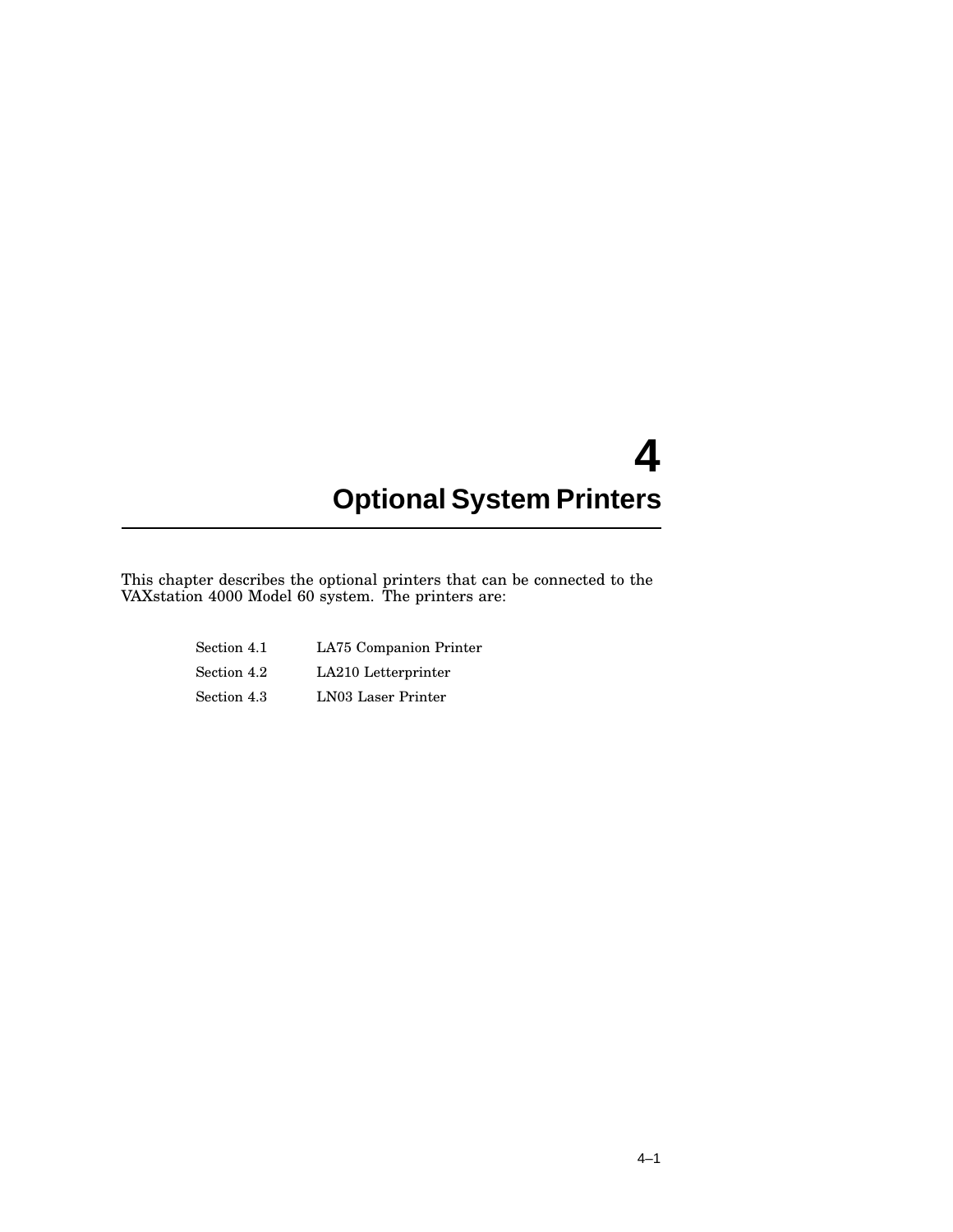4–2 Optional System Printers

## **4.1 LA75 Companion Printer**

The LA75 Companion Printer (Figure 4–1) is a versatile high-speed dot matrix printer that can print in five modes.

- Draft
- Memo
- Near-Letter quality
- Letter quality
- Bit-Map graphics

The LA75 Companion Printer has bidirectional printing and prints at a speed of 250 characters per second. The printer is available in both serial and parallel interface models.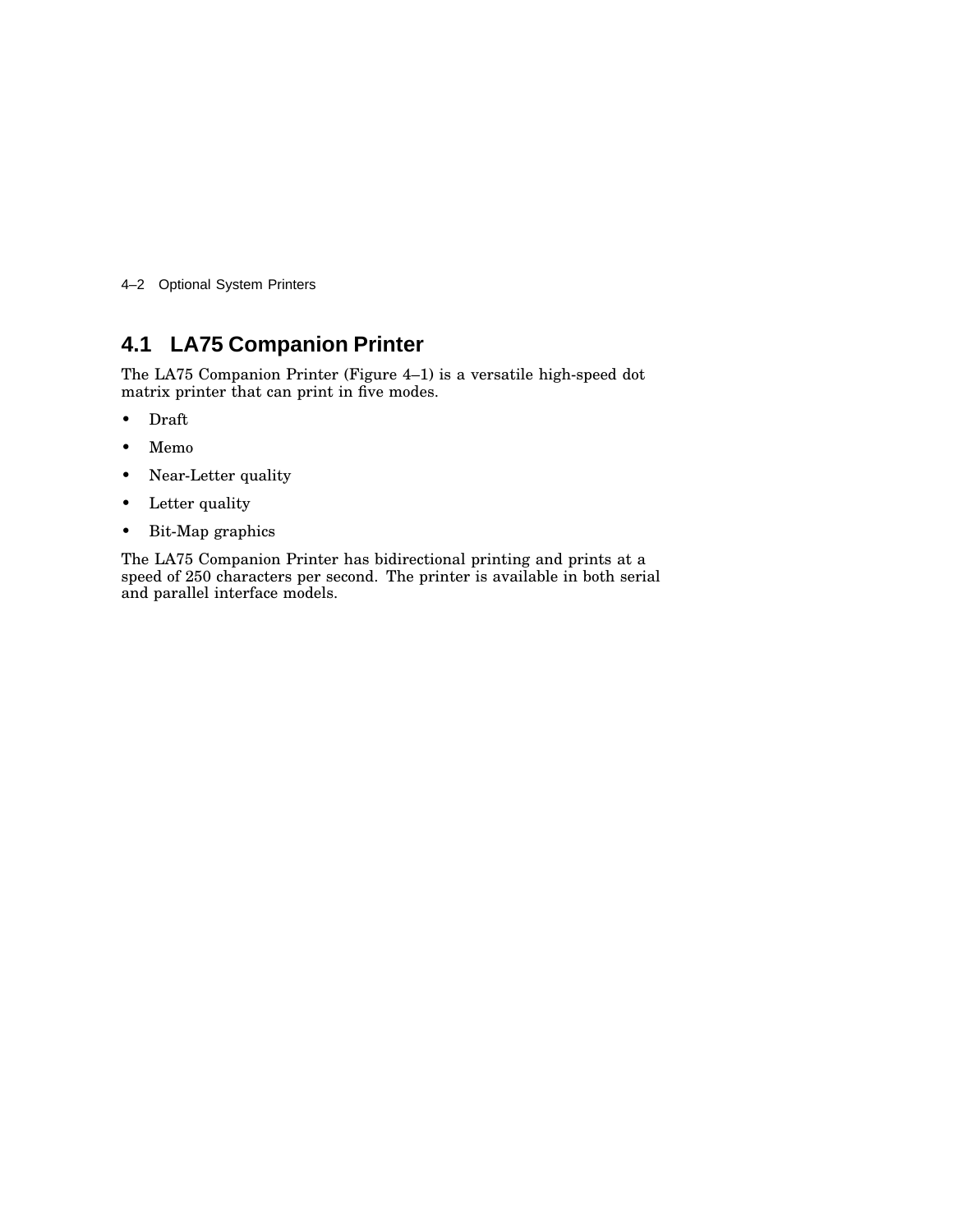

**Figure 4–1 LA75 Companion Printer**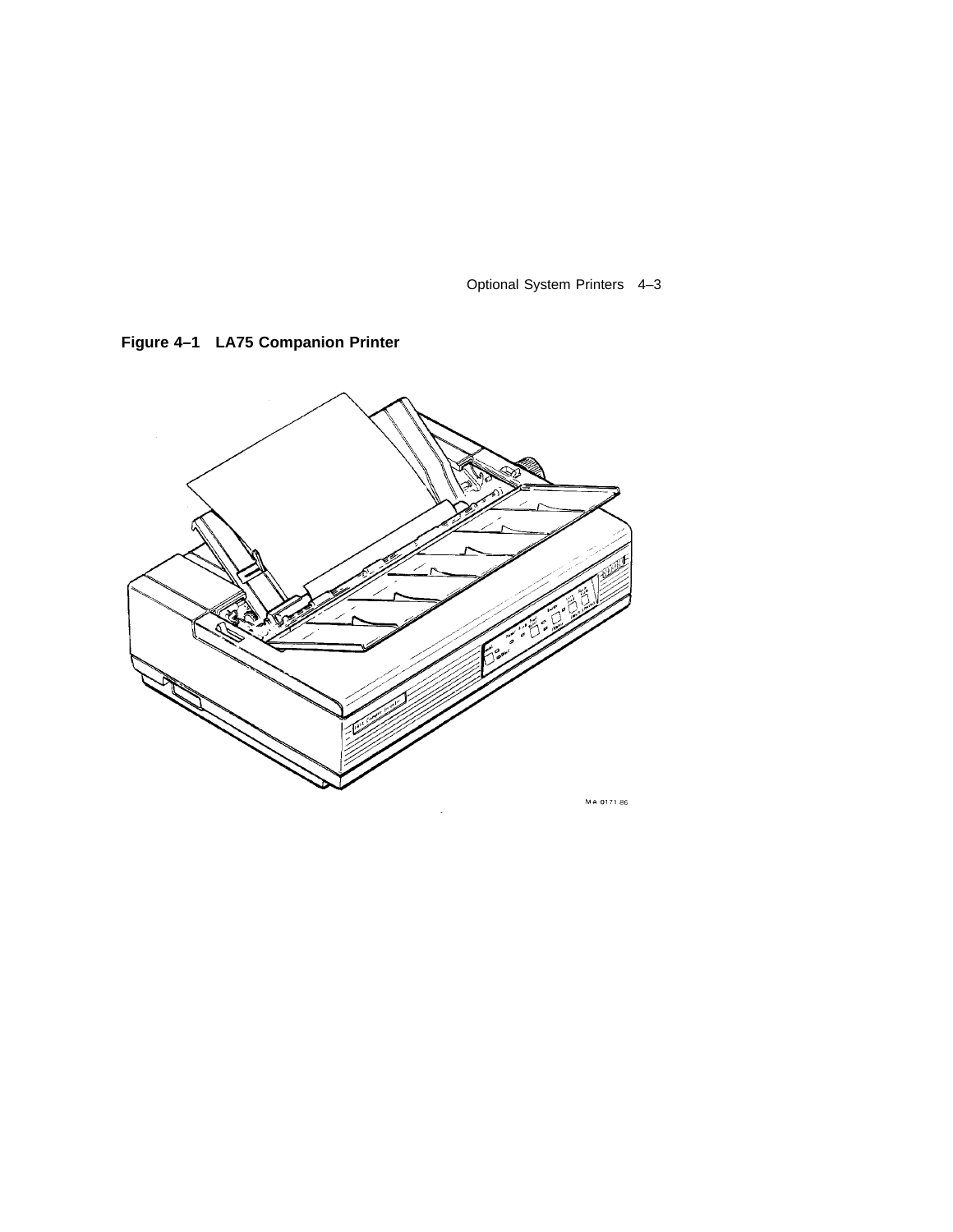4–4 Optional System Printers

## **4.1.1 LA75 Companion Printer Configuration**

The LA75 Companion Printer must be configured to ensure that the printer and the system communicate with each other correctly. You may need to change some of the printer's features and values depending on the hardware and software requirements for the system. Check the system's documentation to determine the requirements for baud rate, data bits and parity, and protocol. Table 4–1 lists the factory set configurations for the LA75 Companion Printer. For additional information, refer to *Installing and Using the LA75 Companion Printer* (PN EK-0LA75-UG).

| <b>LA75-S Code Version 1.0</b>       |                            |
|--------------------------------------|----------------------------|
| Feature                              | <b>Values</b>              |
| Baud rate                            | 74800                      |
| Data bits and parity                 | 78-None                    |
| Protocol                             | 1 DEC                      |
| Form length                          | 2 11 inches                |
| Character set (Digital)              | 1 U.S. ASCII               |
| Supplemental character set (Digital) | 1 DEC Supplemental         |
| Print density (Digital)              | 1 Draft                    |
| Printer ID (Digital)                 | 1 LA50 ID                  |
| Text mode right margin (Digital)     | 1 Truncate                 |
| Auto LF on CR (Digital)              | 2 NO Auto LF               |
| Auto CR on LF (Digital)              | 2 NO Auto CR               |
| CAN Control code (Digital)           | 1 Cancel control functions |
| 80 or 132 Columns (Digital)          | 180 Columns                |
| Paper out bell (Emulation)           | 2 ON                       |
| Slashed zero (emulation)             | 2 Zero without slash       |
| Auto LF on CR (emulation)            | 2 NO Auto LF               |
| Active character set (emulation)     | 1 Graphics set A           |
| Auto CR on LF (emulation)            | 2 NO Auto CR               |
| Power-Up density (emulation)         | 1 Draft                    |
| LQ or NLQ (emulation)                | 1 Select NLQ               |

**Table 4–1 LA75 Factory Set Configurations**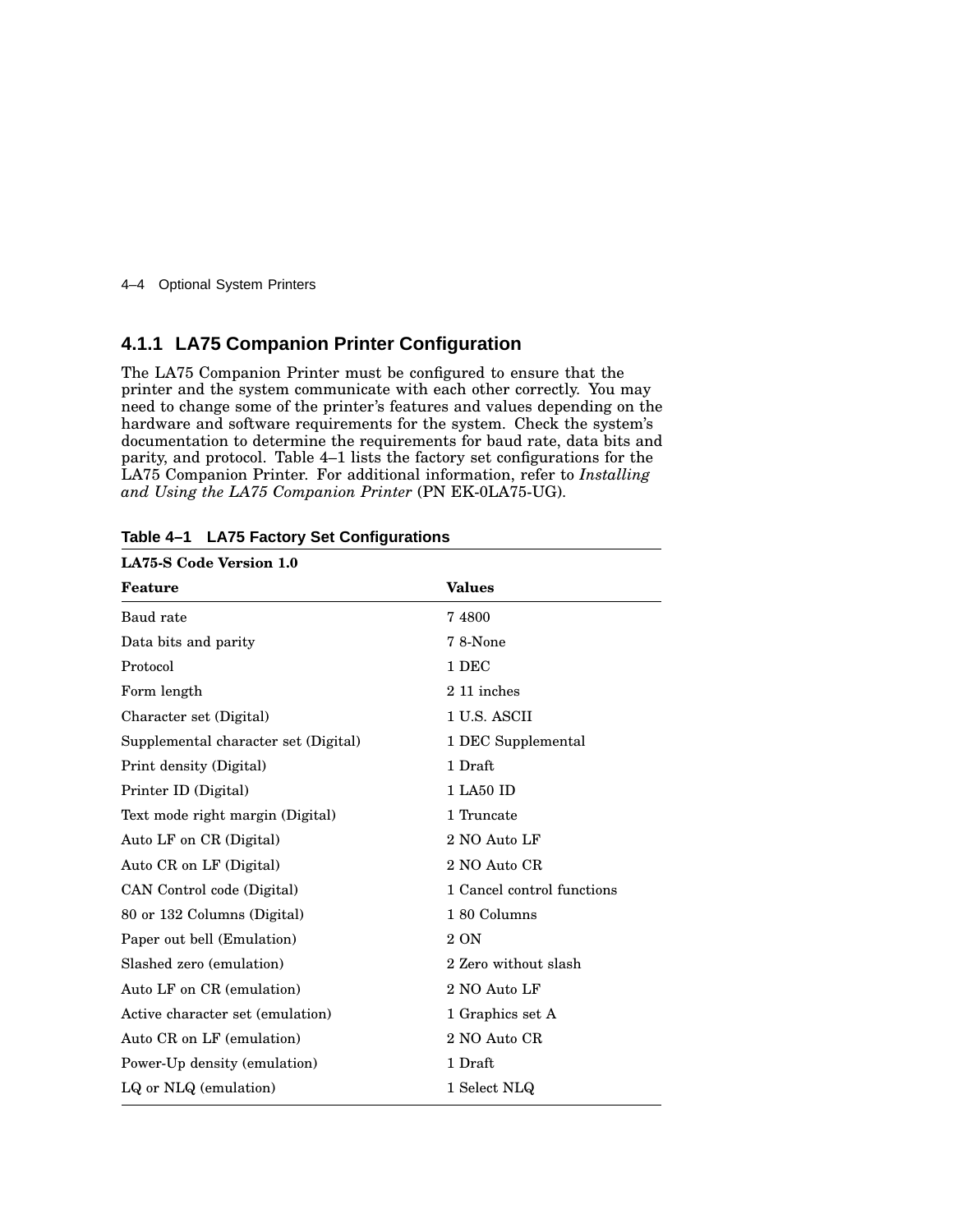## **4.1.2 LA75 Companion Printer Specifications**

The LA75 Companion Printer specifications are listed in the following tables.

#### **Power Requirements**

Voltage/Frequency:

| LA75-A2<br>$LA75-A3$<br>LA75-A4<br>LA75-A5 | 120 Vac, $50/60$ Hz<br>240 Vac, 50/60 Hz<br>220 Vac, 50/60 Hz<br>100 Vac, 50/60 Hz |
|--------------------------------------------|------------------------------------------------------------------------------------|
| Power cord                                 | $2.0 \text{ m}$ (6.7 ft), detachable                                               |
| Power receptacle                           | Non-switched, 3-prong, grounded                                                    |
| Power consumption                          | 120 W maximum                                                                      |

#### **Operating Environment**

| Temperature range | $10^{\circ}$ C to $40^{\circ}$ C (50° F to $104^{\circ}$ F) |
|-------------------|-------------------------------------------------------------|
| Relative humidity | $10\%$ to $90\%$                                            |

## **Physical Characteristics**

| Height | 12.1 cm $(4.8 \text{ in})$         |
|--------|------------------------------------|
| Width  | $42.7 \text{ cm}$ (16.8 in)        |
| Depth  | $34.5$ cm $(13.6)$ in              |
| Weight | $9.5 \text{ kg} (21.0 \text{ lb})$ |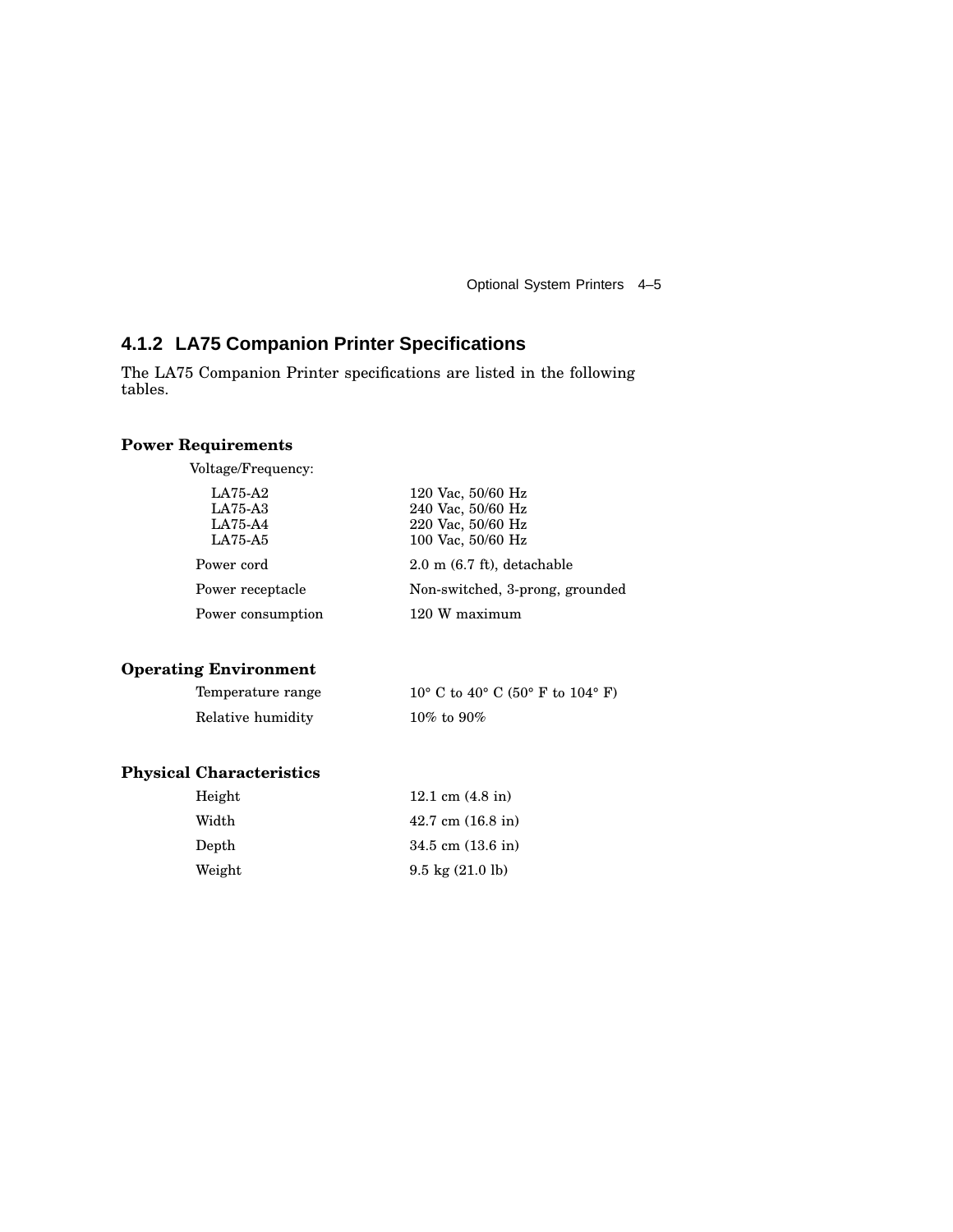4–6 Optional System Printers

## **4.2 LA210 Letterprinter**

The LA210 Letterprinter (Figure 4–2) is a dot-matrix, receive only (RO) printer. The printer operates in text or graphics mode. Letter quality or draft quality printing can be selected in text mode. In graphics mode, the system controls the dot printing elements.

Letter quality mode provides medium or high density printing at low speed (40 characters per second, maximum). Draft mode provides low density printing at high speed (240 characters per second, maximum).

The LA210 Letterprinter contains the courier 10 U.S. ASCII, courier 10 multinational, and VT100 line drawing character sets. Up to two fonts can be plugged into the printer's font assembly.





MA-0078-84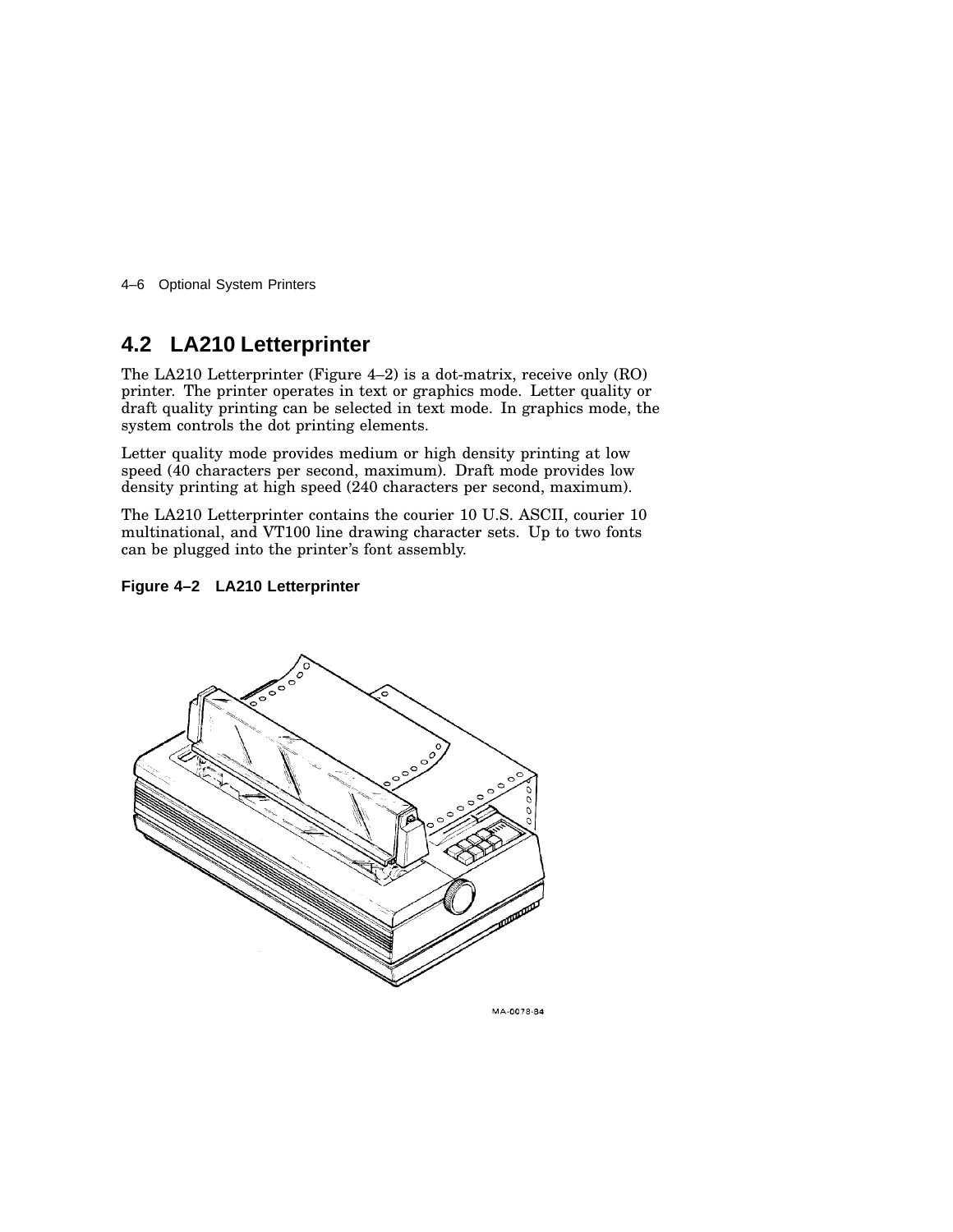The LA210 Letterprinter has a standard RS232C serial interface. Figure 4–3 shows the location of the serial interface connector. Figure 4–4 shows the location of the optional parallel interface switches.

**Figure 4–3 RS232C Serial Interface Connector**



MA-0093-84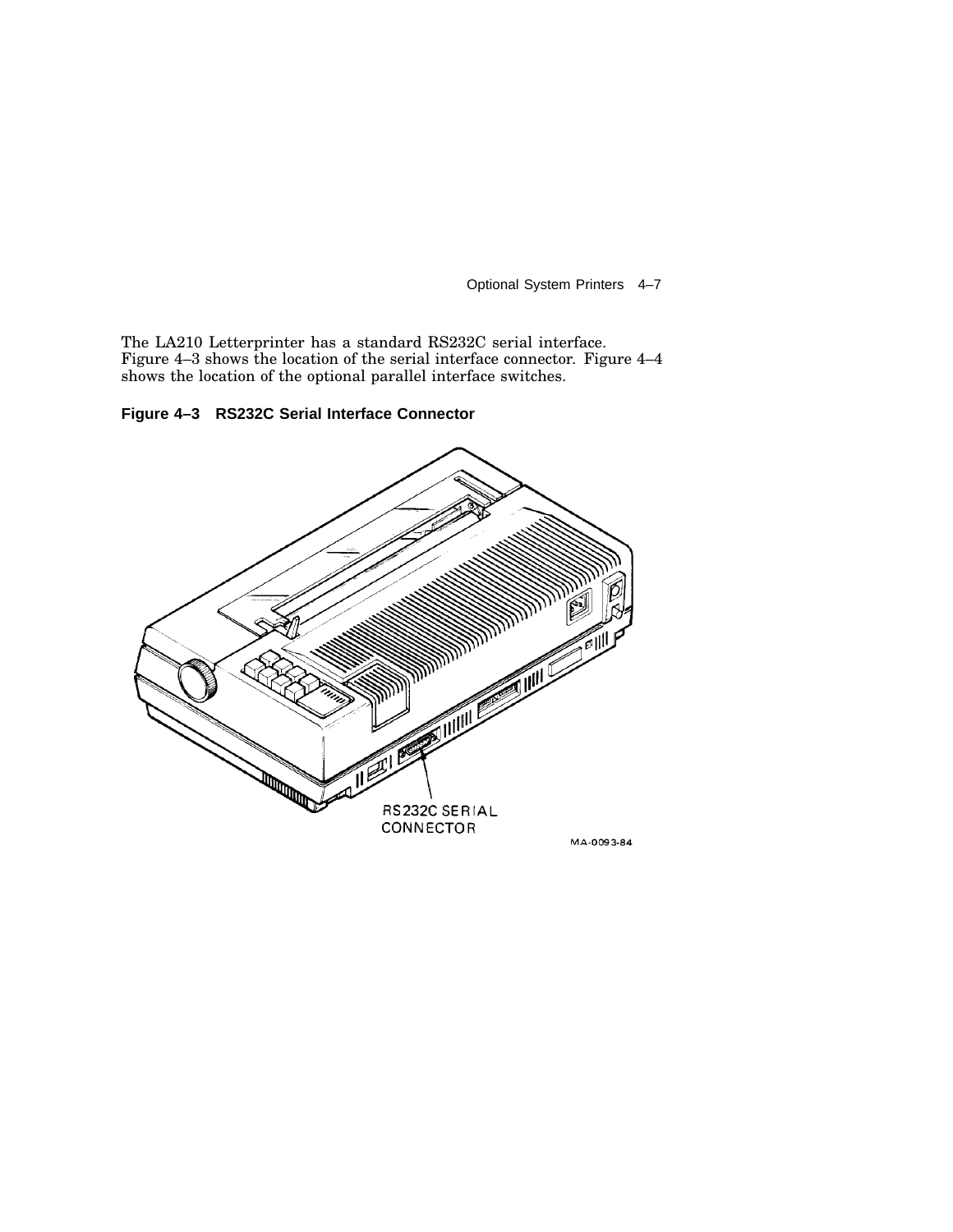

**Figure 4–4 Parallel Interface Switches (Optional)**

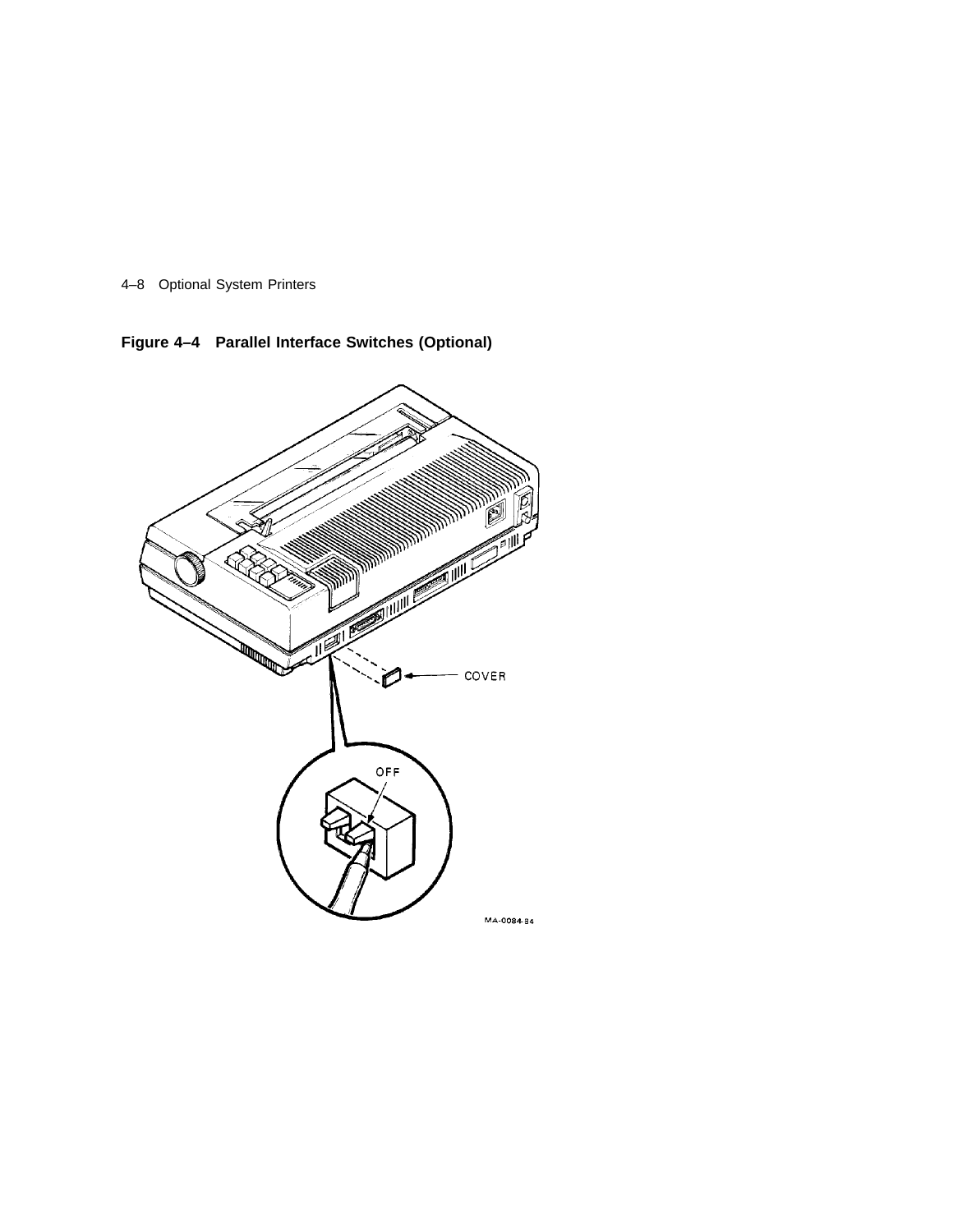## **4.2.1 LA210 Letterprinter Configuration**

The LA210 Letterprinter configuration switches are factory set for use with most Digital systems. Check the system requirements to see if any changes are necessary. If you set the configuration switches, do not change the settings unless there is a change to the communication system. Figure 4–5 shows the location of the configuration switches. For additional information, refer to the *LA210 Letterprinter User Guide* (PN EK-LA210-UG).

#### **CAUTION**

**Never use a lead pencil to change the switch positions. Use a ballpoint pen or similar item.**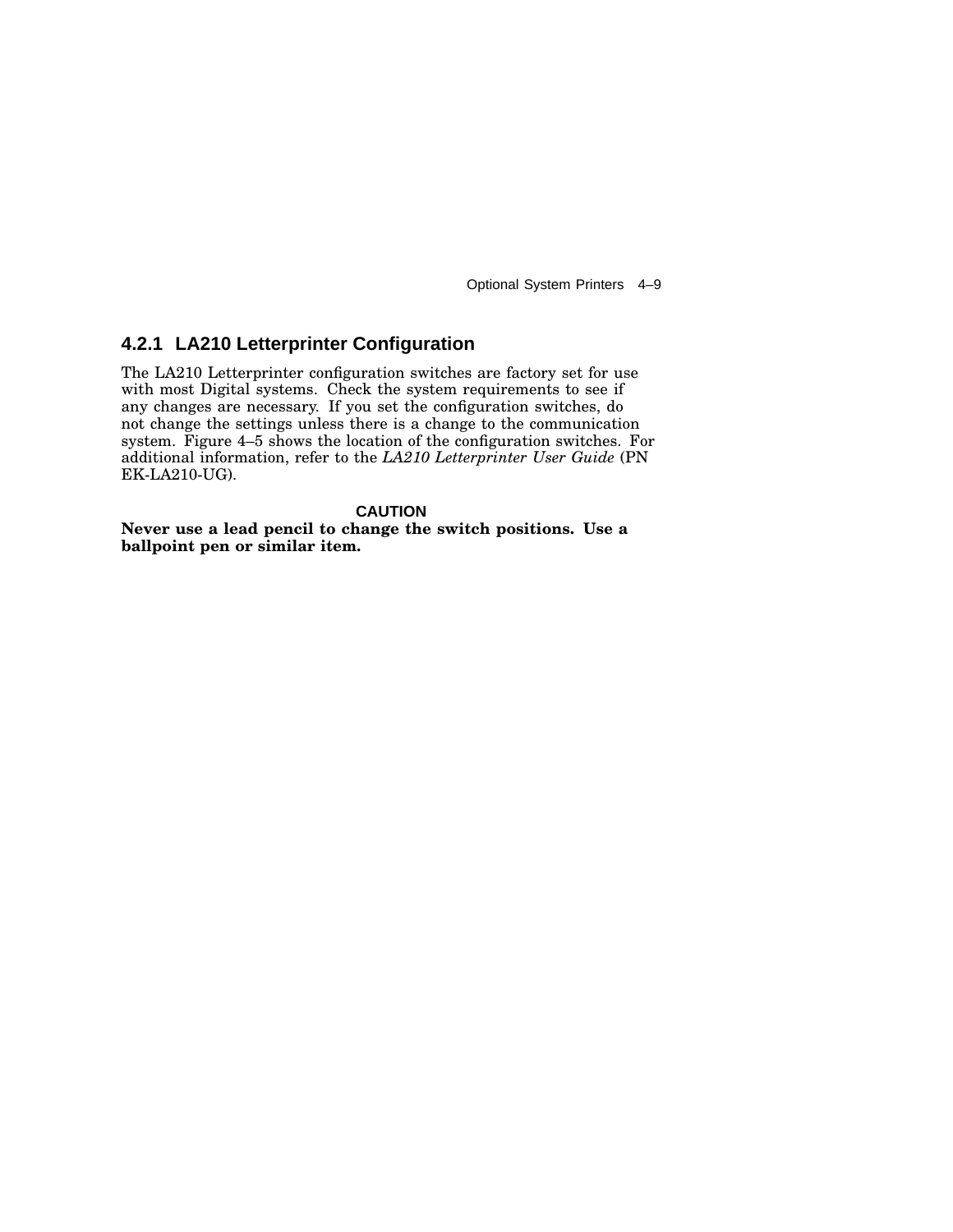

**Figure 4–5 LA210 Letterprinter Configuration Switches**

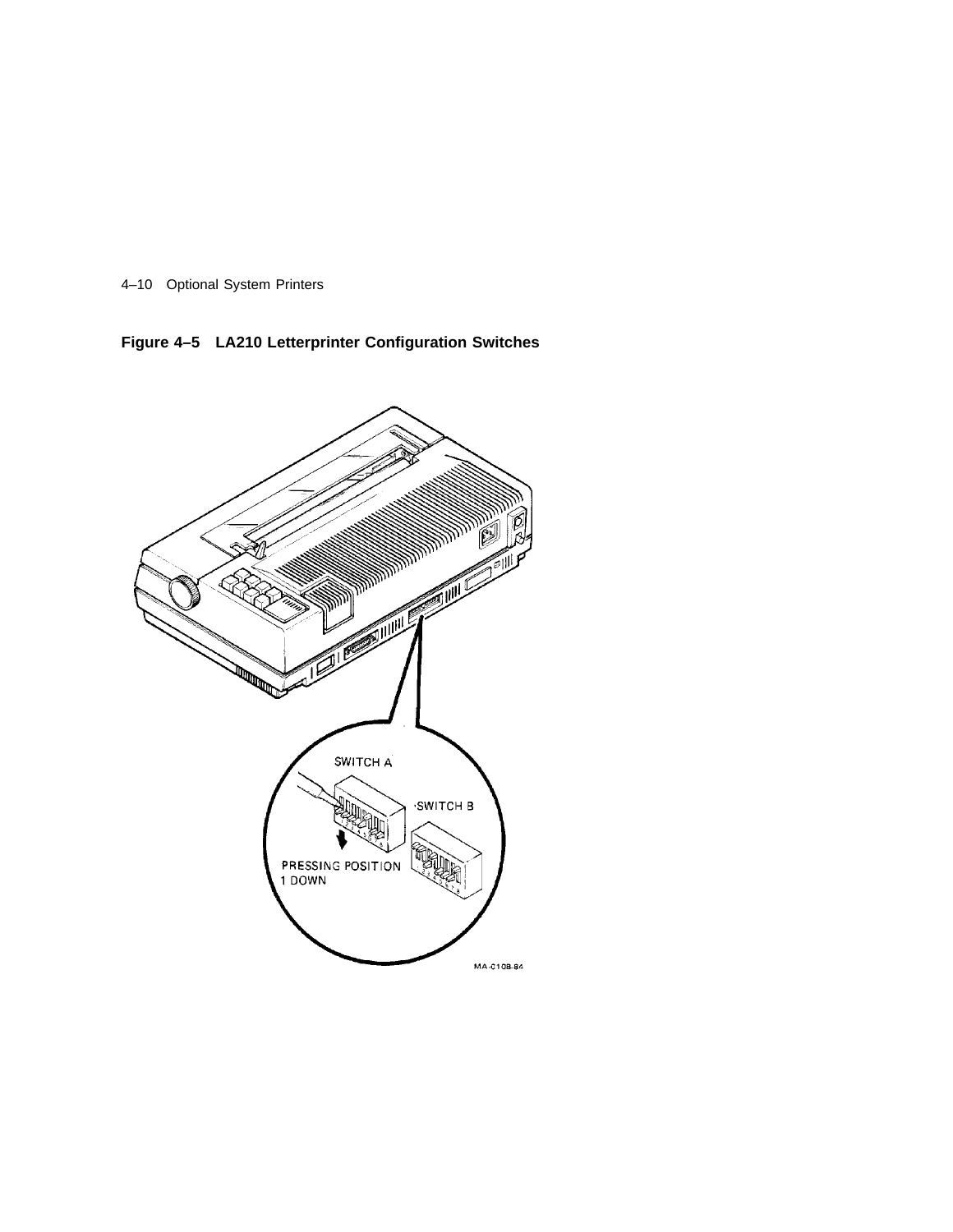## **4.2.2 LA210 Letterprinter Specifications**

The LA210 Letterprinter specifications are listed in the next tables.

### **Power Requirements**

| Voltage           | 120 Vac nominal (90 to 128 Vac)<br>240 Vac nominal $(180 \text{ to } 256 \text{ Vac})$ ,<br>switch-selectable |
|-------------------|---------------------------------------------------------------------------------------------------------------|
| Frequency         | 47 to 63 Hz                                                                                                   |
| Power receptacle  | Non-switched, 3-prong, grounded                                                                               |
| Power consumption | 154 W maximum                                                                                                 |
|                   |                                                                                                               |

## **Operating Environment**

| Temperature range | 10° C to 40° C (50° F to 104° F) |
|-------------------|----------------------------------|
| Relative humidity | $10\%$ to $90\%$                 |

## **Physical Characteristics**

| Height | $12.7 \text{ cm}$ (5.0 in) without tractor<br>$22.8 \text{ cm } (9.0 \text{ in})$ with tractor |
|--------|------------------------------------------------------------------------------------------------|
| Width  | 54.6 cm $(21.5 \text{ in})$                                                                    |
| Depth  | $34.3$ cm $(13.5 \text{ in})$                                                                  |
| Weight | $12.15 \text{ kg} (27.0 \text{ lb})$                                                           |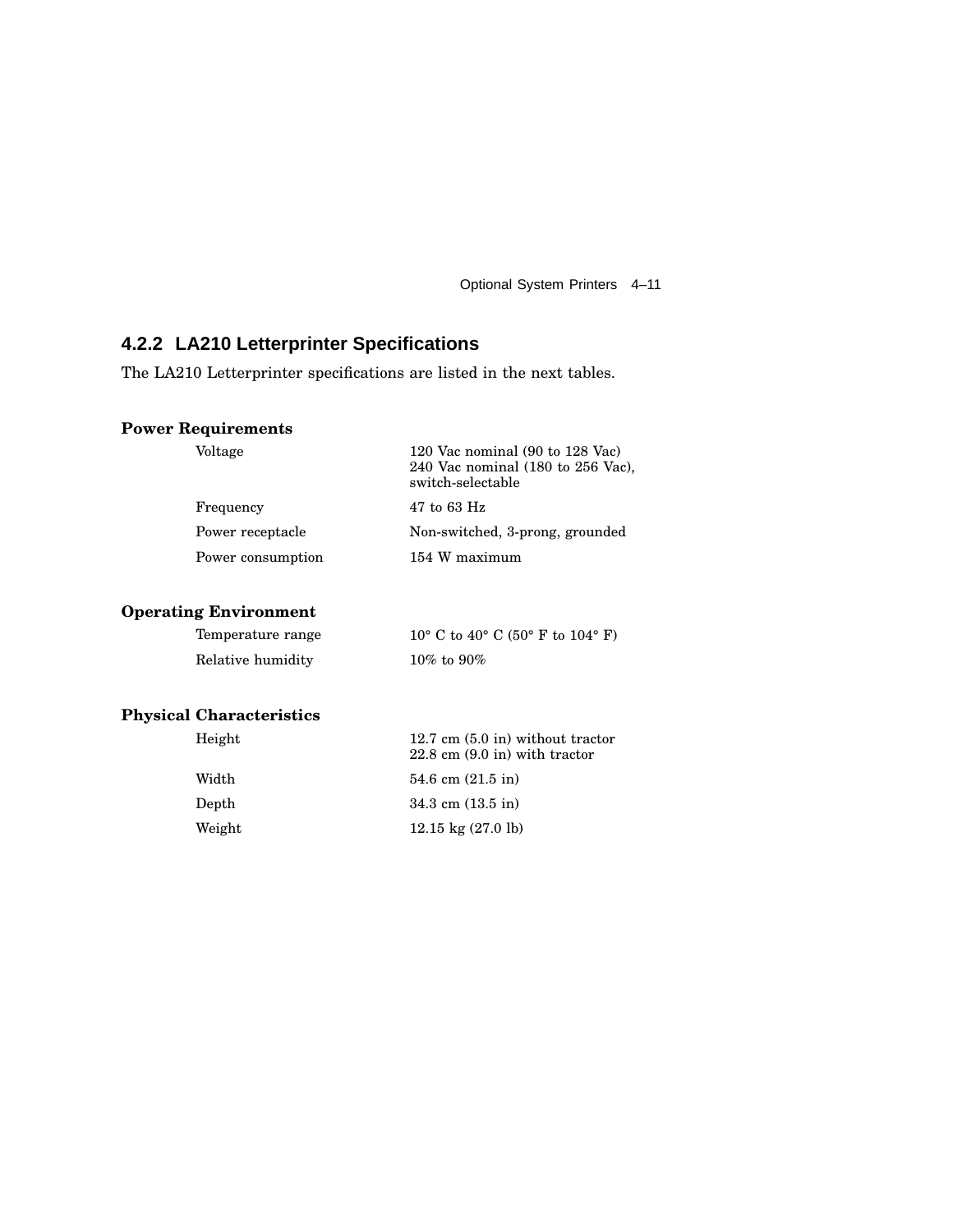4–12 Optional System Printers

## **4.3 LN03 Laser Printer**

The LN03 Laser Printer is a nonimpact printer that uses a laser diode and an electrophotographic printing process. The LN03 Laser Printer prints at a rate of eight pages per minute (text only) with print quality at 300 by 300 dots per inch.

The LN03 Laser Printer (Figure 4–6) has an RS232 serial interface that allows connection to systems for text printing, and graphics by way of the sixel standard protocol.



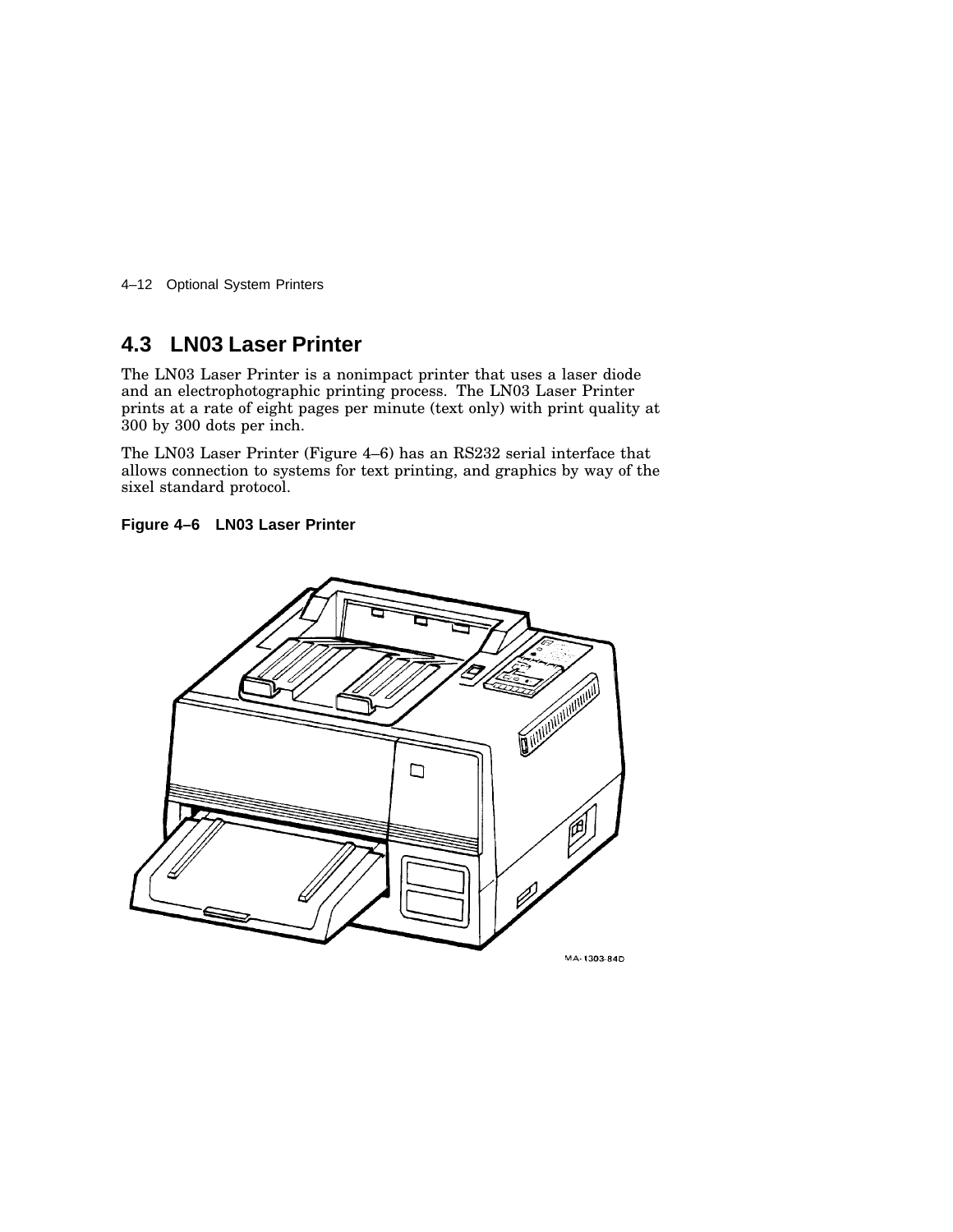#### **4.3.1 LN03 Laser Printer Configuration**

The LN03 Laser Printer has two 6-position configuration switchpacks, located at the rear of the printer. The switchpacks are used to configure the printer operating requirements. Figure 4–7 shows the location of the switchpacks and the printer configuration factory settings. If necessary, change these settings to match the communication parameters of the system.

**NOTE**

**Turn off power to the printer before resetting the configuration switches. The new switch settings are invoked when you turn the power on again.**

#### **CAUTION**

**Never use a lead pencil to change the switch positions. Use a ballpoint pen or similar item to change the switch settings.**

The switchpacks are marked 1 (ON) and 0 (OFF). For additional information, refer to the *LN03 Technical Manual* (PN EK-OLN03-TM).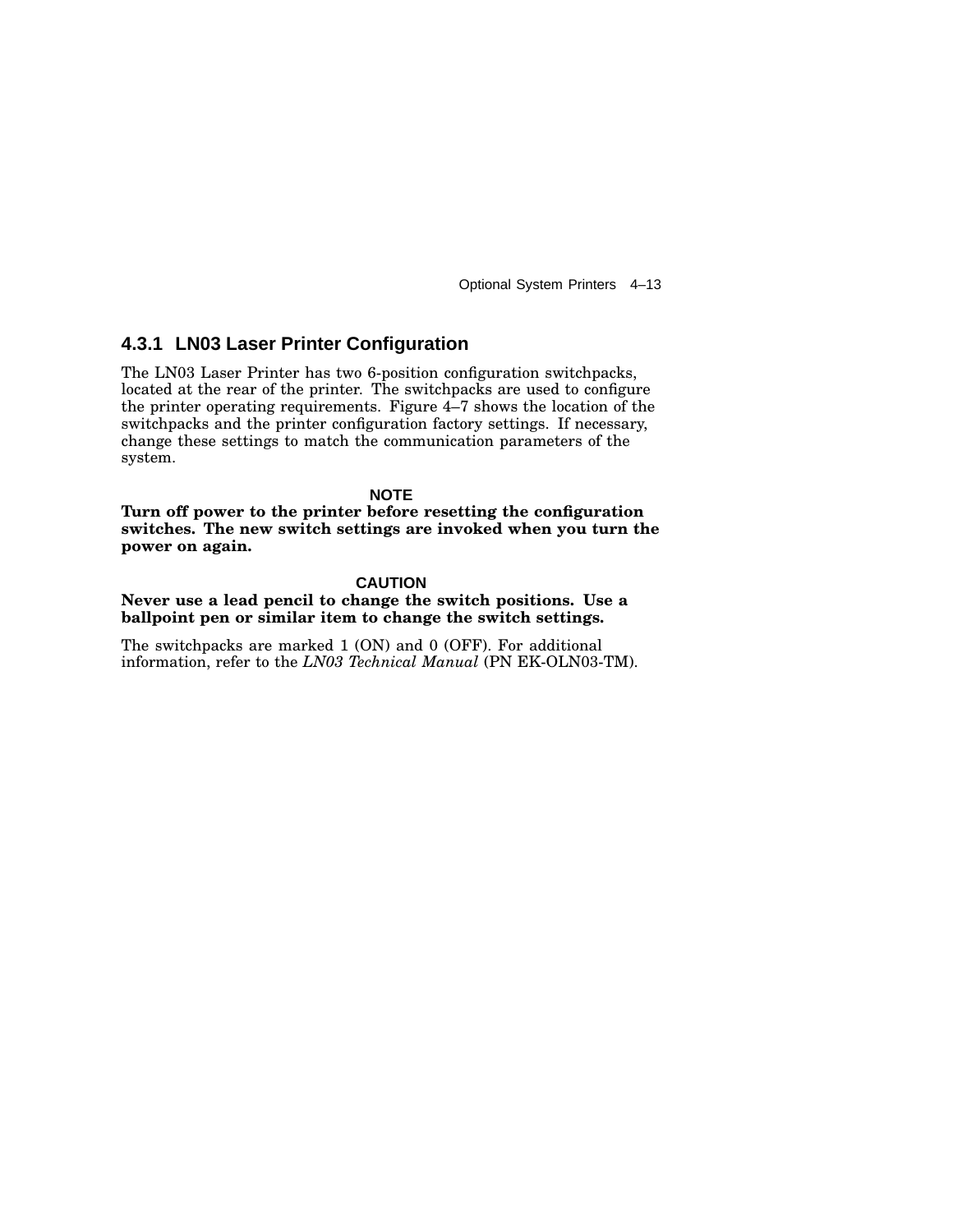

**Figure 4–7 LN03 Laser Printer Configuration Switches**

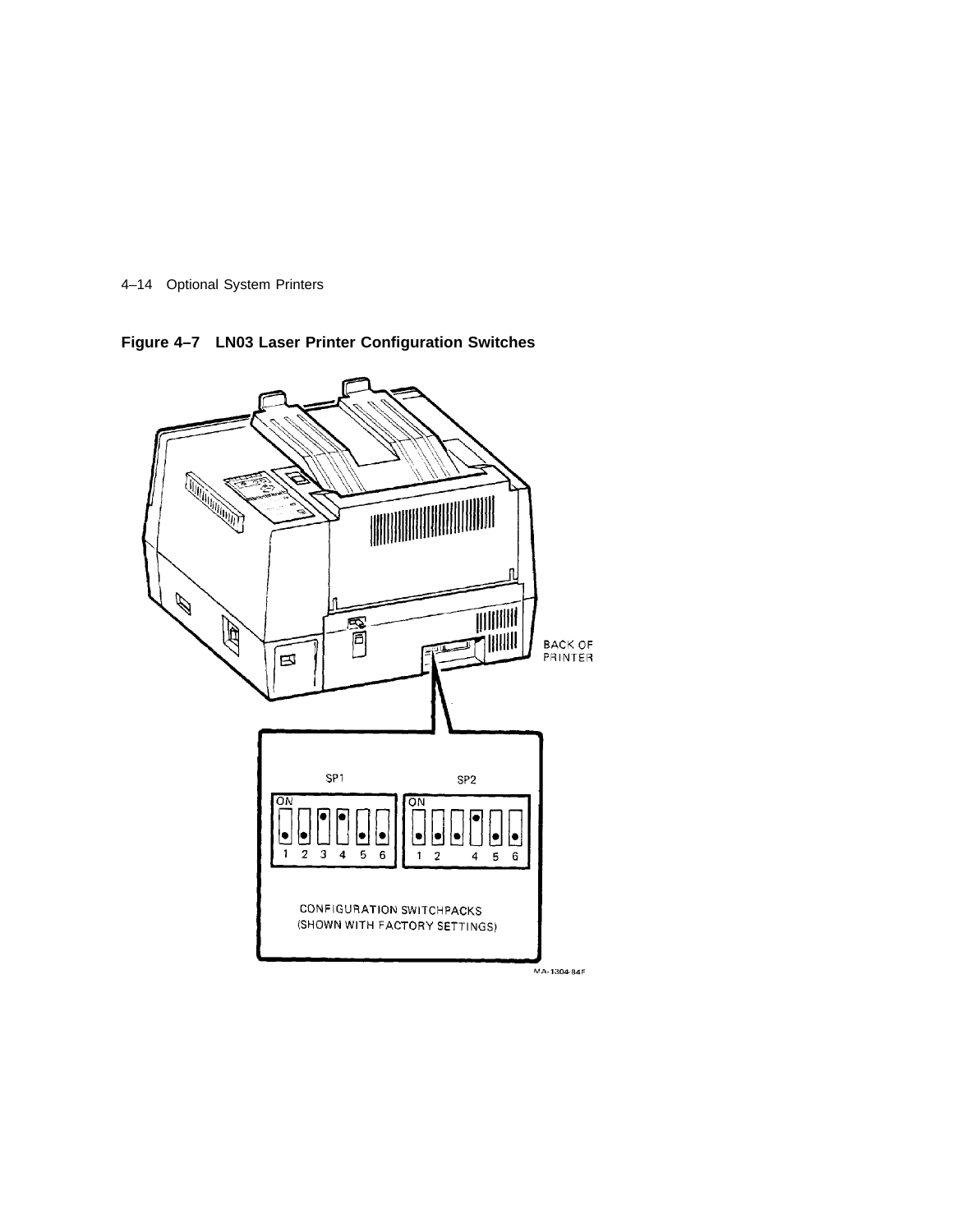## **4.3.2 LN03 Laser Printer Specifications**

The LN03 Laser Printer specifications are listed next.

## **Power Requirements**

| Voltage           | 120 Vac (85 to 132 Vac)<br>240 Vac (187 to 264 Vac) |  |
|-------------------|-----------------------------------------------------|--|
| Frequency         | 50/60 Hz                                            |  |
| Power cord        | $3.0$ m $(10.0 \text{ ft})$ detachable              |  |
| Power requirement | 1 kVA maximum                                       |  |
| Power consumption | 120 Vac, 950 W maximum<br>240 Vac, 850 W maximum    |  |
| Heat dissipation  | 120 Vac, 3240 Btu/h<br>240 Vac, 2900 Btu/h          |  |

## **Operating Environment**

| Temperature range | 10° C to 32° C (50° F to 90° F) |
|-------------------|---------------------------------|
| Relative humidity | $20\%$ to $80\%$                |

## **Physical Characteristics**

| Height | $38.1 \text{ cm } (15.0 \text{ in}, \text{with exit } \text{trav})$ |
|--------|---------------------------------------------------------------------|
| Width  | 53.4 cm $(21.0 \text{ in})$                                         |
| Depth  | $59.7 \text{ cm}$ (23.0 in, with tray)                              |
| Weight | $35 \text{ kg} (77.0 \text{ lb})$                                   |